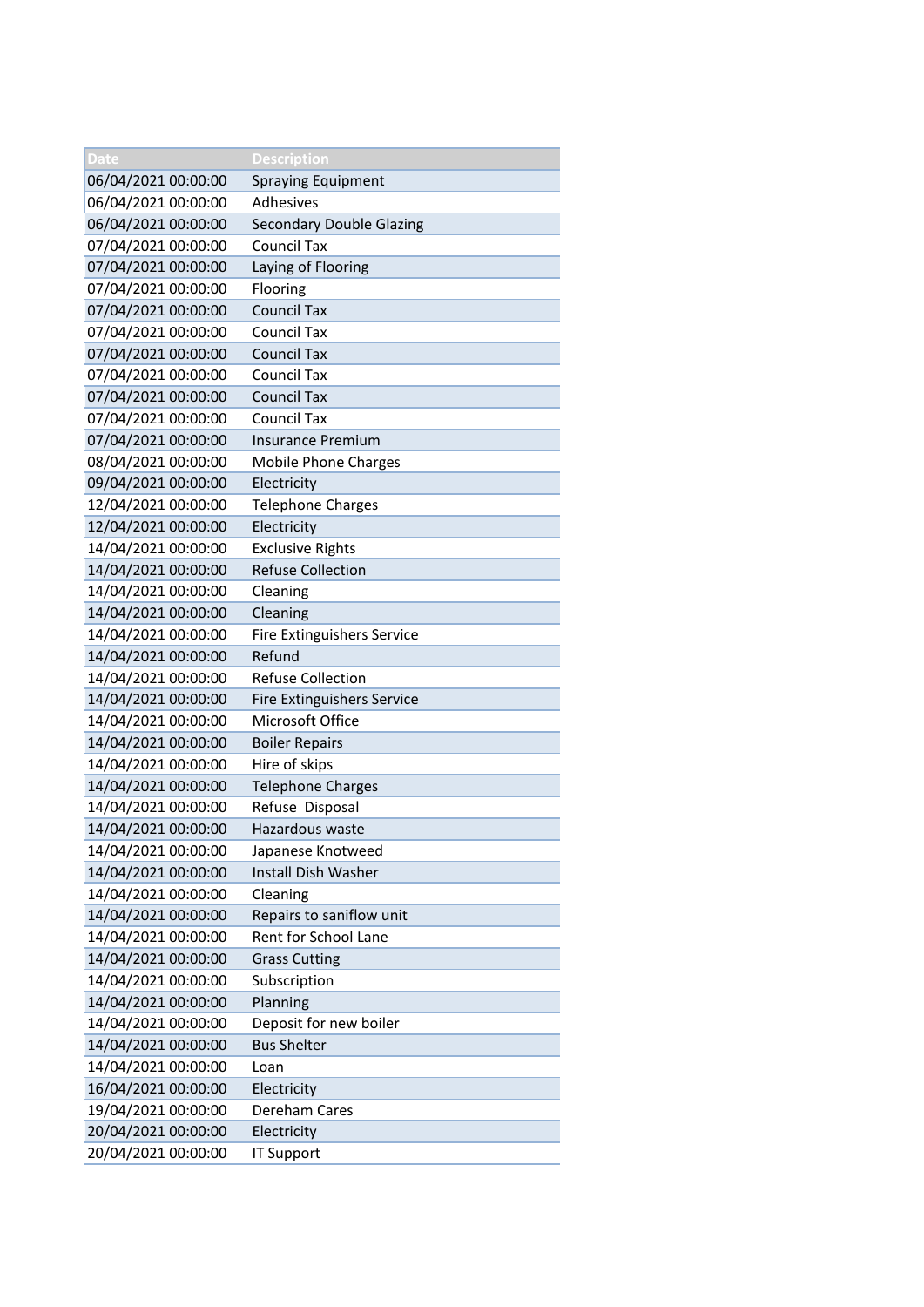| 23/04/2021 00:00:00                        | PAYE & Wages                    |
|--------------------------------------------|---------------------------------|
| 23/04/2021 00:00:00                        | PAYE & Wages                    |
| 23/04/2021 00:00:00                        | <b>Gas Charges</b>              |
| 23/04/2021 00:00:00                        | PAYE & Wages                    |
| 23/04/2021 00:00:00                        | PAYE & Wages                    |
| 23/04/2021 00:00:00                        | PAYE & Wages                    |
| 23/04/2021 00:00:00                        | PAYE & Wages                    |
| 23/04/2021 00:00:00                        | PAYE & Wages                    |
| 23/04/2021 00:00:00                        | PAYE & Wages                    |
| 23/04/2021 00:00:00                        | PAYE & Wages                    |
| 23/04/2021 00:00:00                        | PAYE & Wages                    |
| 23/04/2021 00:00:00                        | PAYE & Wages                    |
| 23/04/2021 00:00:00                        | PAYE & Wages                    |
| 02/05/2021 00:00:00                        | Grant                           |
| 04/05/2021 00:00:00                        | Loan                            |
| 05/05/2021 00:00:00                        | <b>Mobile Phone Charges</b>     |
| 05/05/2021 00:00:00                        | <b>VAluation of land</b>        |
| 10/05/2021 00:00:00                        | Ink Cartridge                   |
| 10/05/2021 00:00:00                        | Website Development             |
| 10/05/2021 00:00:00                        | Play equipment                  |
| 10/05/2021 00:00:00                        | Postage                         |
| 10/05/2021 00:00:00                        | Electricity                     |
| 10/05/2021 00:00:00                        | <b>Waste Bins</b>               |
| 11/05/2021 00:00:00                        | <b>Telephone Charges</b>        |
| 11/05/2021 00:00:00                        | Loan                            |
| 17/05/2021 00:00:00                        | Landlords Check                 |
| 17/05/2021 00:00:00                        | Cleaning                        |
| 17/05/2021 00:00:00                        | Cleaning                        |
| 17/05/2021 00:00:00                        | <b>Refuse Collection</b>        |
| 17/05/2021 00:00:00                        | <b>Refuse Collection</b>        |
| 17/05/2021 00:00:00                        | Hire of skips                   |
| 17/05/2021 00:00:00                        | <b>Fence Panals</b>             |
| 17/05/2021 00:00:00                        | <b>Grass Cutting</b>            |
| 17/05/2021 00:00:00<br>17/05/2021 00:00:00 | Cleaning<br><b>Council Tax</b>  |
| 17/05/2021 00:00:00                        | Hazardous waste                 |
| 17/05/2021 00:00:00                        | Electricity                     |
| 17/05/2021 00:00:00                        | <b>Professional Fees</b>        |
| 17/05/2021 00:00:00                        | <b>Repairs at Memorial HAll</b> |
| 17/05/2021 00:00:00                        | <b>Structural Designs</b>       |
| 17/05/2021 00:00:00                        | Grant                           |
| 17/05/2021 00:00:00                        | Asbestos Removal                |
| 19/05/2021 00:00:00                        | Electricity                     |
| 20/05/2021 00:00:00                        | <b>IT Support</b>               |
| 21/05/2021 00:00:00                        | PAYE & Wages                    |
| 21/05/2021 00:00:00                        | PAYE & Wages                    |
| 21/05/2021 00:00:00                        | PAYE & Wages                    |
|                                            |                                 |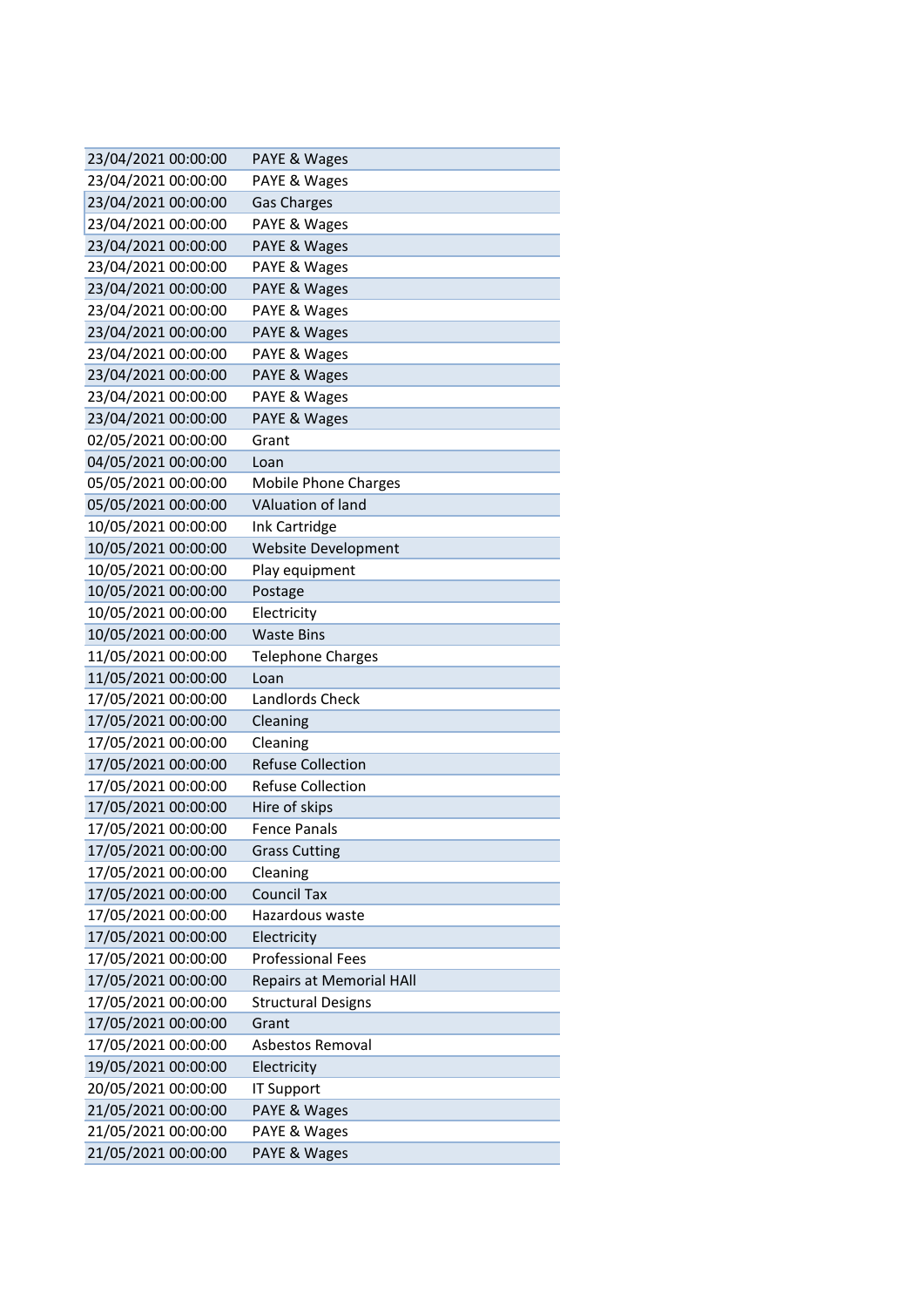| 21/05/2021 00:00:00                        | PAYE & Wages                      |
|--------------------------------------------|-----------------------------------|
| 21/05/2021 00:00:00                        | PAYE & Wages                      |
| 21/05/2021 00:00:00                        | PAYE & Wages                      |
| 21/05/2021 00:00:00                        | PAYE & Wages                      |
| 21/05/2021 00:00:00                        | PAYE & Wages                      |
| 21/05/2021 00:00:00                        | PAYE & Wages                      |
| 21/05/2021 00:00:00                        | PAYE & Wages                      |
| 21/05/2021 00:00:00                        | PAYE & Wages                      |
| 21/05/2021 00:00:00                        | PAYE & Wages                      |
| 24/05/2021 00:00:00                        | <b>Gas Charges</b>                |
| 24/05/2021 00:00:00                        | Subscription                      |
| 26/05/2021 00:00:00                        | Loan                              |
| 04/06/2021 00:00:00                        | <b>Mobile Phone Charges</b>       |
| 07/06/2021 00:00:00                        | First Aid Box                     |
| 07/06/2021 00:00:00                        | Electricity                       |
| 07/06/2021 00:00:00                        | Postage                           |
| 07/06/2021 00:00:00                        | Furniture                         |
| 10/06/2021 00:00:00                        | <b>Telephone Charges</b>          |
| 10/06/2021 00:00:00                        | Loan                              |
| 11/06/2021 00:00:00                        | <b>Refuse Collection</b>          |
| 11/06/2021 00:00:00                        | <b>DCCS</b>                       |
| 11/06/2021 00:00:00                        | <b>Cleaning Fluids</b>            |
| 11/06/2021 00:00:00                        | Work on new office                |
| 11/06/2021 00:00:00                        | Work at new cemetery              |
| 11/06/2021 00:00:00<br>11/06/2021 00:00:00 | <b>Refuse Collection</b>          |
| 11/06/2021 00:00:00                        | Petty Cash Reimbursement<br>Grant |
| 11/06/2021 00:00:00                        | Japanese Knotweed                 |
| 11/06/2021 00:00:00                        | Stationery                        |
| 11/06/2021 00:00:00                        | Grant                             |
| 11/06/2021 00:00:00                        | <b>HR Advisor</b>                 |
| 11/06/2021 00:00:00                        | Repairs to track                  |
| 11/06/2021 00:00:00                        | <b>Secondary Double Glazing</b>   |
| 11/06/2021 00:00:00                        | <b>Grass Cutting</b>              |
| 11/06/2021 00:00:00                        | Repairs to Lighting on Rec        |
| 11/06/2021 00:00:00                        | Work on replacing Boiler          |
| 11/06/2021 00:00:00                        | Repairs to mayoral chain          |
| 14/06/2021 00:00:00                        | Loan                              |
| 15/06/2021 00:00:00                        | Fuel                              |
| 16/06/2021 00:00:00                        | Electricity                       |
| 21/06/2021 00:00:00                        | <b>IT Support</b>                 |
| 21/06/2021 00:00:00                        | Damages Deposit                   |
| 23/06/2021 00:00:00                        | PAYE & Wages                      |
| 23/06/2021 00:00:00                        | PAYE & Wages                      |
| 23/06/2021 00:00:00                        | Play equipment                    |
| 23/06/2021 00:00:00                        | <b>Gas Charges</b>                |
| 23/06/2021 00:00:00                        | PAYE & Wages                      |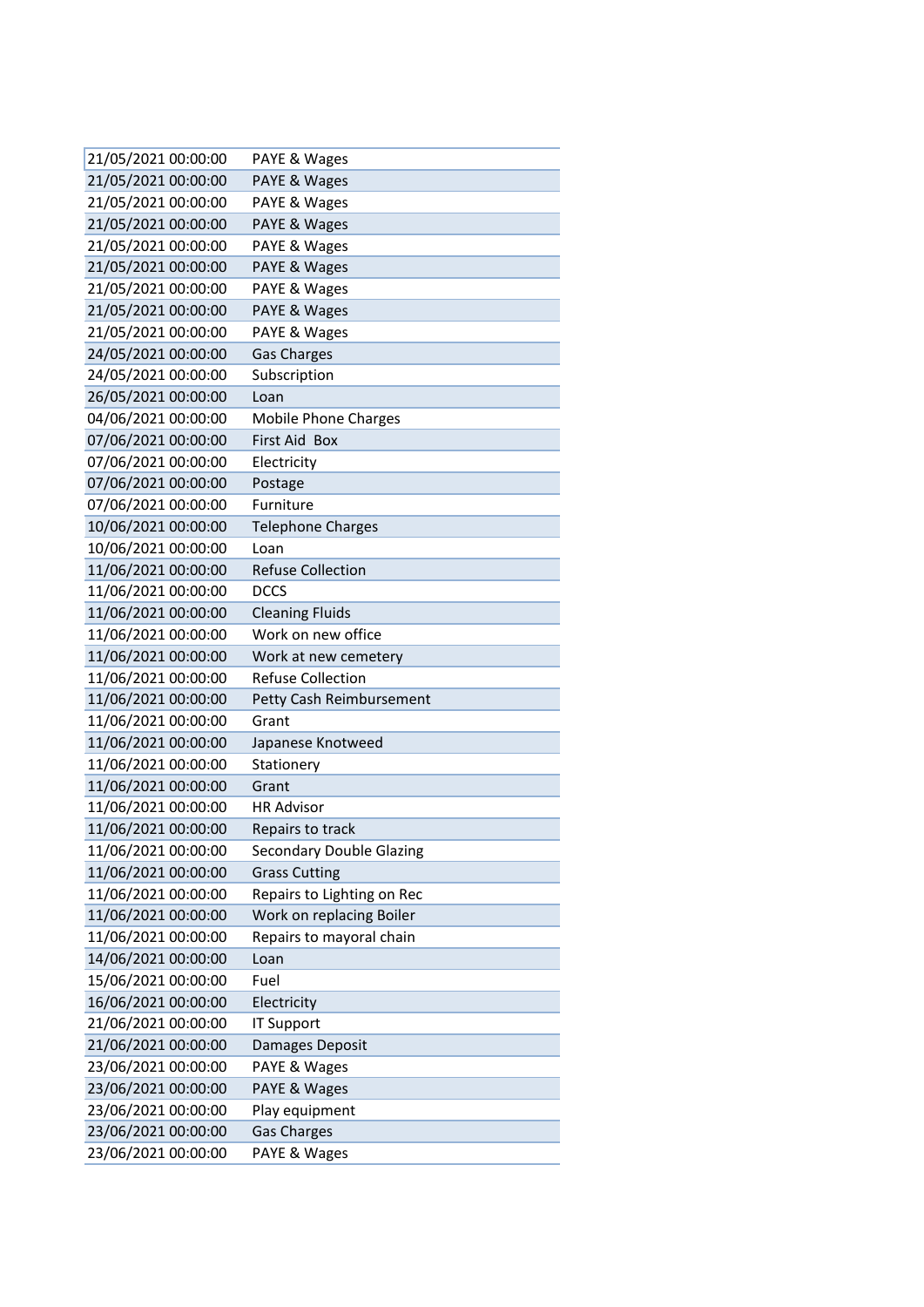| 23/06/2021 00:00:00                        | PAYE & Wages                                 |
|--------------------------------------------|----------------------------------------------|
| 23/06/2021 00:00:00                        | PAYE & Wages                                 |
| 23/06/2021 00:00:00                        | PAYE & Wages                                 |
| 23/06/2021 00:00:00                        | PAYE & Wages                                 |
| 23/06/2021 00:00:00                        | PAYE & Wages                                 |
| 23/06/2021 00:00:00                        | PAYE & Wages                                 |
| 23/06/2021 00:00:00                        | PAYE & Wages                                 |
| 23/06/2021 00:00:00                        | PAYE & Wages                                 |
| 23/06/2021 00:00:00                        | PAYE & Wages                                 |
| 01/07/2021 00:00:00                        | <b>Bar Stock</b>                             |
| 05/07/2021 00:00:00                        | Play Bark                                    |
| 05/07/2021 00:00:00                        | Parish Partnership Scheme                    |
| 07/07/2021 00:00:00                        | <b>Water Irrigation</b>                      |
| 07/07/2021 00:00:00                        | Cretex Rapid                                 |
| 07/07/2021 00:00:00                        | intercom                                     |
| 07/07/2021 00:00:00                        | Zoom Licence                                 |
| 07/07/2021 00:00:00                        | <b>Mobile Phone Charges</b>                  |
| 07/07/2021 00:00:00                        | Ultrasonic bird scarer                       |
| 07/07/2021 00:00:00                        | Electricity                                  |
| 07/07/2021 00:00:00                        | Road Tax                                     |
| 12/07/2021 00:00:00                        | <b>Telephone Charges</b>                     |
| 12/07/2021 00:00:00                        | Repairs to saniflow unit                     |
| 12/07/2021 00:00:00                        | Electricity                                  |
| 13/07/2021 00:00:00                        | Fuel                                         |
| 13/07/2021 00:00:00                        | Deposit Refund                               |
| 14/07/2021 00:00:00                        | <b>Telephone Charges</b>                     |
| 15/07/2021 00:00:00                        | <b>Refuse Collection</b>                     |
| 15/07/2021 00:00:00                        | DCCS                                         |
| 15/07/2021 00:00:00                        | <b>Occupational Health</b>                   |
| 15/07/2021 00:00:00                        | <b>Burial Registers</b>                      |
| 15/07/2021 00:00:00                        | Cableway Seat                                |
| 15/07/2021 00:00:00                        | Pest Control                                 |
| 15/07/2021 00:00:00                        | <b>DCCS</b>                                  |
| 15/07/2021 00:00:00                        | <b>Refuse Collection</b><br><b>Bar Stock</b> |
| 15/07/2021 00:00:00                        |                                              |
| 15/07/2021 00:00:00                        | <b>Grass Cutting</b>                         |
| 15/07/2021 00:00:00                        | Casual Staff                                 |
| 15/07/2021 00:00:00<br>15/07/2021 00:00:00 | Rospa Report<br>Plants                       |
|                                            |                                              |
| 15/07/2021 00:00:00<br>15/07/2021 00:00:00 | <b>Grass Cutting</b><br>Service Contract     |
| 16/07/2021 00:00:00                        | Electricity                                  |
|                                            |                                              |
| 16/07/2021 00:00:00                        | Electricity                                  |
| 20/07/2021 00:00:00                        | <b>IT Support</b>                            |
| 22/07/2021 00:00:00                        | <b>Gas Charges</b>                           |
| 23/07/2021 00:00:00                        | PAYE & Wages                                 |
| 23/07/2021 00:00:00                        | PAYE & Wages                                 |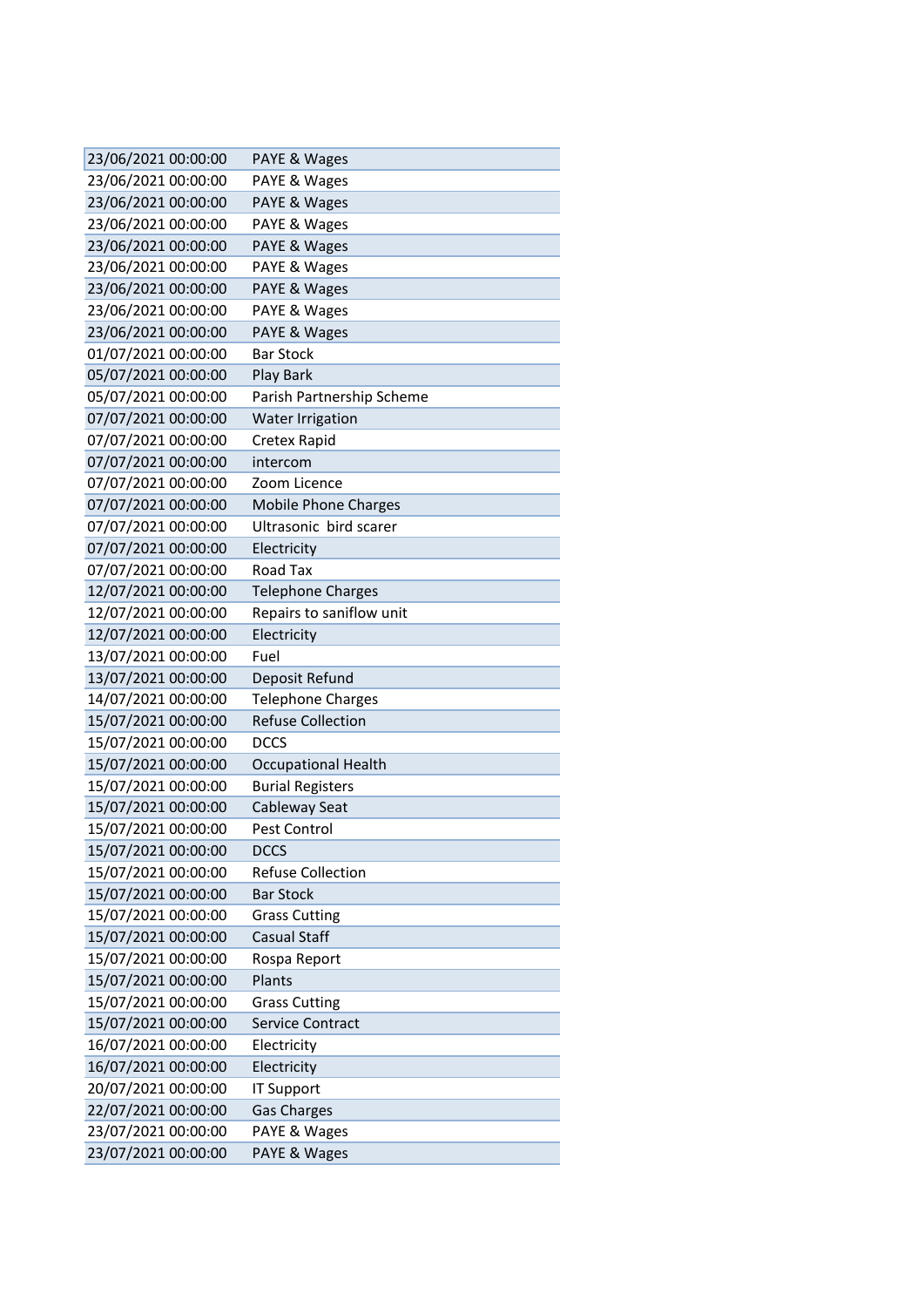| 23/07/2021 00:00:00 | PAYE & Wages                   |
|---------------------|--------------------------------|
| 23/07/2021 00:00:00 | PAYE & Wages                   |
| 23/07/2021 00:00:00 | PAYE & Wages                   |
| 23/07/2021 00:00:00 | PAYE & Wages                   |
| 23/07/2021 00:00:00 | PAYE & Wages                   |
| 23/07/2021 00:00:00 | PAYE & Wages                   |
| 23/07/2021 00:00:00 | PAYE & Wages                   |
| 23/07/2021 00:00:00 | PAYE & Wages                   |
| 23/07/2021 00:00:00 | PAYE & Wages                   |
| 29/07/2021 00:00:00 | Refreshments                   |
| 29/07/2021 00:00:00 | <b>Bar Stock</b>               |
| 03/08/2021 00:00:00 | Gate & Posts                   |
| 04/08/2021 00:00:00 | Mobile Phone Charges           |
| 06/08/2021 00:00:00 | Rat Trap                       |
| 06/08/2021 00:00:00 | Fridge                         |
| 06/08/2021 00:00:00 | Chair                          |
| 06/08/2021 00:00:00 | Survey                         |
| 10/08/2021 00:00:00 | <b>Telephone Charges</b>       |
| 13/08/2021 00:00:00 | Fuel                           |
| 13/08/2021 00:00:00 | Fuel                           |
| 16/08/2021 00:00:00 | Macadam Asphalt                |
| 16/08/2021 00:00:00 | Photocopying                   |
| 16/08/2021 00:00:00 | <b>Refuse Collection</b>       |
| 16/08/2021 00:00:00 | Pest Control                   |
| 16/08/2021 00:00:00 | <b>Black bags</b>              |
| 16/08/2021 00:00:00 | Flag                           |
| 16/08/2021 00:00:00 | <b>Refuse Collection</b>       |
| 16/08/2021 00:00:00 | <b>DCCS</b>                    |
| 16/08/2021 00:00:00 | <b>DCCS</b>                    |
| 16/08/2021 00:00:00 | Subscription                   |
| 16/08/2021 00:00:00 | Subscription                   |
| 16/08/2021 00:00:00 | Refund                         |
| 16/08/2021 00:00:00 | Japanese Knotweed              |
| 16/08/2021 00:00:00 | Toilet Rolls & Cleaning Fluid  |
| 16/08/2021 00:00:00 | <b>Agency Staff</b>            |
| 16/08/2021 00:00:00 | <b>Electrical Repairs</b>      |
| 16/08/2021 00:00:00 | Electricity                    |
| 16/08/2021 00:00:00 | <b>Grass Cutting</b>           |
| 16/08/2021 00:00:00 | Work on replacing Boiler       |
| 16/08/2021 00:00:00 | Work on Bishop Bonners Cottage |
| 20/08/2021 00:00:00 | <b>IT Support</b>              |
| 23/08/2021 00:00:00 | PAYE & Wages                   |
| 23/08/2021 00:00:00 | PAYE & Wages                   |
| 23/08/2021 00:00:00 | PAYE & Wages                   |
| 23/08/2021 00:00:00 | PAYE & Wages                   |
| 23/08/2021 00:00:00 | PAYE & Wages                   |
| 23/08/2021 00:00:00 | PAYE & Wages                   |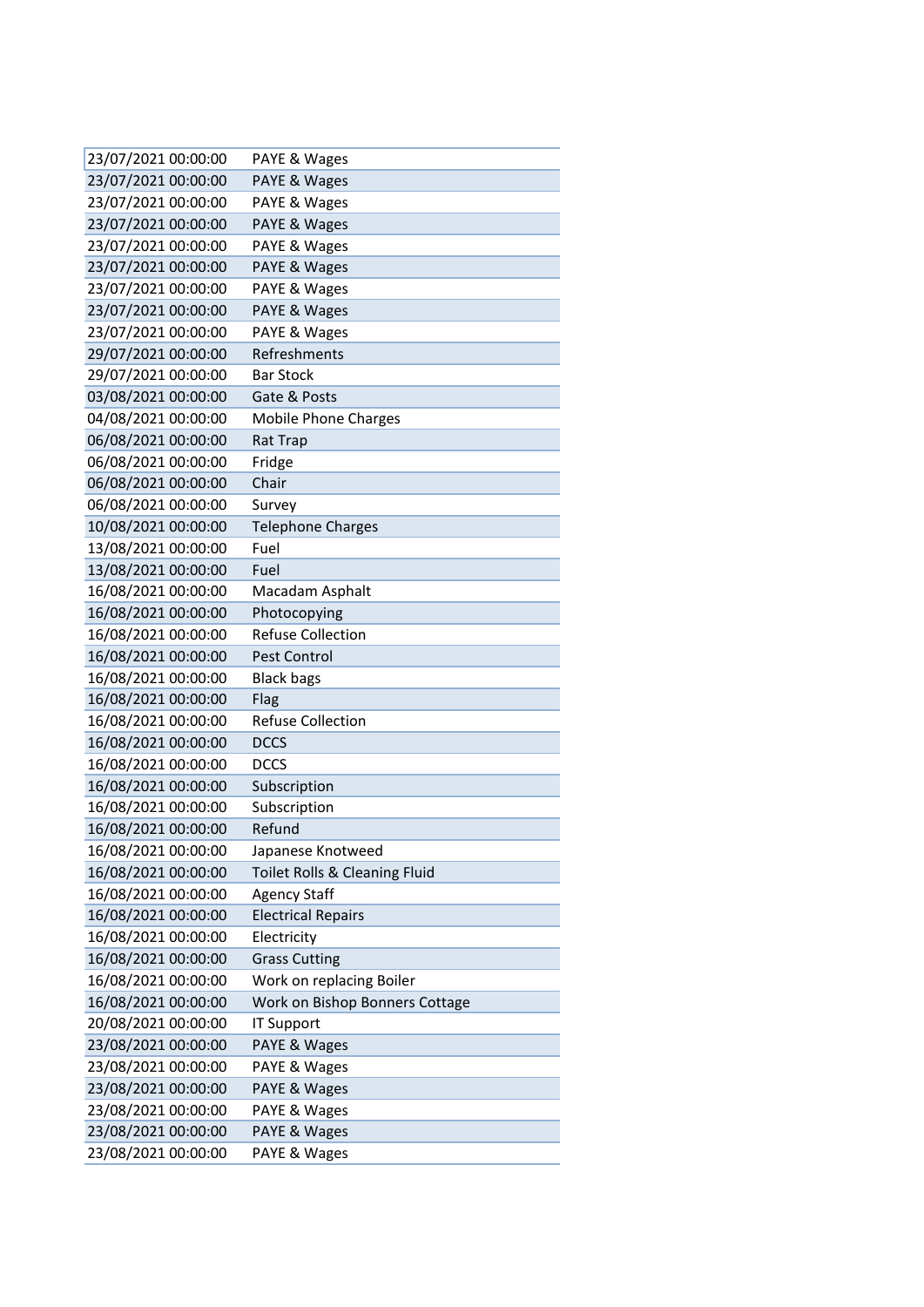| 23/08/2021 00:00:00 | PAYE & Wages                     |
|---------------------|----------------------------------|
| 23/08/2021 00:00:00 | PAYE & Wages                     |
| 23/08/2021 00:00:00 | PAYE & Wages                     |
| 23/08/2021 00:00:00 | PAYE & Wages                     |
| 23/08/2021 00:00:00 | PAYE & Wages                     |
| 24/08/2021 00:00:00 | <b>Gas Charges</b>               |
| 26/08/2021 00:00:00 | <b>Painting AR</b>               |
| 27/08/2021 00:00:00 | <b>Painting Memorial Hall</b>    |
| 06/09/2021 00:00:00 | <b>Stump Killer</b>              |
| 06/09/2021 00:00:00 | Seeds                            |
| 06/09/2021 00:00:00 | <b>Mobile Phone Charges</b>      |
| 06/09/2021 00:00:00 | <b>Acrylic Adhesive</b>          |
| 06/09/2021 00:00:00 | <b>Benches</b>                   |
| 06/09/2021 00:00:00 | Evac Chair                       |
| 09/09/2021 00:00:00 | <b>Bar Stock</b>                 |
| 10/09/2021 00:00:00 | <b>Telephone Charges</b>         |
| 15/09/2021 00:00:00 | Battery & Charger                |
| 15/09/2021 00:00:00 | Plants                           |
| 15/09/2021 00:00:00 | Work on New cemetery             |
| 15/09/2021 00:00:00 | Refund                           |
| 15/09/2021 00:00:00 | <b>Annual Fire Alarm Service</b> |
| 15/09/2021 00:00:00 | <b>MOT &amp; Repairs</b>         |
| 15/09/2021 00:00:00 | Subsoil                          |
| 15/09/2021 00:00:00 | <b>Bowls Match</b>               |
| 15/09/2021 00:00:00 | <b>Council Tax</b>               |
| 15/09/2021 00:00:00 | <b>Biodiversity Grant</b>        |
| 15/09/2021 00:00:00 | <b>Grass Cutting</b>             |
| 15/09/2021 00:00:00 | Hazardous waste                  |
| 15/09/2021 00:00:00 | Work on Bishop Bonners Cottage   |
| 15/09/2021 00:00:00 | <b>Casual Staff</b>              |
| 15/09/2021 00:00:00 | <b>Council Tax</b>               |
| 15/09/2021 00:00:00 | <b>Council Tax</b>               |
| 15/09/2021 00:00:00 | <b>Council Tax</b>               |
| 15/09/2021 00:00:00 | <b>Council Tax</b>               |
| 15/09/2021 00:00:00 | <b>Council Tax</b>               |
| 16/09/2021 00:00:00 | Refuse Disposal                  |
| 16/09/2021 00:00:00 | Refund                           |
| 16/09/2021 00:00:00 | Refuse Disposal                  |
| 16/09/2021 00:00:00 | <b>DCCS</b>                      |
| 16/09/2021 00:00:00 | <b>DCCS</b>                      |
| 16/09/2021 00:00:00 | Refund                           |
| 16/09/2021 00:00:00 | <b>Biodiversity Grant</b>        |
| 16/09/2021 00:00:00 | Employmentor                     |
| 16/09/2021 00:00:00 | <b>Grass Cutting</b>             |
| 16/09/2021 00:00:00 | Work on Bishop Bonners Cottage   |
| 17/09/2021 00:00:00 | Electricity                      |
| 20/09/2021 00:00:00 | <b>IT Support</b>                |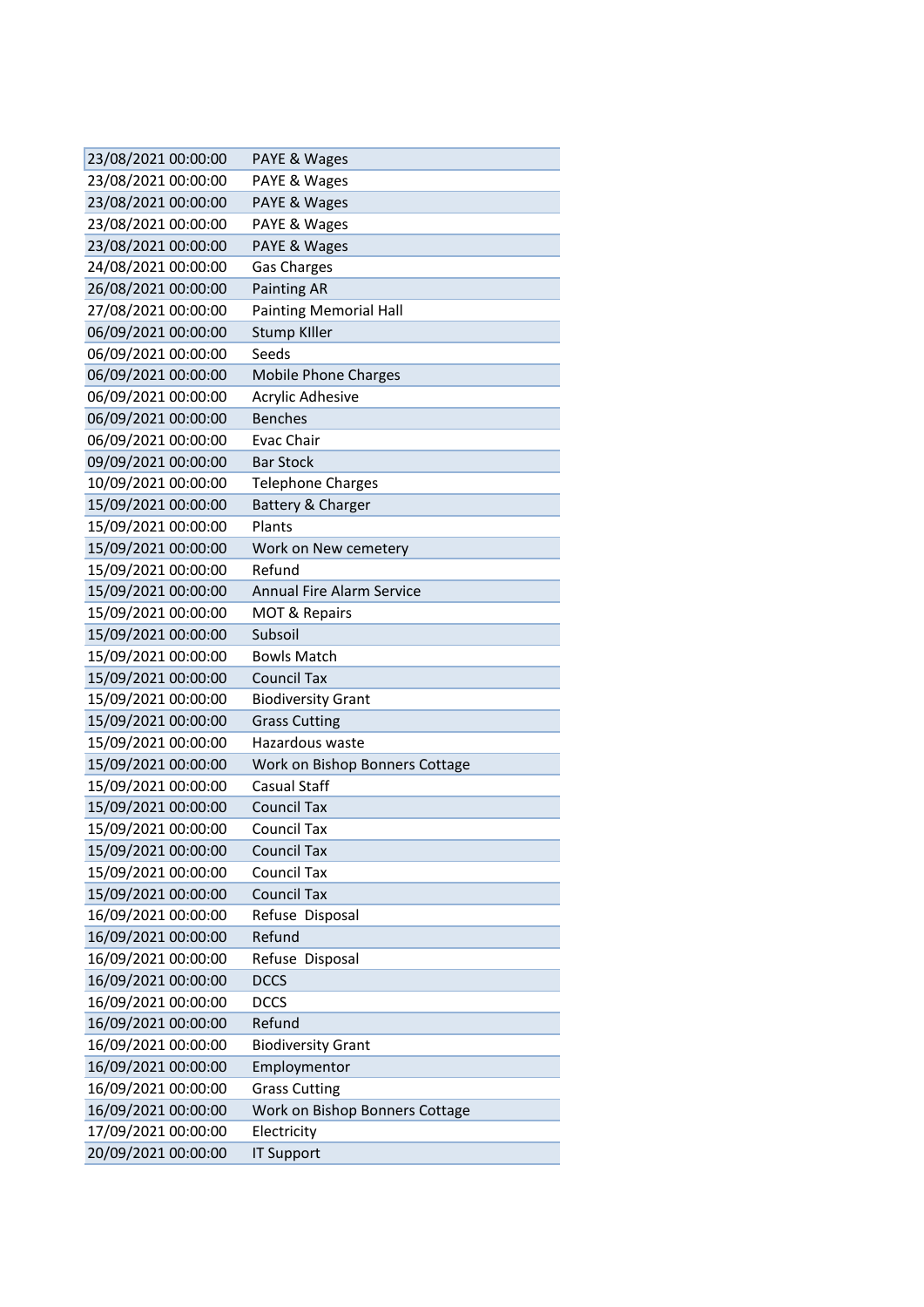| 21/09/2021 00:00:00 | Electricity                 |
|---------------------|-----------------------------|
| 23/09/2021 00:00:00 | PAYE & Wages                |
| 23/09/2021 00:00:00 | <b>Gas Charges</b>          |
| 23/09/2021 00:00:00 | <b>Bar Stock</b>            |
| 23/09/2021 00:00:00 | Cilca Registration          |
| 23/09/2021 00:00:00 | PAYE & Wages                |
| 23/09/2021 00:00:00 | PAYE & Wages                |
| 23/09/2021 00:00:00 | PAYE & Wages                |
| 23/09/2021 00:00:00 | PAYE & Wages                |
| 23/09/2021 00:00:00 | PAYE & Wages                |
| 23/09/2021 00:00:00 | PAYE & Wages                |
| 23/09/2021 00:00:00 | PAYE & Wages                |
| 23/09/2021 00:00:00 | PAYE & Wages                |
| 23/09/2021 00:00:00 | PAYE & Wages                |
| 29/09/2021 00:00:00 | Electricity                 |
| 04/10/2021 00:00:00 | <b>Mobile Phone Charges</b> |
| 07/10/2021 00:00:00 | <b>Mixer Desk</b>           |
| 07/10/2021 00:00:00 | <b>Plastic Glasses</b>      |
| 07/10/2021 00:00:00 | <b>Gas Connection</b>       |
| 07/10/2021 00:00:00 | Repair Care Dry Fix         |
| 07/10/2021 00:00:00 | Road Tax                    |
| 07/10/2021 00:00:00 | Postage                     |
| 07/10/2021 00:00:00 | <b>Bulbs</b>                |
| 07/10/2021 00:00:00 | <b>Bar Stock</b>            |
| 08/10/2021 00:00:00 | <b>Buffet Civic Sunday</b>  |
| 12/10/2021 00:00:00 | <b>Telephone Charges</b>    |
| 12/10/2021 00:00:00 | Electricity                 |
| 13/10/2021 00:00:00 | <b>Refuse Collection</b>    |
| 13/10/2021 00:00:00 | Damages Deposit             |
| 13/10/2021 00:00:00 | Fuel                        |
| 13/10/2021 00:00:00 | Fuel                        |
| 13/10/2021 00:00:00 | <b>Refuse Collection</b>    |
| 13/10/2021 00:00:00 | Licence                     |
| 13/10/2021 00:00:00 | Domain Name Renewal         |
| 13/10/2021 00:00:00 | Electricity                 |
| 13/10/2021 00:00:00 | <b>Cilca Training</b>       |
| 13/10/2021 00:00:00 | Carpet                      |
| 13/10/2021 00:00:00 | <b>DCCS</b>                 |
| 13/10/2021 00:00:00 | <b>DCCS</b>                 |
| 13/10/2021 00:00:00 | <b>Paving Slabs</b>         |
| 13/10/2021 00:00:00 | <b>Grass Cutting</b>        |
| 13/10/2021 00:00:00 | <b>Grass Cutting</b>        |
| 13/10/2021 00:00:00 | <b>Trees</b>                |
| 13/10/2021 00:00:00 | Audit                       |
| 13/10/2021 00:00:00 | <b>Bus Shelter</b>          |
| 13/10/2021 00:00:00 | <b>New Boiler</b>           |
| 14/10/2021 00:00:00 | <b>Telephone Charges</b>    |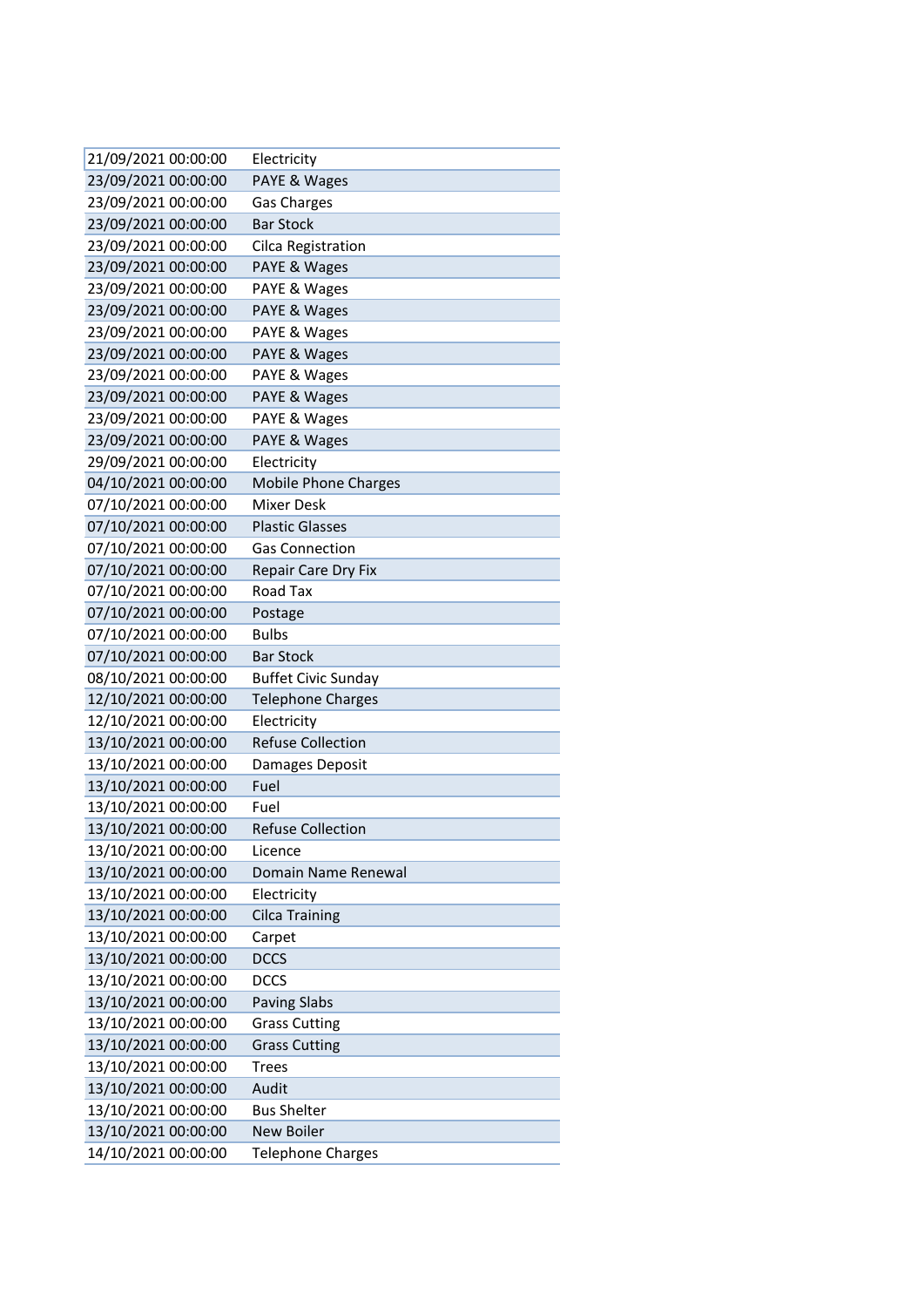| 14/10/2021 00:00:00                        | Petty Cash Reimbursement                  |
|--------------------------------------------|-------------------------------------------|
| 14/10/2021 00:00:00                        | Loan                                      |
| 18/10/2021 00:00:00                        | Electricity                               |
| 19/10/2021 00:00:00                        | Water                                     |
| 20/10/2021 00:00:00                        | <b>IT Support</b>                         |
| 21/10/2021 00:00:00                        | <b>Bar Stock</b>                          |
| 21/10/2021 00:00:00                        | <b>Council Tax</b>                        |
| 22/10/2021 00:00:00                        | Electricity                               |
| 22/10/2021 00:00:00                        | <b>Gas Charges</b>                        |
| 23/10/2021 00:00:00                        | PAYE & Wages                              |
| 23/10/2021 00:00:00                        | PAYE & Wages                              |
| 23/10/2021 00:00:00                        | PAYE & Wages                              |
| 23/10/2021 00:00:00                        | PAYE & Wages                              |
| 23/10/2021 00:00:00                        | PAYE & Wages                              |
| 23/10/2021 00:00:00                        | PAYE & Wages                              |
| 23/10/2021 00:00:00                        | PAYE & Wages                              |
| 23/10/2021 00:00:00                        | PAYE & Wages                              |
| 23/10/2021 00:00:00                        | PAYE & Wages                              |
| 23/10/2021 00:00:00                        | PAYE & Wages                              |
| 28/10/2021 00:00:00                        | Annual Duty Of Care                       |
| 31/10/2021 00:00:00                        | <b>Table cloths Cleaning</b>              |
| 04/11/2021 00:00:00                        | <b>Mobile Phone Charges</b>               |
| 04/11/2021 00:00:00                        | <b>Bar Stock</b>                          |
| 04/11/2021 00:00:00                        | Loan                                      |
| 08/11/2021 00:00:00                        | Postage                                   |
| 08/11/2021 00:00:00                        | Defib Battery<br><b>Refuse Collection</b> |
| 10/11/2021 00:00:00<br>10/11/2021 00:00:00 |                                           |
| 10/11/2021 00:00:00                        | <b>Telephone Charges</b><br><b>DCCS</b>   |
| 10/11/2021 00:00:00                        | Photocopying                              |
| 10/11/2021 00:00:00                        | <b>Pest Control</b>                       |
| 10/11/2021 00:00:00                        | <b>Refuse Collection</b>                  |
| 10/11/2021 00:00:00                        | <b>DCCS</b>                               |
| 10/11/2021 00:00:00                        | Laying of Flooring                        |
| 10/11/2021 00:00:00                        | <b>DCCS</b>                               |
| 10/11/2021 00:00:00                        | Parts for play equipment                  |
| 10/11/2021 00:00:00                        | Japanese Knotweed                         |
| 10/11/2021 00:00:00                        | Maintenance Renewal                       |
| 10/11/2021 00:00:00                        | Slabs                                     |
| 10/11/2021 00:00:00                        | Flooring                                  |
| 10/11/2021 00:00:00                        | Land valuation                            |
| 11/11/2021 00:00:00                        | Refund                                    |
| 11/11/2021 00:00:00                        | Refund                                    |
| 11/11/2021 00:00:00                        | Refund                                    |
| 11/11/2021 00:00:00                        | Annual CCTV Service                       |
| 11/11/2021 00:00:00                        | Refund                                    |
| 11/11/2021 00:00:00                        | <b>Grass Cutting</b>                      |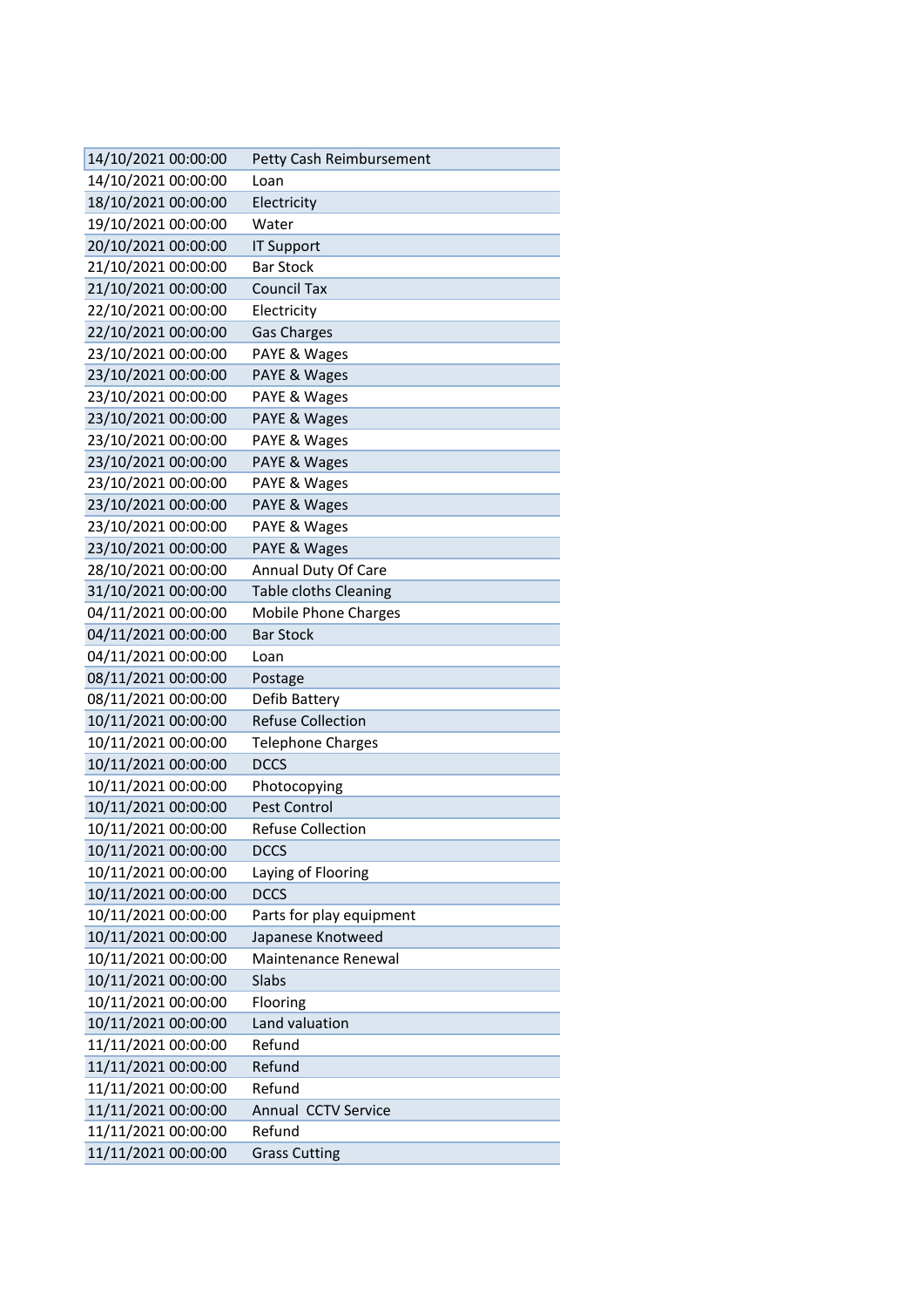| 11/11/2021 00:00:00 | Hire of Donkeys                |
|---------------------|--------------------------------|
| 11/11/2021 00:00:00 | Hazardous waste                |
| 11/11/2021 00:00:00 | Work on Bishop Bonners Cottage |
| 11/11/2021 00:00:00 | <b>Grass Cutting</b>           |
| 11/11/2021 00:00:00 | Loan                           |
| 11/11/2021 00:00:00 | New Boiler                     |
| 12/11/2021 00:00:00 | Laying of Flooring             |
| 12/11/2021 00:00:00 | <b>Christmas Tree</b>          |
| 15/11/2021 00:00:00 | Sound & Light                  |
| 16/11/2021 00:00:00 | Electricity                    |
| 17/11/2021 00:00:00 | Purchase of new land           |
| 18/11/2021 00:00:00 | <b>Bar Stock</b>               |
| 22/11/2021 00:00:00 | <b>IT Support</b>              |
| 22/11/2021 00:00:00 | <b>Council Tax</b>             |
| 23/11/2021 00:00:00 | PAYE & Wages                   |
| 23/11/2021 00:00:00 | <b>Gas Charges</b>             |
| 23/11/2021 00:00:00 | PAYE & Wages                   |
| 23/11/2021 00:00:00 | PAYE & Wages                   |
| 23/11/2021 00:00:00 | PAYE & Wages                   |
| 23/11/2021 00:00:00 | PAYE & Wages                   |
| 23/11/2021 00:00:00 | PAYE & Wages                   |
| 23/11/2021 00:00:00 | PAYE & Wages                   |
| 23/11/2021 00:00:00 | PAYE & Wages                   |
| 23/11/2021 00:00:00 | PAYE & Wages                   |
| 23/11/2021 00:00:00 | PAYE & Wages                   |
| 24/11/2021 00:00:00 | Electricity                    |
| 24/11/2021 00:00:00 | Electricity                    |
| 24/11/2021 00:00:00 | Petty Cash Reimbursement       |
| 26/11/2021 00:00:00 | Loan                           |
| 01/12/2021 00:00:00 | Christmas Lights               |
| 02/12/2021 00:00:00 | <b>Bar Stock</b>               |
| 06/12/2021 00:00:00 | Damages Deposit                |
| 07/12/2021 00:00:00 | <b>Mobile Phone Charges</b>    |
| 07/12/2021 00:00:00 | <b>Rock Salt</b>               |
| 10/12/2021 00:00:00 | Loan                           |
| 13/12/2021 00:00:00 | <b>Telephone Charges</b>       |
| 13/12/2021 00:00:00 | Loan                           |
| 14/12/2021 00:00:00 | Electricity                    |
| 15/12/2021 00:00:00 | Damages Deposit                |
| 15/12/2021 00:00:00 | Damages Deposit                |
| 15/12/2021 00:00:00 | Damages Deposit                |
| 15/12/2021 00:00:00 | Electricity                    |
| 15/12/2021 00:00:00 | <b>Refuse Collection</b>       |
| 15/12/2021 00:00:00 | <b>Belt Cutter Deck</b>        |
| 15/12/2021 00:00:00 | Refund                         |
| 15/12/2021 00:00:00 | <b>Grass Cutting</b>           |
| 15/12/2021 00:00:00 | <b>Refuse Collection</b>       |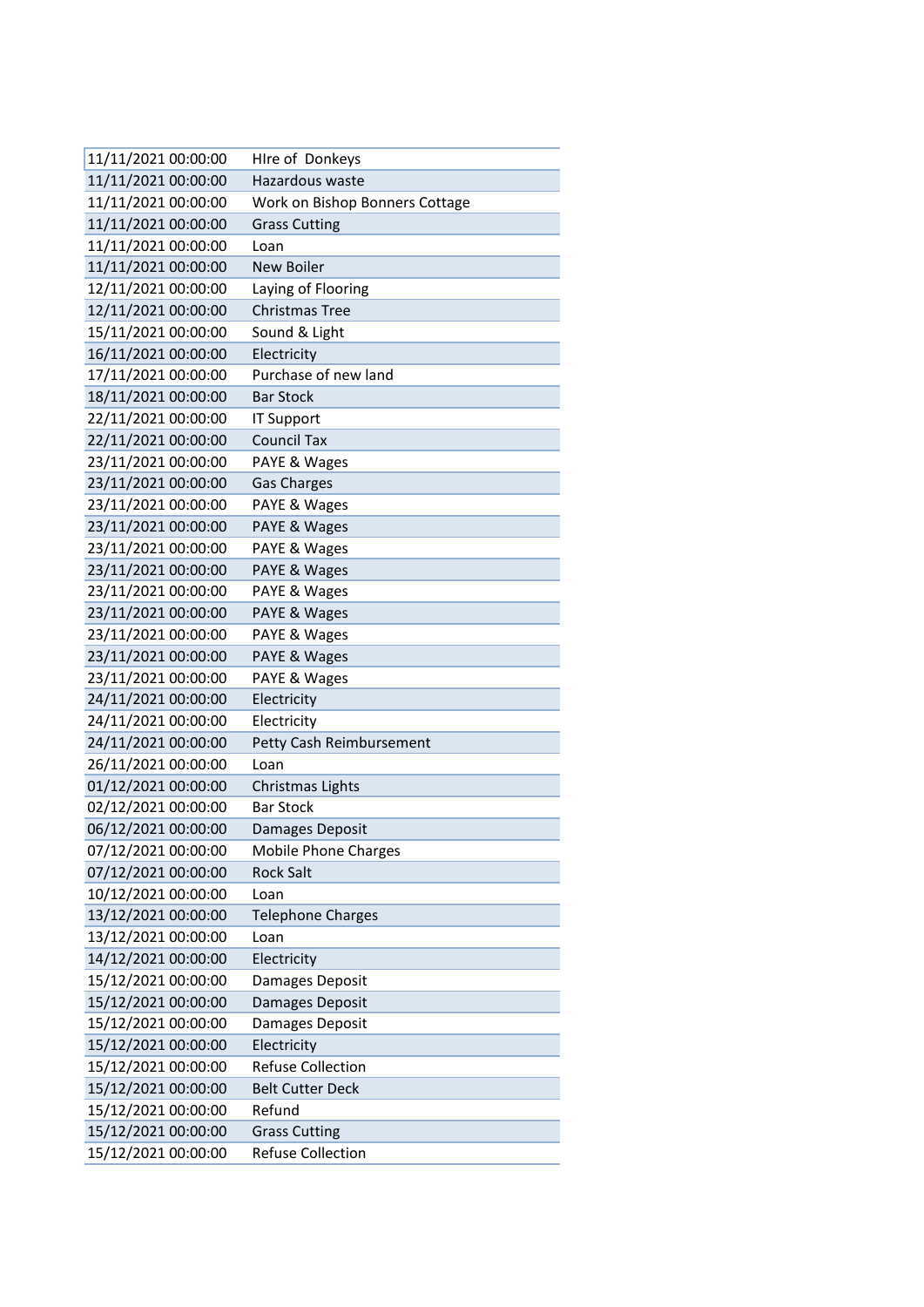| 15/12/2021 00:00:00 | Sand & Cement                               |
|---------------------|---------------------------------------------|
| 15/12/2021 00:00:00 | Work at new cemetery                        |
| 15/12/2021 00:00:00 | Subscription                                |
| 15/12/2021 00:00:00 | <b>DCCS</b>                                 |
| 15/12/2021 00:00:00 | <b>DCCS</b>                                 |
| 15/12/2021 00:00:00 | <b>HR Advisor</b>                           |
| 15/12/2021 00:00:00 | Repairs to Headstone                        |
| 15/12/2021 00:00:00 | Hire of Cherry Picker                       |
| 15/12/2021 00:00:00 | St John Ambulance                           |
| 15/12/2021 00:00:00 | Sound & Light                               |
| 15/12/2021 00:00:00 | Live Streaming                              |
| 15/12/2021 00:00:00 | Installation of Smoke Detectors             |
| 15/12/2021 00:00:00 | Christmas Lights                            |
| 15/12/2021 00:00:00 | <b>Gutter cleaning</b>                      |
| 15/12/2021 00:00:00 | <b>PRS</b>                                  |
| 15/12/2021 00:00:00 | Work on Bishop Bonners Cottage              |
| 15/12/2021 00:00:00 | New Boiler                                  |
| 15/12/2021 00:00:00 | <b>Grass Cutting</b>                        |
| 15/12/2021 00:00:00 | <b>New Boiler</b>                           |
| 16/12/2021 00:00:00 | <b>Electrical Repairs</b>                   |
| 16/12/2021 00:00:00 | Rope Installation                           |
| 16/12/2021 00:00:00 | <b>Bar Stock</b>                            |
| 16/12/2021 00:00:00 | <b>PRS</b>                                  |
| 17/12/2021 00:00:00 | Electricity                                 |
| 20/12/2021 00:00:00 | <b>IT Support</b>                           |
| 21/12/2021 00:00:00 | Electricity                                 |
| 21/12/2021 00:00:00 | Electricity                                 |
| 23/12/2021 00:00:00 | PAYE & Wages                                |
| 23/12/2021 00:00:00 | <b>Gas Charges</b>                          |
| 23/12/2021 00:00:00 | PAYE & Wages                                |
| 23/12/2021 00:00:00 | PAYE & Wages                                |
| 23/12/2021 00:00:00 | PAYE & Wages                                |
| 23/12/2021 00:00:00 | PAYE & Wages                                |
| 23/12/2021 00:00:00 | PAYE & Wages                                |
| 23/12/2021 00:00:00 | PAYE & Wages                                |
| 23/12/2021 00:00:00 | PAYE & Wages                                |
| 23/12/2021 00:00:00 | PAYE & Wages                                |
| 23/12/2021 00:00:00 | PAYE & Wages                                |
| 29/12/2021 00:00:00 | <b>Bank Charges</b>                         |
| 30/12/2021 00:00:00 | <b>Gas Charges</b>                          |
| 04/01/2022 00:00:00 | Water                                       |
| 06/01/2022 00:00:00 | Cretex Rapid                                |
| 06/01/2022 00:00:00 | <b>Mobile Phone Charges</b>                 |
| 06/01/2022 00:00:00 | Ink Cartridges, Coffee, Tea Towels, Dusters |
| 06/01/2022 00:00:00 | Postage                                     |
| 10/01/2022 00:00:00 | <b>Telephone Charges</b>                    |
| 13/01/2022 00:00:00 | Electricity                                 |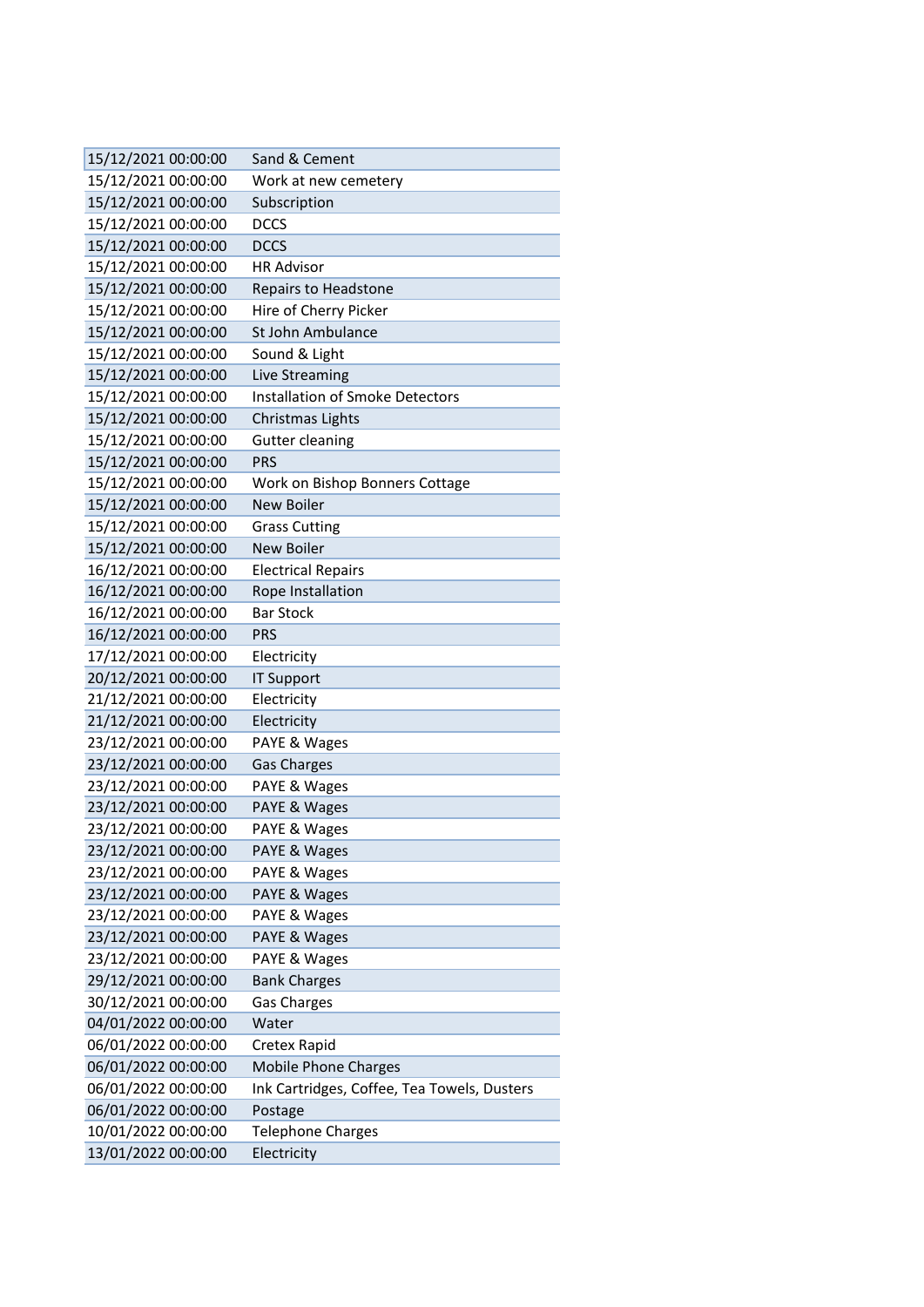| 13/01/2022 00:00:00 | Reapirs to window                    |
|---------------------|--------------------------------------|
| 13/01/2022 00:00:00 | <b>Ballast &amp; Cement</b>          |
| 13/01/2022 00:00:00 | <b>Toilet Rolls</b>                  |
| 13/01/2022 00:00:00 | <b>Annual Subscription</b>           |
| 13/01/2022 00:00:00 | <b>DCCS</b>                          |
| 13/01/2022 00:00:00 | <b>Electrial work at MH</b>          |
| 13/01/2022 00:00:00 | <b>DCCS</b>                          |
| 13/01/2022 00:00:00 | <b>Electrical Repairs</b>            |
| 13/01/2022 00:00:00 | Socket Leads                         |
| 13/01/2022 00:00:00 | Annual Maintenance The Alarm Company |
| 13/01/2022 00:00:00 | Grant                                |
| 13/01/2022 00:00:00 | Posts                                |
| 13/01/2022 00:00:00 | <b>Repairs to Heating Controls</b>   |
| 13/01/2022 00:00:00 | <b>Grass Cutting</b>                 |
| 13/01/2022 00:00:00 | <b>Electrical Repairs</b>            |
| 13/01/2022 00:00:00 | <b>Electrial work at MH</b>          |
| 13/01/2022 00:00:00 | <b>Electrical Repairs</b>            |
| 13/01/2022 00:00:00 | <b>Electrical Repairs</b>            |
| 13/01/2022 00:00:00 | <b>Electrical Repairs</b>            |
| 13/01/2022 00:00:00 | <b>Electrical Repairs</b>            |
| 14/01/2022 00:00:00 | <b>Telephone Charges</b>             |
| 17/01/2022 00:00:00 | <b>Refuse Collection</b>             |
| 17/01/2022 00:00:00 | <b>Refuse Collection</b>             |
| 18/01/2022 00:00:00 | Water                                |
| 20/01/2022 00:00:00 | <b>IT Support</b>                    |
| 20/01/2022 00:00:00 | Water                                |
| 21/01/2022 00:00:00 | <b>Gas Charges</b>                   |
| 22/01/2022 00:00:00 | PAYE & Wages                         |
| 22/01/2022 00:00:00 | PAYE & Wages                         |
| 22/01/2022 00:00:00 | PAYE & Wages                         |
| 22/01/2022 00:00:00 | PAYE & Wages                         |
| 22/01/2022 00:00:00 | PAYE & Wages                         |
| 22/01/2022 00:00:00 | PAYE & Wages                         |
| 22/01/2022 00:00:00 | PAYE & Wages                         |
| 22/01/2022 00:00:00 | PAYE & Wages                         |
| 22/01/2022 00:00:00 | PAYE & Wages                         |
| 22/01/2022 00:00:00 | PAYE & Wages                         |
| 22/01/2022 00:00:00 | PAYE & Wages                         |
| 24/01/2022 00:00:00 | Electricity                          |
| 24/01/2022 00:00:00 | Electricity                          |
| 27/01/2022 00:00:00 | Gas Charges                          |
| 31/01/2022 00:00:00 | Table cloths Cleaning                |
| 03/02/2022 00:00:00 | Electricity                          |
| 04/02/2022 00:00:00 | <b>Mobile Phone Charges</b>          |
| 04/02/2022 00:00:00 | Electricity                          |
| 07/02/2022 00:00:00 | Soap                                 |
| 07/02/2022 00:00:00 | Shelving                             |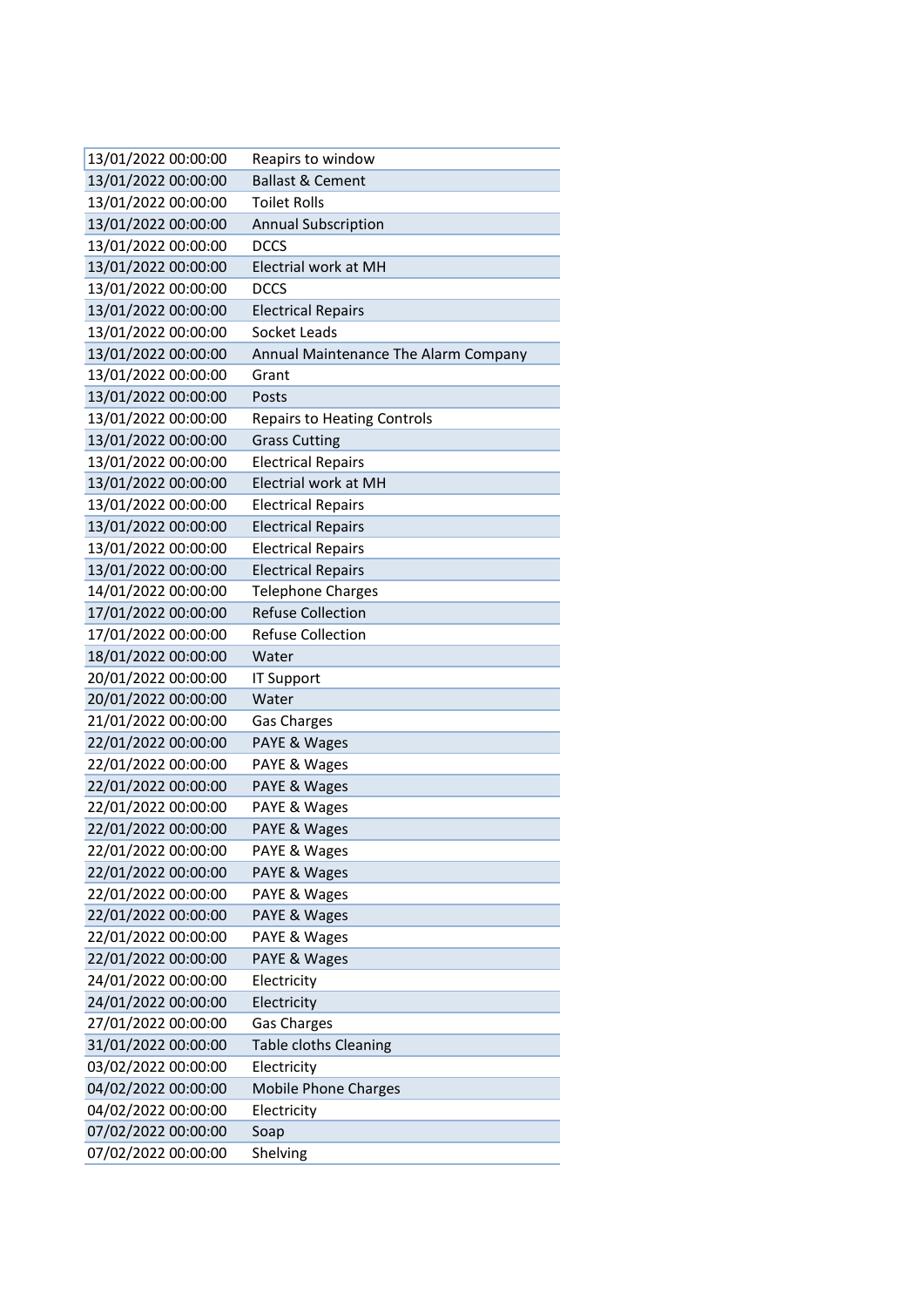| 10/02/2022 00:00:00 | <b>Telephone Charges</b>          |
|---------------------|-----------------------------------|
| 10/02/2022 00:00:00 | <b>Repairs Emergency Lighting</b> |
| 10/02/2022 00:00:00 | Gas & Electricity                 |
| 10/02/2022 00:00:00 | <b>Refuse Collection</b>          |
| 10/02/2022 00:00:00 | <b>Structural Engineer</b>        |
| 10/02/2022 00:00:00 | <b>Black bags</b>                 |
| 10/02/2022 00:00:00 | Hire of skips                     |
| 10/02/2022 00:00:00 | Training                          |
| 10/02/2022 00:00:00 | <b>Toilet Rolls</b>               |
| 10/02/2022 00:00:00 | Installing telephones             |
| 10/02/2022 00:00:00 | Repairs to Door                   |
| 10/02/2022 00:00:00 | <b>Repairs at Memorial HAll</b>   |
| 10/02/2022 00:00:00 | <b>Sanitary Disposal</b>          |
| 10/02/2022 00:00:00 | Signs                             |
| 10/02/2022 00:00:00 | <b>DCCS</b>                       |
| 10/02/2022 00:00:00 | <b>Repairs at Memorial HAII</b>   |
| 10/02/2022 00:00:00 | Asbestos Removal                  |
| 10/02/2022 00:00:00 | Repairs to floodlights            |
| 10/02/2022 00:00:00 | Repairs to water dispenser        |
| 10/02/2022 00:00:00 | Repairs to expansion vessel       |
| 10/02/2022 00:00:00 | Alarm Maintenance                 |
| 10/02/2022 00:00:00 | <b>DCCS</b>                       |
| 10/02/2022 00:00:00 | <b>Bar Stock</b>                  |
| 10/02/2022 00:00:00 | Hire of Cherry Picker             |
| 10/02/2022 00:00:00 | <b>Install Sign</b>               |
| 10/02/2022 00:00:00 | Repairs to mower                  |
| 10/02/2022 00:00:00 | <b>Grass Cutting</b>              |
| 10/02/2022 00:00:00 | Repairs to floodlights            |
| 10/02/2022 00:00:00 | <b>Repairs to New Vehicle</b>     |
| 10/02/2022 00:00:00 | <b>Gutter cleaning</b>            |
| 10/02/2022 00:00:00 | Hazardous waste                   |
| 10/02/2022 00:00:00 | Repairs to PC's & Sophos renewal  |
| 14/02/2022 00:00:00 | <b>Tracker Installation</b>       |
| 17/02/2022 00:00:00 | Tennis court cleaning             |
| 18/02/2022 00:00:00 | Electricity                       |
| 21/02/2022 00:00:00 | <b>IT Support</b>                 |
| 21/02/2022 00:00:00 | Repairs to expansion vessel       |
| 22/02/2022 00:00:00 | Electricity                       |
| 22/02/2022 00:00:00 | Electricity                       |
| 23/02/2022 00:00:00 | PAYE & Wages                      |
| 23/02/2022 00:00:00 | PAYE & Wages                      |
| 23/02/2022 00:00:00 | <b>Gas Charges</b>                |
| 23/02/2022 00:00:00 | PAYE & Wages                      |
| 23/02/2022 00:00:00 | PAYE & Wages                      |
| 23/02/2022 00:00:00 | PAYE & Wages                      |
| 23/02/2022 00:00:00 | PAYE & Wages                      |
| 23/02/2022 00:00:00 | PAYE & Wages                      |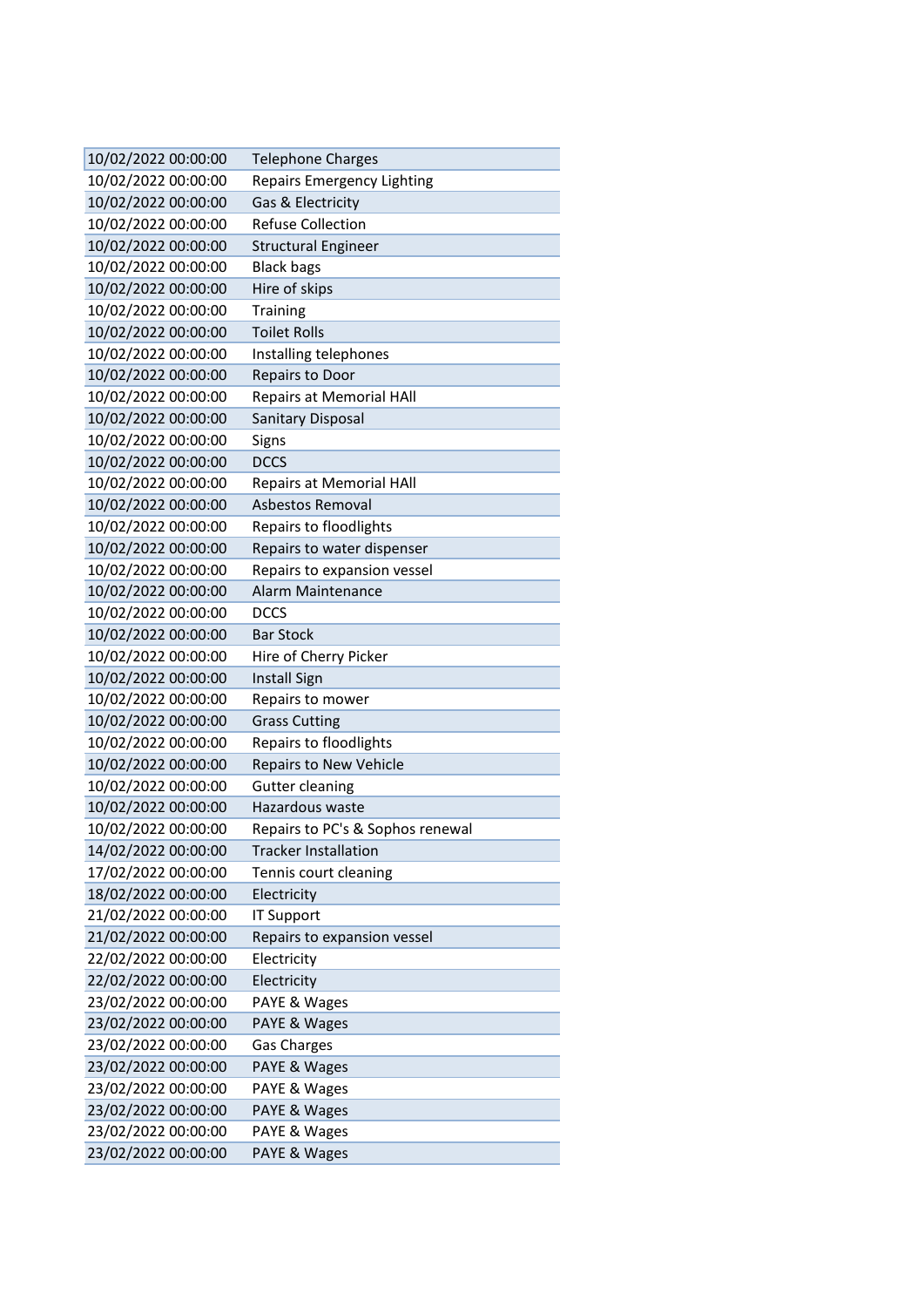| 23/02/2022 00:00:00 | PAYE & Wages                    |
|---------------------|---------------------------------|
| 23/02/2022 00:00:00 | PAYE & Wages                    |
| 23/02/2022 00:00:00 | PAYE & Wages                    |
| 23/02/2022 00:00:00 | PAYE & Wages                    |
| 28/02/2022 00:00:00 | <b>Gas Charges</b>              |
| 01/03/2022 00:00:00 | <b>Bank Charges</b>             |
| 02/03/2022 00:00:00 | Petty Cash Reimbursement        |
| 02/03/2022 00:00:00 | Casual Bar Staff                |
| 09/03/2022 00:00:00 | Matting & Wicks                 |
| 09/03/2022 00:00:00 | <b>Mobile Phone Charges</b>     |
| 09/03/2022 00:00:00 | <b>Refuse Collection</b>        |
| 09/03/2022 00:00:00 | <b>Stamp Book</b>               |
| 09/03/2022 00:00:00 | Maintenance & Site Support      |
| 09/03/2022 00:00:00 | <b>DCCS</b>                     |
| 09/03/2022 00:00:00 | <b>DCCS</b>                     |
| 09/03/2022 00:00:00 | Install Pigeon Netting          |
| 09/03/2022 00:00:00 | <b>Back Pack Blower</b>         |
| 09/03/2022 00:00:00 | <b>Jubilee Medals</b>           |
| 09/03/2022 00:00:00 | Registration of Land            |
| 09/03/2022 00:00:00 | Christmas Lights                |
| 09/03/2022 00:00:00 | <b>Tree Work</b>                |
| 10/03/2022 00:00:00 | <b>Bar Stock</b>                |
| 14/03/2022 00:00:00 | Telephone Charges               |
| 15/03/2022 00:00:00 | Fuel                            |
| 21/03/2022 00:00:00 | IT Support                      |
| 22/03/2022 00:00:00 | Electricity                     |
| 22/03/2022 00:00:00 | Electricity                     |
| 22/03/2022 00:00:00 | <b>Repairs to Memorial Hall</b> |
| 22/03/2022 00:00:00 | <b>Gas Charges</b>              |
| 22/03/2022 00:00:00 | Christmas Lights                |
| 23/03/2022 00:00:00 | PAYE & Wages                    |
| 23/03/2022 00:00:00 | PAYE & Wages                    |
| 23/03/2022 00:00:00 | PAYE & Wages                    |
| 23/03/2022 00:00:00 | PAYE & Wages                    |
| 23/03/2022 00:00:00 | PAYE & Wages                    |
| 23/03/2022 00:00:00 | PAYE & Wages                    |
| 23/03/2022 00:00:00 | PAYE & Wages                    |
| 23/03/2022 00:00:00 | PAYE & Wages                    |
| 23/03/2022 00:00:00 | PAYE & Wages                    |
| 23/03/2022 00:00:00 | PAYE & Wages                    |
| 23/03/2022 00:00:00 | PAYE & Wages                    |
| 24/03/2022 00:00:00 | <b>Bar Stock</b>                |
| 29/03/2022 00:00:00 | <b>Gas Charges</b>              |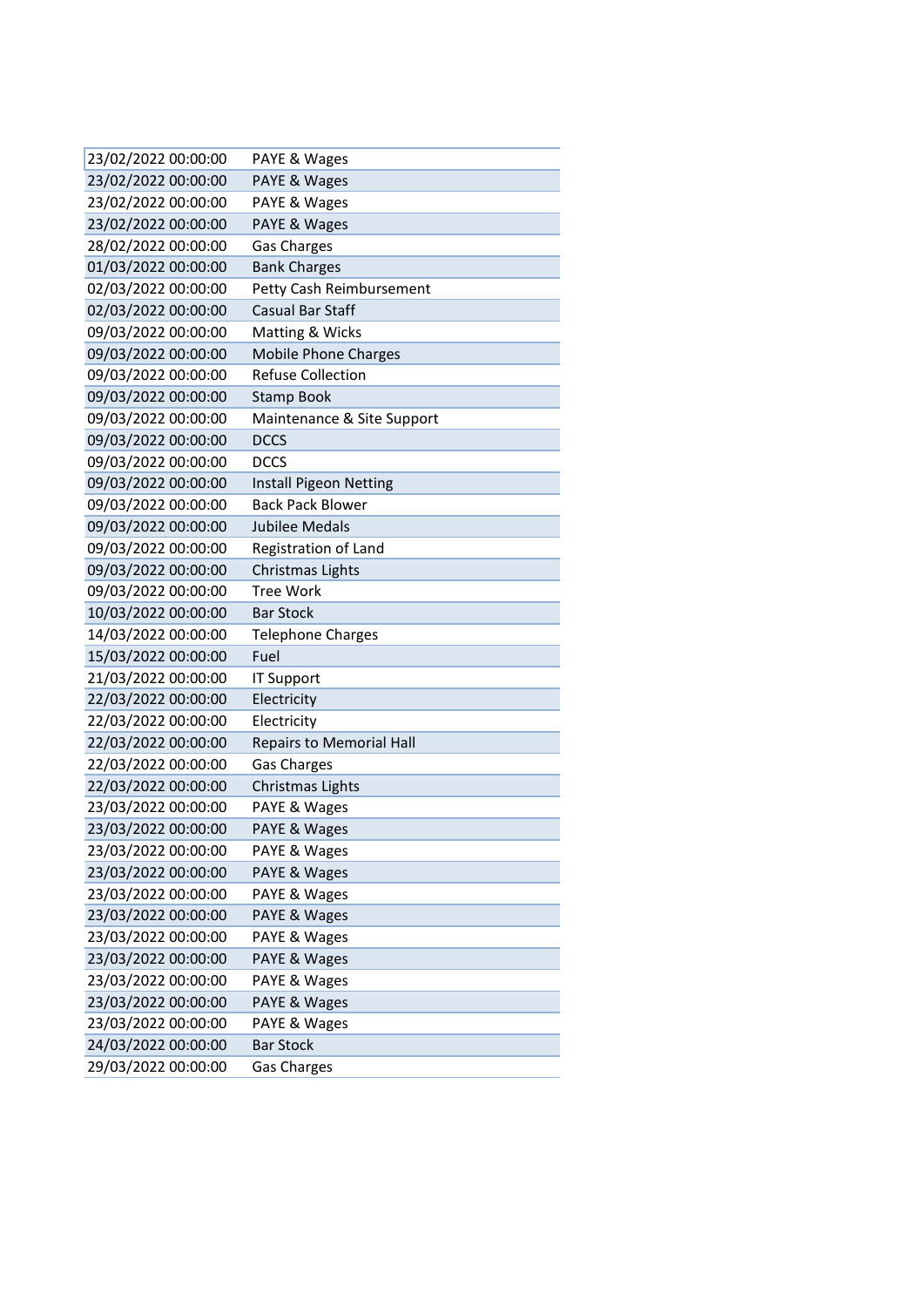| <b>Supplier</b>              | <b>Cost Code</b>                      | <b>Net</b> | <b>VAT</b> |
|------------------------------|---------------------------------------|------------|------------|
| Agrigem                      | Repairs & Main                        | 124.01     | 0.00       |
| Rockbond SCP Ltd             | <b>General Repairs</b>                | 310.90     | 62.18      |
| Anglian Windows              | <b>General Repairs</b>                | 428.33     | 85.67      |
| <b>Breckland Council</b>     | Rates                                 | 440.73     | 0.00       |
| Initial Flooring             | <b>General Repairs</b>                | 613.00     | 0.00       |
| <b>DTC Interiors Ltd</b>     | <b>General Repairs</b>                | 976.20     | 195.24     |
| <b>Breckland Council</b>     | Rates                                 | 1648.40    | 0.00       |
| <b>Breckland Council</b>     | Rates                                 | 1797.80    | 0.00       |
| <b>Breckland Council</b>     | Water/Rates                           | 2071.70    | 0.00       |
| <b>Breckland Council</b>     | Rates                                 | 2445.20    | 0.00       |
| <b>Breckland Council</b>     | Water/Rates                           | 2744.00    | 0.00       |
| <b>Breckland Council</b>     | Rates                                 | 5114.50    | 0.00       |
| Zurich                       | Insurance                             | 24286.80   | 0.00       |
| 02                           | <b>Staff Expenses</b>                 | 150.51     | 30.10      |
| E.ON                         | Light                                 | 317.50     | 63.50      |
| <b>BT</b>                    | Telephone                             | 145.60     | 29.12      |
| E.ON                         | Electricity                           | 324.29     | 16.21      |
| Dereham Town Council         | <b>Burial Fees</b>                    | 100.00     | 0.00       |
| Viridor                      | <b>Refuse Collection</b>              | 100.86     | 20.17      |
| <b>Toilets</b>               | Cleaning                              | 112.00     | 22.40      |
| <b>Toilets</b>               | <b>Refuse Collection</b>              | 112.00     | 22.40      |
| <b>Paramount Fire Armour</b> | <b>Fire Protection</b>                | 131.80     | 26.36      |
| Dereham Town Council         | Hire fees                             | 137.53     | 0.00       |
| Viridor                      | <b>Refuse Collection</b>              | 144.78     | 28.96      |
| <b>Paramount Fire Armour</b> | Fire Protection/Maintenance Contracts | 195.75     | 39.15      |
| <b>Technology Centre</b>     | IT & Support                          | 208.00     | 41.60      |
| Pank & Son                   | <b>General Repairs</b>                | 220.20     | 44.04      |
| JP Skips                     | Repairs & Main                        | 220.83     | 44.17      |
| Mainstream Digital           | Telephone                             | 262.38     | 52.48      |
| <b>FCC Recycling</b>         | Repairs & Main                        | 283.70     | 56.74      |
| Initial                      | Cleaning                              | 331.36     | 66.27      |
| Eastern Counties Knotweed    | Conservation                          | 344.00     | 0.00       |
| R J Bailey                   | <b>General Repairs</b>                | 420.00     | 0.00       |
| <b>Toilets</b>               | Cleaning                              | 618.67     | 123.73     |
| Andy Moore                   | <b>General Repairs</b>                | 941.00     | 0.00       |
| St Nicholas Church           | Rent for Toftwood                     | 1236.27    | 0.00       |
| Kevin Richardson             | <b>Contract Maintenance</b>           | 1389.00    | 0.00       |
| <b>NALC</b>                  | Publications/subscriptions            | 1415.48    | 0.00       |
| Leathes Prior                | Legal Fees                            | 2500.00    | 500.00     |
| Crown Energy                 | <b>Building Repairs</b>               | 3854.00    | 770.80     |
| Westcotec Ltd                | Parish Partnership                    | 7118.00    | 1423.60    |
| Public Works Loan Board      | Public Works Loan Board               | 9730.21    | 0.00       |
| E.ON                         | Electricity                           | 701.47     | 140.29     |
| <b>DCCS</b>                  | <b>Other Costs</b>                    | 499.48     | 0.00       |
| E.ON                         | Light                                 | 124.69     | 6.23       |
| <b>Technology Centre</b>     | IT & Support                          | 136.00     | 0.00       |
|                              |                                       |            |            |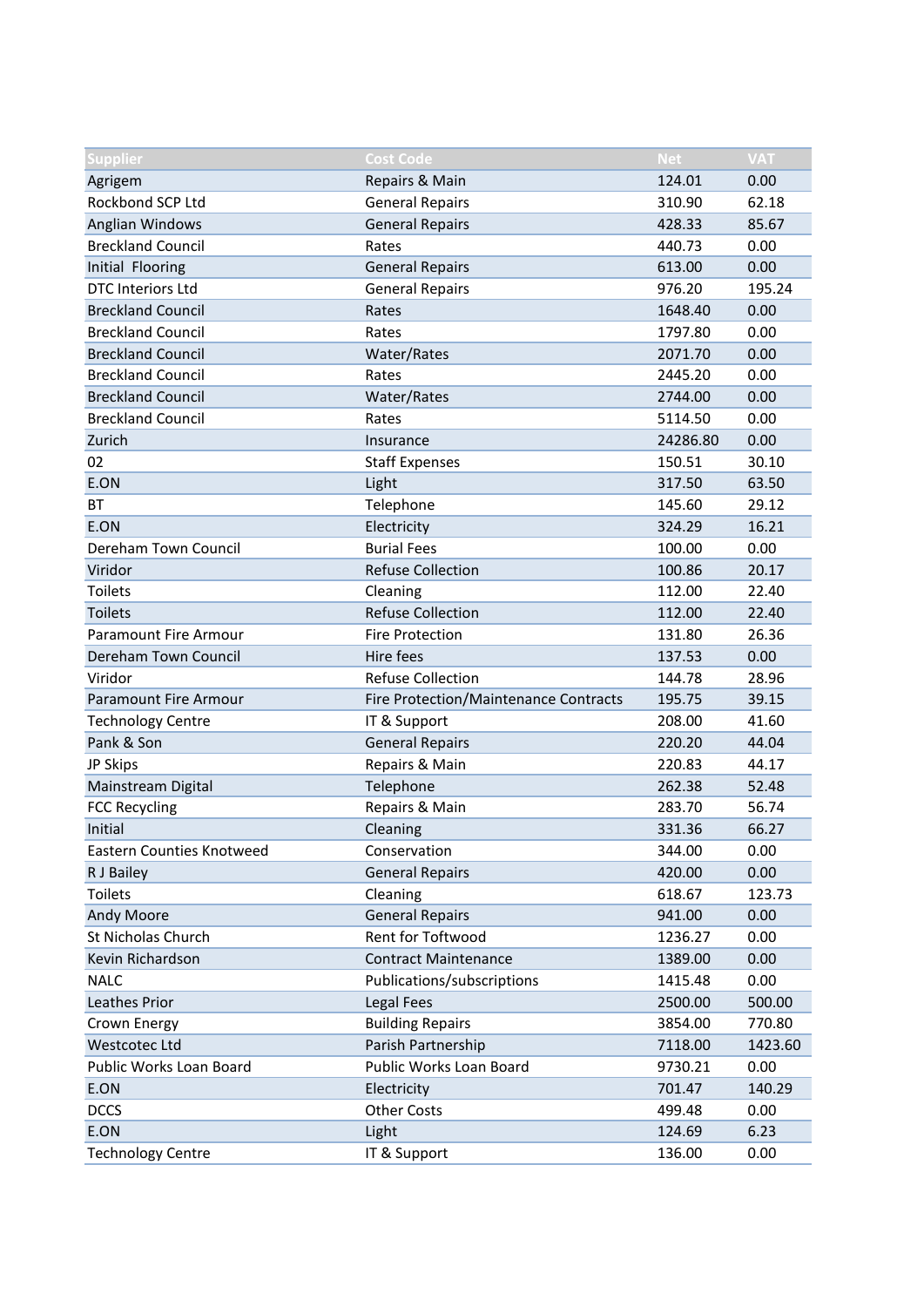| Dereham Town Council                   | Declan                      | 122.40   | 0.00   |
|----------------------------------------|-----------------------------|----------|--------|
| Dereham Town Council                   | Expenses                    | 130.00   | 0.00   |
| <b>British Gas</b>                     | Gas                         | 268.91   | 53.78  |
| Dereham Town Council                   | <b>DCCS</b>                 | 617.50   | 0.00   |
| Dereham Town Council                   | <b>Outside Casual</b>       | 754.13   | 0.00   |
| Dereham Town Council                   | <b>MH Caretaker</b>         | 1977.57  | 0.00   |
| Dereham Town Council                   | Admin Gina                  | 2264.74  | 0.00   |
| Dereham Town Council                   | GP/B                        | 2289.96  | 0.00   |
| Dereham Town Council                   | GP/P                        | 2570.57  | 0.00   |
| Dereham Town Council                   | Admin Gemma                 | 2645.81  | 0.00   |
| Dereham Town Council                   | GP/M                        | 3382.45  | 0.00   |
| Dereham Town Council                   | Deputy Clerk                | 4122.95  | 0.00   |
| Dereham Town Council                   | <b>Town Clerk</b>           | 6651.74  | 0.00   |
| Dereham Town Council                   | General                     | 500.00   | 0.00   |
| Public Works Loan Board                | Public Works Loan Board     | 13982.39 | 0.00   |
| 02                                     | <b>Staff Expenses</b>       | 136.77   | 27.36  |
| <b>Valuation Office Agency</b>         | Legal Fees                  | 1000.00  | 200.00 |
| Amazon                                 | Stationery                  | 120.00   | 24.00  |
| <b>WIX</b>                             | Publications/subscriptions  | 144.00   | 0.00   |
| Fenland Leisure Products Ltd           | Play Equipment Maintennace  | 180.50   | 36.10  |
| Royal Mail Online                      | Postage                     | 196.50   | 0.00   |
| E.ON                                   | Light                       | 267.38   | 53.48  |
| Glasdon                                | Dog Waste Bins              | 295.18   | 59.04  |
| ВT                                     | <b>Telephone Charges</b>    | 102.27   | 20.45  |
| Public Works Loan Board                | Public Works Loan Board     | 6081.01  | 0.00   |
| <b>Electric Plumbing &amp; Heating</b> | Lodge Repairs               | 110.00   | 22.00  |
| Stulee                                 | Cleaning                    | 112.00   | 22.40  |
| Stulee                                 | <b>General Repairs</b>      | 112.00   | 22.40  |
| Viridor                                | <b>Refuse Collection</b>    | 124.61   | 24.92  |
| Viridor                                | <b>Refuse Collection</b>    | 191.02   | 38.20  |
| JP Skips                               | Repairs & Main              | 225.00   | 45.00  |
| Jewsons                                | <b>General Repairs</b>      | 239.58   | 47.92  |
| Dereham Saints                         | <b>Contract Maintenance</b> | 500.00   | 0.00   |
| Stulee                                 | Cleaning                    | 618.67   | 123.73 |
| <b>Breckland Council</b>               | Lodge                       | 634.72   | 0.00   |
| Initial                                | Cleaning                    | 755.76   | 151.15 |
| E.ON                                   | Electricity                 | 763.14   | 152.63 |
| Haworth & Co                           | Legal Fees                  | 845.00   | 169.00 |
| <b>Glenfair Solutions</b>              | <b>General Repairs</b>      | 892.66   | 178.53 |
| Jon Spalding                           | <b>Building Repairs</b>     | 900.00   | 0.00   |
| Dereham Town Council                   | <b>Heritage Trust</b>       | 1000.00  | 0.00   |
| <b>B &amp; G Mallett</b>               | Repairs & Main              | 1260.00  | 0.00   |
| E.ON                                   | Light                       | 100.12   | 5.01   |
| <b>Technology Centre</b>               | IT & Support                | 113.33   | 22.67  |
| Dereham Town Council                   | Declan                      | 110.16   | 0.00   |
| Dereham Town Council                   | Expenses                    | 134.55   | 0.00   |
| Dereham Town Council                   | <b>DCCS</b>                 | 617.50   | 0.00   |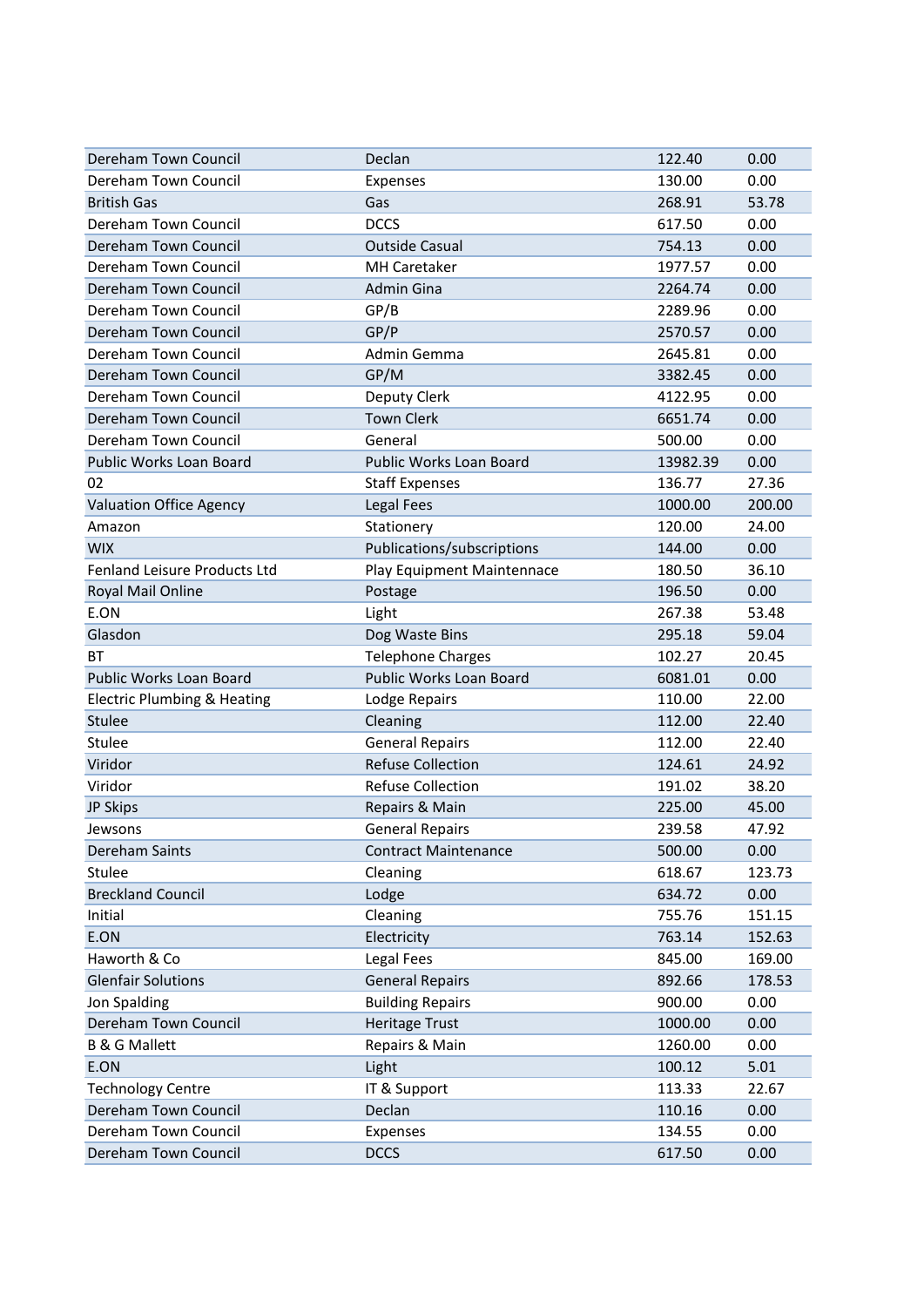| Dereham Town Council             | <b>Outside Casual</b>       | 1527.98  | 0.00   |
|----------------------------------|-----------------------------|----------|--------|
| Dereham Town Council             | <b>MH Caretaker</b>         | 1977.57  | 0.00   |
| Dereham Town Council             | GP/P                        | 2238.16  | 0.00   |
| Dereham Town Council             | <b>Admin Gina</b>           | 2242.79  | 0.00   |
| Dereham Town Council             | GP/B                        | 2289.96  | 0.00   |
| Dereham Town Council             | Admin Gemma                 | 2645.81  | 0.00   |
| Dereham Town Council             | GP/M                        | 3382.45  | 0.00   |
| Dereham Town Council             | <b>Deputy Clerk</b>         | 4122.95  | 0.00   |
| Dereham Town Council             | <b>Town Clerk</b>           | 6748.69  | 0.00   |
| <b>British Gas</b>               | Gas                         | 309.57   | 61.91  |
| Scribe                           | Publications/subscriptions  | 487.00   | 97.40  |
| Public Works Loan Board          | Public Works Loan Board     | 23064.88 | 0.00   |
| 02                               | <b>Staff Expenses</b>       | 133.58   | 26.72  |
| Amazon                           | Cleaning                    | 100.65   | 20.13  |
| E.ON                             | Light                       | 230.09   | 11.50  |
| Royal Mail Online                | Postage                     | 268.00   | 0.00   |
| Spotted Penguin                  | Furniture/equipment         | 784.40   | 156.88 |
| <b>BT</b>                        | <b>Telephone Charges</b>    | 102.27   | 20.45  |
| Public Works Loan Board          | Public Works Loan Board     | 23222.78 | 0.00   |
| Viridor                          | <b>Refuse Collection</b>    | 106.43   | 21.29  |
| <b>DCCS</b>                      | Milage Costs                | 109.35   | 0.00   |
| Mole Country Store               | Cleaning                    | 122.83   | 24.57  |
| John Willers                     | <b>Building Repairs</b>     | 125.00   | 0.00   |
| Ann Bowyer Garden Services       | New Cemetery Maint          | 168.75   | 0.00   |
| Viridor                          | <b>Refuse Collection</b>    | 208.01   | 41.60  |
| Dereham Town Council             | Petty Cash Reimbursement    | 300.00   | 0.00   |
| Dereham Town Council             | General                     | 365.00   | 0.00   |
| <b>Eastern Counties Knotweed</b> | Conservation                | 426.00   | 0.00   |
| <b>ESPO</b>                      | Stationery                  | 460.15   | 92.03  |
| Dereham Town Council             | General                     | 500.00   | 0.00   |
| Sophie Addinall                  | <b>Staff Expenses</b>       | 643.00   | 0.00   |
| C B Arnold                       | <b>General Maintenance</b>  | 672.00   | 134.40 |
| Anglian Windows                  | <b>Building Repairs</b>     | 1284.17  | 256.83 |
| Kevin Richardson                 | <b>Contract Maintenance</b> | 2371.50  | 0.00   |
| <b>Glenfair Solutions</b>        | <b>General Repairs</b>      | 2430.88  | 486.18 |
| <b>Adrian Forder</b>             | <b>Building Repairs</b>     | 2970.00  | 594.00 |
| Vaughtons                        | <b>Civic Expenses</b>       | 3446.13  | 689.23 |
| Public Works Loan Board          | Public Works Loan Board     | 4475.23  | 0.00   |
| <b>Fuel Genie</b>                | Fuel                        | 117.47   | 23.49  |
| E.ON                             | Electricity                 | 913.45   | 182.69 |
| <b>Technology Centre</b>         | IT & Support                | 136.00   | 0.00   |
| Mem/Hall                         | Hire fees                   | 150.00   | 0.00   |
| Dereham Town Council             | Expenses                    | 130.00   | 0.00   |
| Dereham Town Council             | Declan                      | 146.88   | 0.00   |
| <b>Russell Play</b>              | Play Equipment Maintennace  | 235.42   | 47.09  |
| <b>British Gas</b>               | Gas                         | 290.29   | 58.05  |
| Dereham Town Council             | <b>DCCS</b>                 | 617.50   | 0.00   |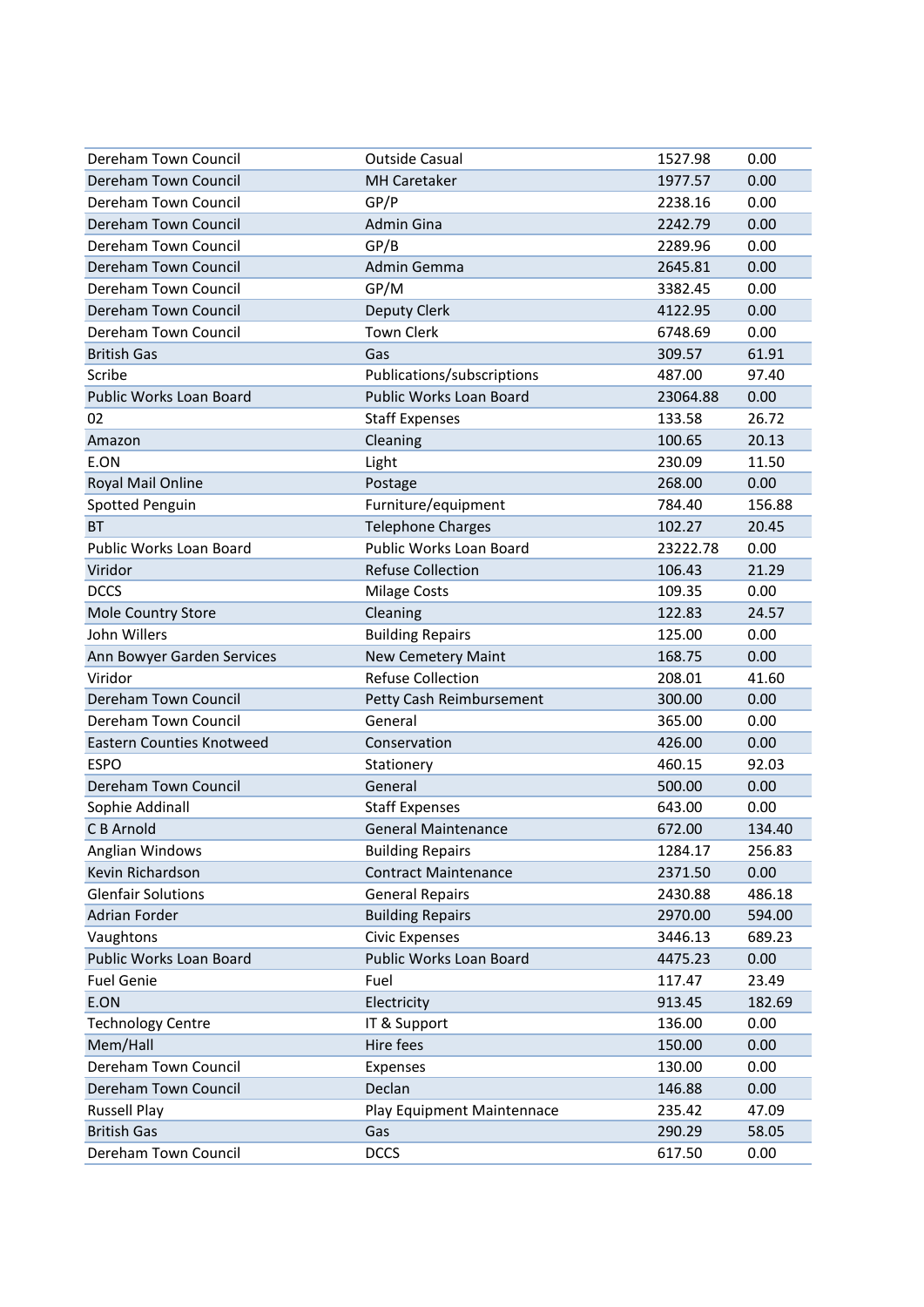| Dereham Town Council         | <b>Outside Casual</b>       | 1967.29 | 0.00   |
|------------------------------|-----------------------------|---------|--------|
| Dereham Town Council         | <b>MH Caretaker</b>         | 1977.57 | 0.00   |
| Dereham Town Council         | Admin Gina                  | 2242.79 | 0.00   |
| Dereham Town Council         | GP/B                        | 2289.96 | 0.00   |
| Dereham Town Council         | Admin Gemma                 | 2645.81 | 0.00   |
| Dereham Town Council         | GP/M                        | 3382.45 | 0.00   |
| Dereham Town Council         | GP/P                        | 3915.80 | 0.00   |
| Dereham Town Council         | Deputy Clerk                | 4122.95 | 0.00   |
| Dereham Town Council         | <b>Town Clerk</b>           | 6748.69 | 0.00   |
| Lacons Brewery               | <b>Bar Expenditure</b>      | 390.11  | 78.02  |
| <b>TMA Bark Supplies</b>     | <b>General Maintenance</b>  | 1272.00 | 254.40 |
| Norfolk County Council       | Parish Partnership          | 2350.00 | 0.00   |
| <b>Access Irrigation Ltd</b> | <b>Flower Baskets</b>       | 110.60  | 22.12  |
| Polycote                     | <b>General Repairs</b>      | 114.70  | 22.94  |
| Simply Sound & Light         | <b>General Repairs</b>      | 132.50  | 26.50  |
| Zoom                         | Publications/subscriptions  | 143.88  | 0.00   |
| 02                           | <b>Staff Expenses</b>       | 158.47  | 31.70  |
| Charge Card                  | <b>General Repairs</b>      | 170.98  | 0.00   |
| E.ON                         | Light                       | 257.14  | 12.86  |
| <b>DVLA</b>                  | Road tax                    | 277.50  | 0.00   |
| <b>BT</b>                    | <b>Telephone Charges</b>    | 102.27  | 20.45  |
| Saniflo                      | <b>General Repairs</b>      | 291.00  | 0.00   |
| E.ON                         | Electricity                 | 327.90  | 16.40  |
| <b>Fuel Genie</b>            | Hire of Machinery           | 144.34  | 28.85  |
| Mem/Hall                     | Hire fees                   | 207.48  | 0.00   |
| Mainstream Digital           | Telephone                   | 268.90  | 53.78  |
| Viridor                      | <b>Refuse Collection</b>    | 105.16  | 21.03  |
| <b>DCCS</b>                  | <b>Milage Costs</b>         | 133.75  | 0.00   |
| Norfolk & Norwich Hospital   | <b>Staff Expenses</b>       | 134.75  | 0.00   |
| L F Everett                  | Stationery                  | 145.00  | 29.00  |
| Fenland Leisure Products Ltd | <b>General Maintenance</b>  | 162.50  | 32.50  |
| Danny Hutchinson             | Repairs & Main              | 180.00  | 0.00   |
| <b>DCCS</b>                  | <b>Milage Costs</b>         | 206.35  | 0.00   |
| Viridor                      | <b>Refuse Collection</b>    | 211.11  | 42.22  |
| Lacons Brewery               | <b>Bar Expenditure</b>      | 346.74  | 69.35  |
| Dereham Saints               | <b>Contract Maintenance</b> | 500.00  | 0.00   |
| Hays                         | <b>Outside Casual</b>       | 711.47  | 142.30 |
| Playsafety Ltd               | <b>Contract Maintenance</b> | 946.00  | 189.20 |
| <b>Kyle Plant Supplies</b>   | <b>Flower Baskets</b>       | 1459.78 | 291.96 |
| Kevin Richardson             | <b>Contract Maintenance</b> | 2397.00 | 0.00   |
| Wallgate                     | Repairs                     | 4281.92 | 856.38 |
| E.ON                         | Light                       | 100.63  | 5.03   |
| E.ON                         | Electricity                 | 768.13  | 153.63 |
| <b>Technology Centre</b>     | IT & Support                | 113.33  | 22.67  |
| <b>British Gas</b>           | Gas                         | 203.37  | 40.67  |
| Dereham Town Council         | Declan                      | 134.64  | 0.00   |
| Dereham Town Council         | <b>Bar Staff</b>            | 254.50  | 0.00   |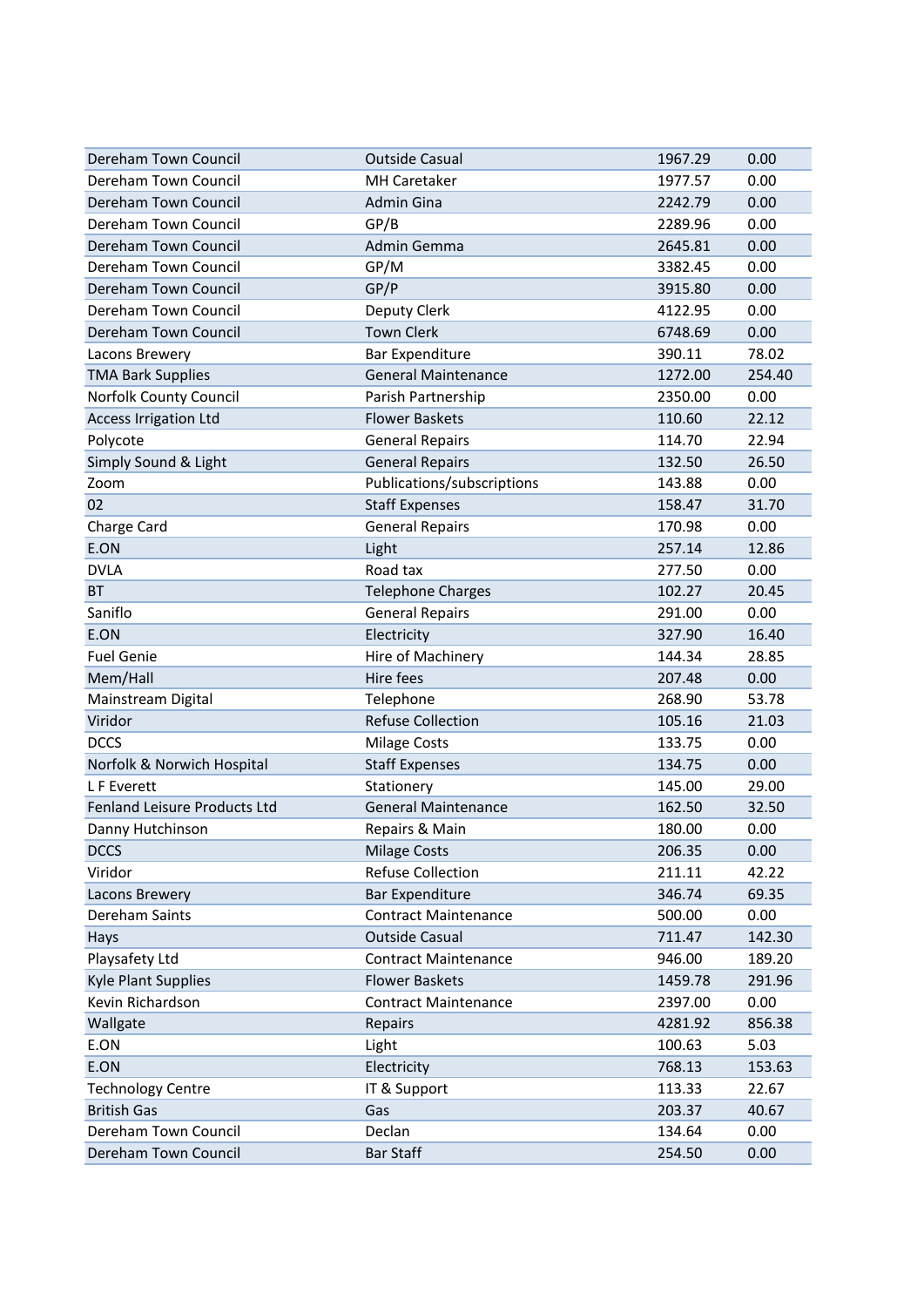| Dereham Town Council      | <b>DCCS</b>                 | 617.50   | 0.00    |
|---------------------------|-----------------------------|----------|---------|
| Dereham Town Council      | <b>MH Caretaker</b>         | 1977.57  | 0.00    |
| Dereham Town Council      | GP/B                        | 2289.96  | 0.00    |
| Dereham Town Council      | <b>Outside Casual</b>       | 2480.71  | 0.00    |
| Dereham Town Council      | <b>Admin Gina</b>           | 2487.25  | 0.00    |
| Dereham Town Council      | Admin Gemma                 | 2931.69  | 0.00    |
| Dereham Town Council      | GP/M                        | 3382.45  | 0.00    |
| Dereham Town Council      | Deputy Clerk                | 4122.95  | 0.00    |
| Dereham Town Council      | <b>Town Clerk</b>           | 6748.69  | 0.00    |
| Lacons Brewery            | <b>Civic Expenses</b>       | 387.40   | 77.48   |
| Lacons Brewery            | <b>Bar Expenditure</b>      | 504.73   | 100.95  |
| Playdale                  | Play Equipment Maintennace  | 170.57   | 34.11   |
| 02                        | <b>Staff Expenses</b>       | 192.54   | 38.51   |
| Inavata Ltd               | Repairs & Main              | 120.83   | 24.17   |
| Hughes                    | Furniture/equipment         | 199.99   | 0.00    |
| <b>Nisbets</b>            | Machinery & Equipment       | 219.04   | 43.80   |
| Survey monkey             | <b>New Projects</b>         | 320.00   | 0.00    |
| <b>BT</b>                 | <b>Telephone Charges</b>    | 104.93   | 20.99   |
| <b>Fuel Genie</b>         | Fuel                        | 110.03   | 22.00   |
| <b>Fuel Genie</b>         | <b>Fuel Recharge</b>        | 163.09   | 32.62   |
| Jewsons                   | <b>General Repairs</b>      | 102.33   | 20.47   |
| Canon UK                  | Photocopier/printers        | 124.07   | 24.81   |
| Viridor                   | <b>Refuse Collection</b>    | 132.72   | 26.55   |
| Danny Hutchinson          | Repairs & Main              | 150.00   | 0.00    |
| <b>ESPO</b>               | <b>Gen Maintenance</b>      | 158.00   | 31.60   |
| <b>Newton Flags</b>       | Stationery                  | 175.00   | 35.00   |
| Viridor                   | <b>Refuse Collection</b>    | 212.70   | 42.54   |
| <b>DCCS</b>               | <b>Milage Costs</b>         | 225.30   | 0.00    |
| <b>DCCS</b>               | <b>Milage Costs</b>         | 252.60   | 0.00    |
| <b>Norfolk FWAG</b>       | Publications/subscriptions  | 300.00   | 60.00   |
| Parish Online             | Publications/subscriptions  | 315.00   | 63.00   |
| Mem/Hall                  | Hire fees                   | 324.00   | 0.00    |
| Eastern Counties Knotweed | Conservation                | 426.00   | 0.00    |
| PHS Group                 | Cleaning                    | 606.74   | 121.35  |
| Hays                      | <b>Outside Casual</b>       | 627.76   | 125.55  |
| <b>Glenfair Solutions</b> | <b>General Repairs</b>      | 779.46   | 155.89  |
| E.ON                      | Electricity                 | 919.99   | 184.00  |
| Kevin Richardson          | <b>Contract Maintenance</b> | 2562.00  | 0.00    |
| Stimpsons                 | <b>Building Repairs</b>     | 12321.17 | 2464.23 |
| <b>Emmerson Critchley</b> | <b>New Projects</b>         | 14597.04 | 2919.40 |
| <b>Technology Centre</b>  | IT & Support                | 113.33   | 22.67   |
| Dereham Town Council      | Declan                      | 183.60   | 0.00    |
| Dereham Town Council      | <b>DCCS</b>                 | 617.50   | 0.00    |
| Dereham Town Council      | <b>Bar Staff</b>            | 759.38   | 0.00    |
| Dereham Town Council      | MH Caretaker                | 1977.57  | 0.00    |
| Dereham Town Council      | GP/B                        | 2289.96  | 0.00    |
| Dereham Town Council      | <b>Outside Casual</b>       | 2352.83  | 0.00    |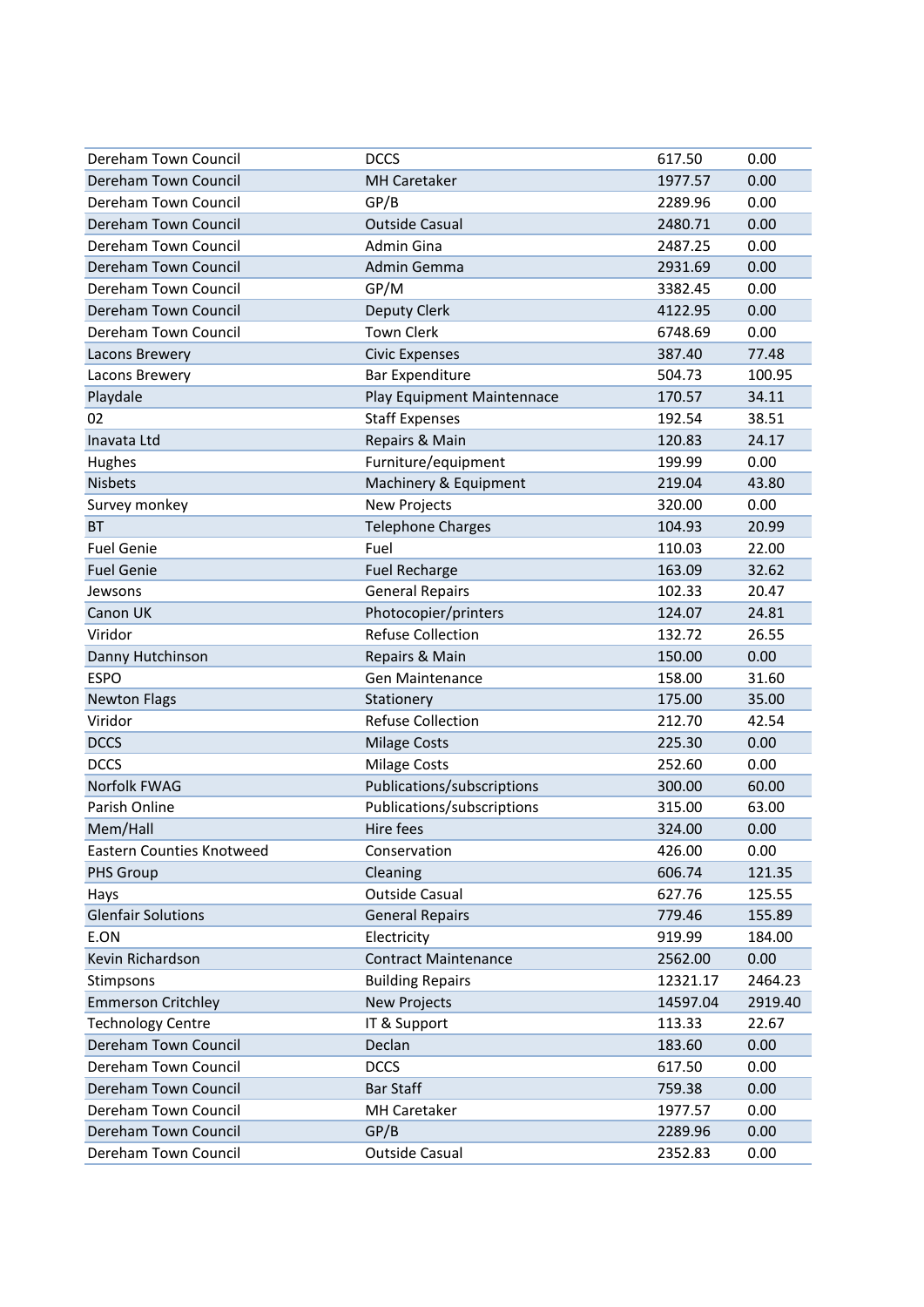| Dereham Town Council           | <b>Admin Gina</b>           | 2487.25 | 0.00    |
|--------------------------------|-----------------------------|---------|---------|
| Dereham Town Council           | Admin Gemma                 | 2931.69 | 0.00    |
| Dereham Town Council           | Deputy Clerk                | 4122.95 | 0.00    |
| Dereham Town Council           | GP/M                        | 4990.89 | 0.00    |
| Dereham Town Council           | <b>Town Clerk</b>           | 6748.69 | 0.00    |
| <b>British Gas</b>             | Gas                         | 256.87  | 51.37   |
| <b>Prime Finish Decorators</b> | <b>Building Repairs</b>     | 2335.00 | 467.00  |
| <b>Prime Finish Builders</b>   | <b>Building Repairs</b>     | 5500.00 | 1100.00 |
| Pitchcare                      | <b>General Maintenance</b>  | 114.65  | 22.93   |
| <b>Cotswold Seeds</b>          | <b>General Maintenance</b>  | 117.90  | 0.00    |
| 02                             | <b>Staff Expenses</b>       | 148.26  | 29.65   |
| Rockbond SCP Ltd               | <b>General Repairs</b>      | 310.90  | 62.18   |
| <b>Direct Shop Fittings</b>    | <b>Other New SF</b>         | 349.99  | 70.00   |
| Quirumed                       | <b>General Repairs</b>      | 358.73  | 0.00    |
| Lacons Brewery                 | <b>Bar Expenditure</b>      | 343.47  | 68.69   |
| ВT                             | <b>Telephone Charges</b>    | 104.93  | 20.99   |
| Dhm Hire & Sales               | <b>General Repairs</b>      | 117.83  | 23.57   |
| <b>Howard Nurseries</b>        | <b>General Repairs</b>      | 126.00  | 25.20   |
| Ann Bowyer Garden Services     | <b>General Repairs</b>      | 223.10  | 0.00    |
| Mem/Hall                       | Hire fees                   | 236.00  | 0.00    |
| <b>Alarming UK</b>             | <b>Fire Protection</b>      | 269.00  | 53.80   |
| <b>WW Autos</b>                | Repairs                     | 346.25  | 55.25   |
| Jewsons                        | Repairs & Main              | 346.45  | 69.29   |
| St Nicholas Bowls Club         | <b>Civic Expenses</b>       | 414.00  | 0.00    |
| <b>Breckland Council</b>       | Rates                       | 445.00  | 0.00    |
| Dereham Town Council           | General                     | 500.00  | 0.00    |
| Dereham Saints                 | <b>Contract Maintenance</b> | 650.00  | 0.00    |
| Initial                        | Cleaning                    | 755.76  | 151.15  |
| Anna High Consultancy          | <b>Building Repairs</b>     | 998.02  | 199.60  |
| Hays                           | <b>Outside Casual</b>       | 1102.06 | 220.42  |
| <b>Breckland Council</b>       | Rates                       | 1795.00 | 0.00    |
| <b>Breckland Council</b>       | Water/Rates                 | 2070.00 | 0.00    |
| <b>Breckland Council</b>       | Rates                       | 2445.00 | 0.00    |
| <b>Breckland Council</b>       | Water/Rates                 | 2745.00 | 0.00    |
| <b>Breckland Council</b>       | Rates                       | 5115.00 | 0.00    |
| Viridor                        | <b>Refuse Collection</b>    | 105.69  | 21.14   |
| Mem/Hall                       | Hire fees                   | 150.00  | 0.00    |
| Viridor                        | <b>Refuse Collection</b>    | 154.48  | 30.89   |
| <b>DCCS</b>                    | <b>Milage Costs</b>         | 171.05  | 0.00    |
| <b>DCCS</b>                    | <b>Milage Costs</b>         | 289.10  | 0.00    |
| Mem/Hall                       | Hire fees                   | 449.18  | 0.00    |
| Dereham Town Council           | General                     | 1000.00 | 0.00    |
| Leathe Prior                   | Legal Fees                  | 1750.00 | 350.00  |
| Kevin Richardson               | <b>Contract Maintenance</b> | 2357.00 | 0.00    |
| <b>Emmerson Critchley</b>      | <b>Building Repairs</b>     | 3931.47 | 786.29  |
| E.ON                           | Electricity                 | 1015.95 | 203.19  |
| <b>Technology Centre</b>       | IT & Support                | 113.33  | 22.67   |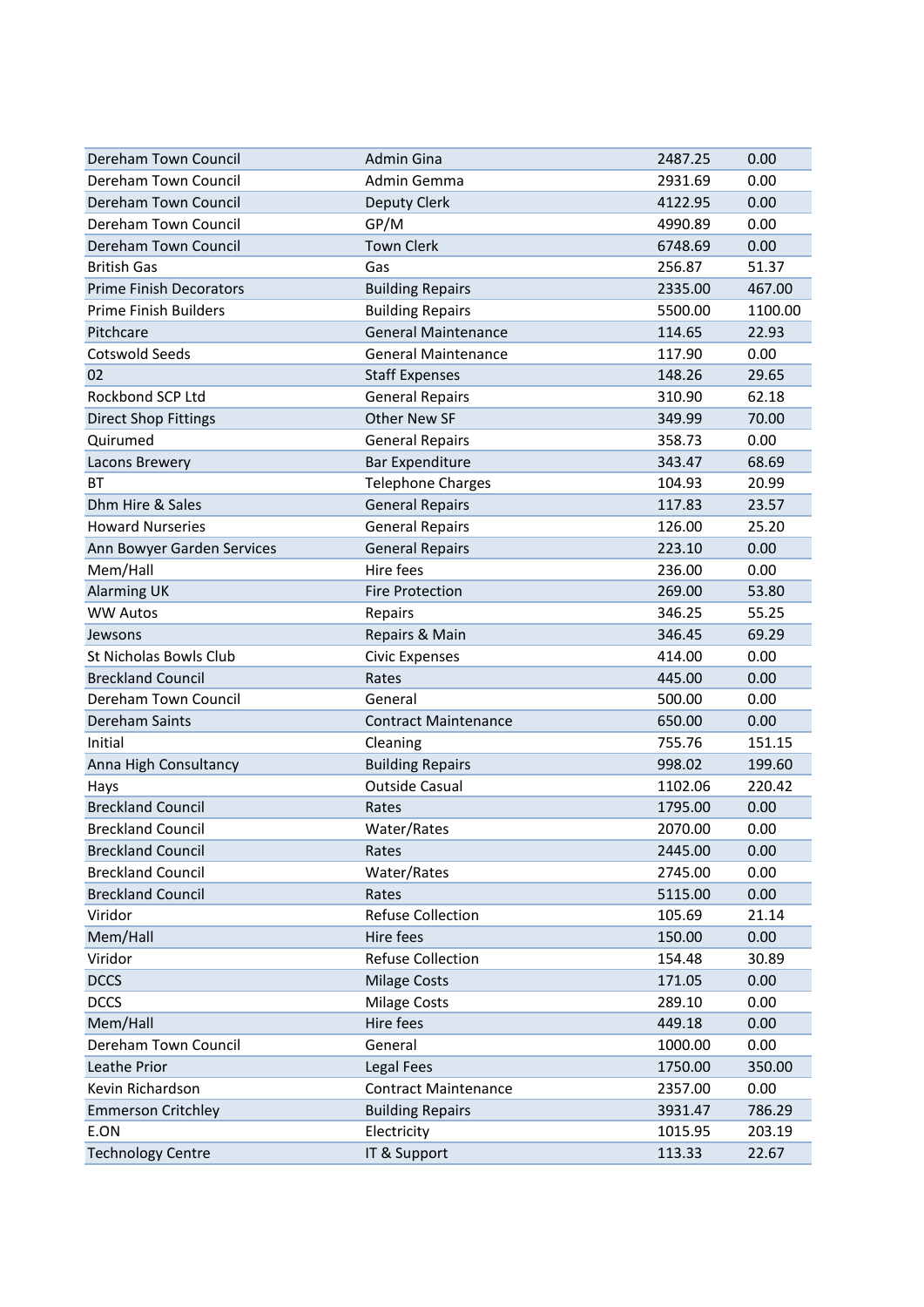| E.ON                      | Light                       | 113.59   | 5.68    |
|---------------------------|-----------------------------|----------|---------|
| Dereham Town Council      | Declan                      | 159.12   | 0.00    |
| <b>British Gas</b>        | Gas                         | 245.77   | 49.16   |
| Lacons Brewery            | <b>Bar Expenditure</b>      | 274.59   | 54.92   |
| <b>SLCC</b>               | Training                    | 410.00   | 0.00    |
| Dereham Town Council      | <b>Bar Staff</b>            | 488.01   | 0.00    |
| Dereham Town Council      | <b>DCCS</b>                 | 617.50   | 0.00    |
| Dereham Town Council      | <b>MH Caretaker</b>         | 2003.68  | 0.00    |
| Dereham Town Council      | GP/B                        | 2289.96  | 0.00    |
| Dereham Town Council      | <b>Admin Gina</b>           | 2487.25  | 0.00    |
| Dereham Town Council      | <b>Outside Casual</b>       | 2768.82  | 0.00    |
| Dereham Town Council      | Admin Gemma                 | 2931.69  | 0.00    |
| Dereham Town Council      | Deputy Clerk                | 4122.95  | 0.00    |
| Dereham Town Council      | <b>Town Clerk</b>           | 6748.69  | 0.00    |
| E.ON                      | Light                       | 104.94   | 0.00    |
| 02                        | <b>Staff Expenses</b>       | 136.43   | 27.29   |
| <b>Andertons Music</b>    | Loose Equipment             | 108.33   | 21.67   |
| <b>Dukes Valley</b>       | <b>Bar Expenditure</b>      | 125.97   | 0.00    |
| <b>British Gas</b>        | New Projects                | 201.99   | 40.40   |
| <b>Brewers Decorators</b> | <b>General Maintenance</b>  | 233.97   | 46.79   |
| <b>DVLA</b>               | Road tax                    | 277.50   | 0.00    |
| Royal Mail Online         | Postage                     | 382.00   | 0.00    |
| Dutch Bulb Co             | <b>Flower Baskets</b>       | 434.40   | 0.00    |
| Lacons Brewery            | <b>Bar Expenditure</b>      | 1219.56  | 243.91  |
| <b>Tall Orders</b>        | <b>Civic Expenses</b>       | 521.95   | 26.10   |
| <b>BT</b>                 | <b>Telephone Charges</b>    | 104.93   | 20.98   |
| E.ON                      | Electricity                 | 347.64   | 17.38   |
| <b>Biffa</b>              | <b>Refuse Collection</b>    | 106.06   | 21.21   |
| Mem/Hall                  | Hire fees                   | 150.00   | 0.00    |
| <b>Fuel Genie</b>         | Fuel                        | 165.02   | 33.00   |
| <b>Fuel Genie</b>         | Fuel                        | 172.03   | 34.40   |
| <b>Biffa</b>              | <b>Refuse Collection</b>    | 173.04   | 34.61   |
| <b>Breckland Council</b>  | Licence                     | 180.00   | 0.00    |
| Radikls                   | Publications/subscriptions  | 180.00   | 36.00   |
| E.ON                      | Electricity                 | 195.00   | 39.00   |
| <b>NALC</b>               | Training                    | 250.00   | 50.00   |
| <b>Tufted Interior</b>    | Repairs                     | 268.80   | 0.00    |
| <b>DCCS</b>               | <b>Milage Costs</b>         | 307.25   | 0.00    |
| <b>DDS</b>                | <b>Milage Costs</b>         | 346.05   | 0.00    |
| Jewsons                   | <b>General Repairs</b>      | 348.12   | 69.62   |
| Dereham Saints            | <b>Contract Maintenance</b> | 500.00   | 0.00    |
| Kevin Richardson          | <b>Contract Maintenance</b> | 899.00   | 0.00    |
| <b>Barchams</b>           | <b>New Trees</b>            | 1056.00  | 211.20  |
| PKF Littlejohn            | <b>Audit Fees</b>           | 2000.00  | 400.00  |
| Westcotec Ltd             | Parish Partnership          | 4294.00  | 858.80  |
| Stimpsons                 | <b>New Projects</b>         | 21266.00 | 4253.20 |
| Mainstream Digital        | Telephone                   | 267.86   | 53.58   |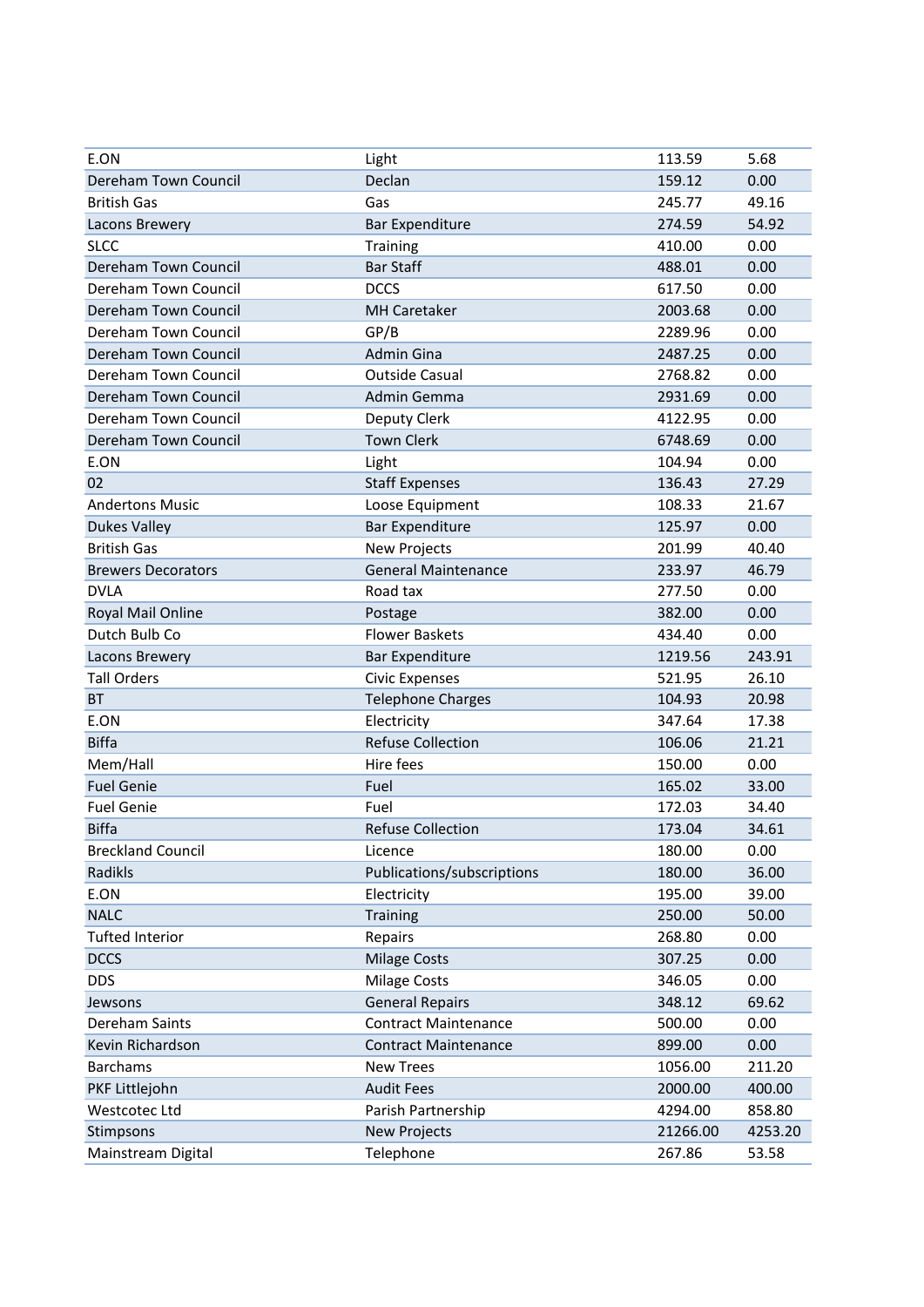| Petty cash                       | Petty Cash Reimbursement              | 400.00   | 0.00   |
|----------------------------------|---------------------------------------|----------|--------|
| Public Works Loan Board          | <b>Public Works Loan Board</b>        | 9730.21  | 0.00   |
| E.ON                             | Electricity                           | 1203.95  | 240.79 |
| Anglian Water                    | Water - CL 1                          | 263.90   | 0.00   |
| <b>Technology Centre</b>         | IT & Support                          | 136.00   | 0.00   |
| Lacons Brewery                   | <b>Bar Expenditure</b>                | 1019.61  | 203.92 |
| <b>Breckland Council</b>         | Rates                                 | 1795.00  | 0.00   |
| E.ON                             | Light                                 | 120.53   | 6.03   |
| <b>British Gas</b>               | Gas                                   | 332.36   | 66.47  |
| Dereham Town Council             | Declan                                | 146.88   | 0.00   |
| Dereham Town Council             | <b>DCCS</b>                           | 617.50   | 0.00   |
| Dereham Town Council             | <b>Bar Staff</b>                      | 1487.65  | 0.00   |
| Dereham Town Council             | <b>Outside Casual</b>                 | 1870.43  | 0.00   |
| Dereham Town Council             | <b>MH Caretaker</b>                   | 2055.36  | 0.00   |
| Dereham Town Council             | GP/B                                  | 2289.96  | 0.00   |
| Dereham Town Council             | Admin Gina                            | 2487.25  | 0.00   |
| Dereham Town Council             | Admin Gemma                           | 2931.69  | 0.00   |
| Dereham Town Council             | Deputy Clerk                          | 4122.95  | 0.00   |
| Dereham Town Council             | <b>Town Clerk</b>                     | 6748.69  | 0.00   |
| PHS Group                        | Cleaning                              | 1389.33  | 277.87 |
| Shoe Doctor                      | Cleaning                              | 206.02   | 0.00   |
| 02                               | <b>Staff Expenses</b>                 | 137.10   | 27.42  |
| Lacons Brewery                   | <b>Bar Expenditure</b>                | 158.73   | 31.75  |
| Public Works Loan Board          | Public Works Loan Board               | 13982.39 | 0.00   |
| Royal Mail Online                | Postage                               | 137.00   | 0.00   |
| Direct Hygiene                   | <b>General Repairs</b>                | 249.00   | 49.80  |
| <b>Biffa</b>                     | <b>Refuse Collection</b>              | 102.65   | 20.53  |
| ВT                               | <b>Telephone Charges</b>              | 104.94   | 20.99  |
| <b>DCCS</b>                      | <b>Milage Costs</b>                   | 105.85   | 0.00   |
| Canon UK                         | Photocopier/printers                  | 123.19   | 24.64  |
| Danny Hutchinson                 | Repairs & Main                        | 180.00   | 0.00   |
| <b>Biffa</b>                     | <b>Refuse Collection</b>              | 184.50   | 36.90  |
| <b>DCCS</b>                      | <b>Milage Costs</b>                   | 317.50   | 0.00   |
| Initial Flooring                 | New Projects                          | 321.00   | 64.20  |
| <b>DCCS</b>                      | <b>Milage Costs</b>                   | 379.30   | 0.00   |
| Kompan                           | Play Equipment Maintennace            | 454.20   | 90.84  |
| <b>Eastern Counties Knotweed</b> | Conservation                          | 545.00   | 0.00   |
| Tecservuk                        | Fire Protection/Maintenance Contracts | 984.23   | 196.85 |
| Attlebridge Concrete             | <b>Burial Fees</b>                    | 1122.25  | 224.45 |
| DTC Interiors Ltd                | New Projects                          | 1155.23  | 231.04 |
| <b>Valuation Office Agency</b>   | New Projects                          | 1200.00  | 240.00 |
| Mem/Hall                         | Hire fees                             | 100.00   | 0.00   |
| Mem/Hall                         | Hire fees                             | 100.00   | 0.00   |
| Mem/Hall                         | Hire fees                             | 100.00   | 0.00   |
| <b>Alarming UK</b>               | <b>General Repairs</b>                | 185.00   | 37.00  |
| Mem/Hall                         | Hire fees                             | 381.40   | 0.00   |
| Peter Frizzell Ltd               | Conservation                          | 489.00   | 97.80  |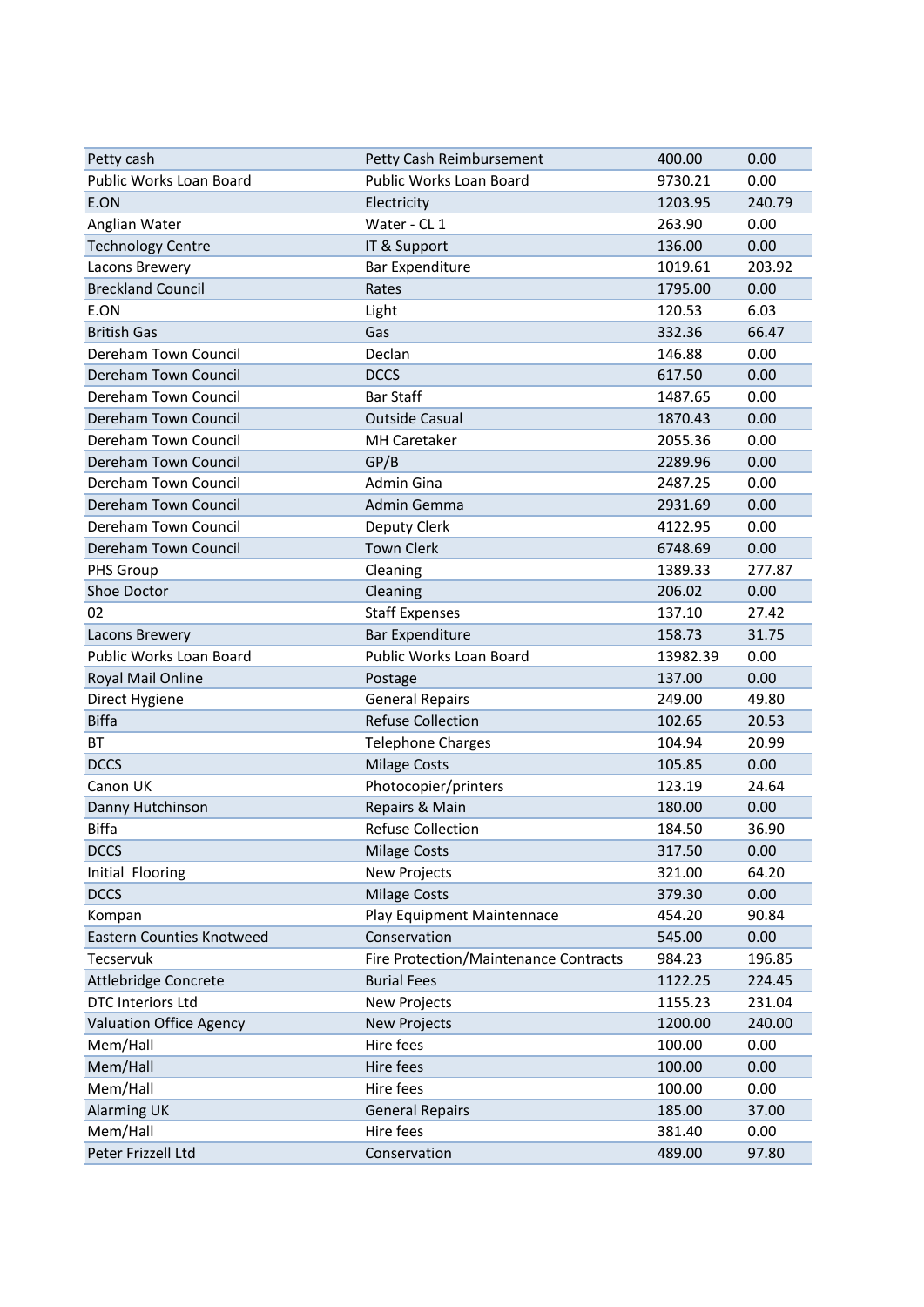| <b>Mikes Donkeys</b>      | Christmas Lights/Tree          | 600.00    | 0.00    |
|---------------------------|--------------------------------|-----------|---------|
| Initial                   | Cleaning                       | 806.39    | 161.28  |
| <b>Emmerson Critchley</b> | <b>Building Repairs</b>        | 1235.28   | 247.05  |
| Kevin Richardson          | <b>Contract Maintenance</b>    | 2169.00   | 0.00    |
| Public Works Loan Board   | <b>Public Works Loan Board</b> | 6081.01   | 0.00    |
| Stimpsons                 | <b>Building Repairs</b>        | 35484.50  | 7096.90 |
| Initial Flooring          | <b>Building Repairs</b>        | 414.00    | 82.80   |
| <b>Great Melton Farms</b> | Christmas Lights/Tree          | 730.00    | 146.00  |
| Sound Event Services      | <b>Civic Expenses</b>          | 300.00    | 60.00   |
| E.ON                      | Electricity                    | 1231.50   | 246.30  |
| Leathe Prior              | <b>New Projects</b>            | 744015.03 | 0.00    |
| Lacons Brewery            | <b>Bar Expenditure</b>         | 241.94    | 48.39   |
| <b>Technology Centre</b>  | IT & Support                   | 113.33    | 22.67   |
| <b>Breckland Council</b>  | Water/Rates                    | 635.00    | 0.00    |
| Dereham Town Council      | Declan                         | 306.00    | 0.00    |
| <b>British Gas</b>        | Gas                            | 343.03    | 68.60   |
| Dereham Town Council      | <b>DCCS</b>                    | 617.50    | 0.00    |
| Dereham Town Council      | <b>Bar Staff</b>               | 1040.64   | 0.00    |
| Dereham Town Council      | <b>Outside Casual</b>          | 1735.98   | 0.00    |
| Dereham Town Council      | <b>MH Caretaker</b>            | 2042.85   | 0.00    |
| Dereham Town Council      | GP/B                           | 2289.96   | 0.00    |
| Dereham Town Council      | <b>Admin Gina</b>              | 2487.25   | 0.00    |
| Dereham Town Council      | Admin Gemma                    | 2931.69   | 0.00    |
| Dereham Town Council      | Deputy Clerk                   | 4307.05   | 0.00    |
| Dereham Town Council      | <b>Town Clerk</b>              | 6748.69   | 0.00    |
| E.ON                      | Heat                           | 124.17    | 6.21    |
| E.ON                      | Light                          | 135.14    | 6.76    |
| Dereham Town Council      | Petty Cash Reimbursement       | 200.00    | 0.00    |
| Public Works Loan Board   | Public Works Loan Board        | 23064.88  | 0.00    |
| <b>Glenfair Solutions</b> | Christmas Lights/Tree          | 4328.97   | 865.79  |
| Lacons Brewery            | <b>Bar Expenditure</b>         | 904.62    | 180.93  |
| Mem/Hall                  | Hire fees                      | 100.00    | 0.00    |
| 02                        | <b>Staff Expenses</b>          | 156.98    | 31.40   |
| <b>NWT Supplies Ltd</b>   | <b>Gen Maintenance</b>         | 273.25    | 54.65   |
| Public Works Loan Board   | Public Works Loan Board        | 23222.78  | 0.00    |
| <b>BT</b>                 | <b>Telephone Charges</b>       | 104.93    | 20.99   |
| Public Works Loan Board   | Public Works Loan Board        | 4475.23   | 0.00    |
| E.ON                      | Electricity                    | 252.62    | 12.63   |
| Mem/Hall                  | Hire fees                      | 100.00    | 0.00    |
| Mem/Hall                  | Hire fees                      | 100.00    | 0.00    |
| Mem/Hall                  | Hire fees                      | 100.00    | 0.00    |
| <b>Bulb Energy</b>        | Lodge                          | 111.64    | 5.58    |
| <b>Biffa</b>              | <b>Refuse Collection</b>       | 118.13    | 23.63   |
| <b>Ben Burgess</b>        | <b>General Repairs</b>         | 120.65    | 24.13   |
| Mem/Hall                  | Hire fees                      | 127.07    | 0.00    |
| Dereham Saints            | <b>Contract Maintenance</b>    | 150.00    | 0.00    |
| <b>Biffa</b>              | <b>Refuse Collection</b>       | 161.60    | 32.32   |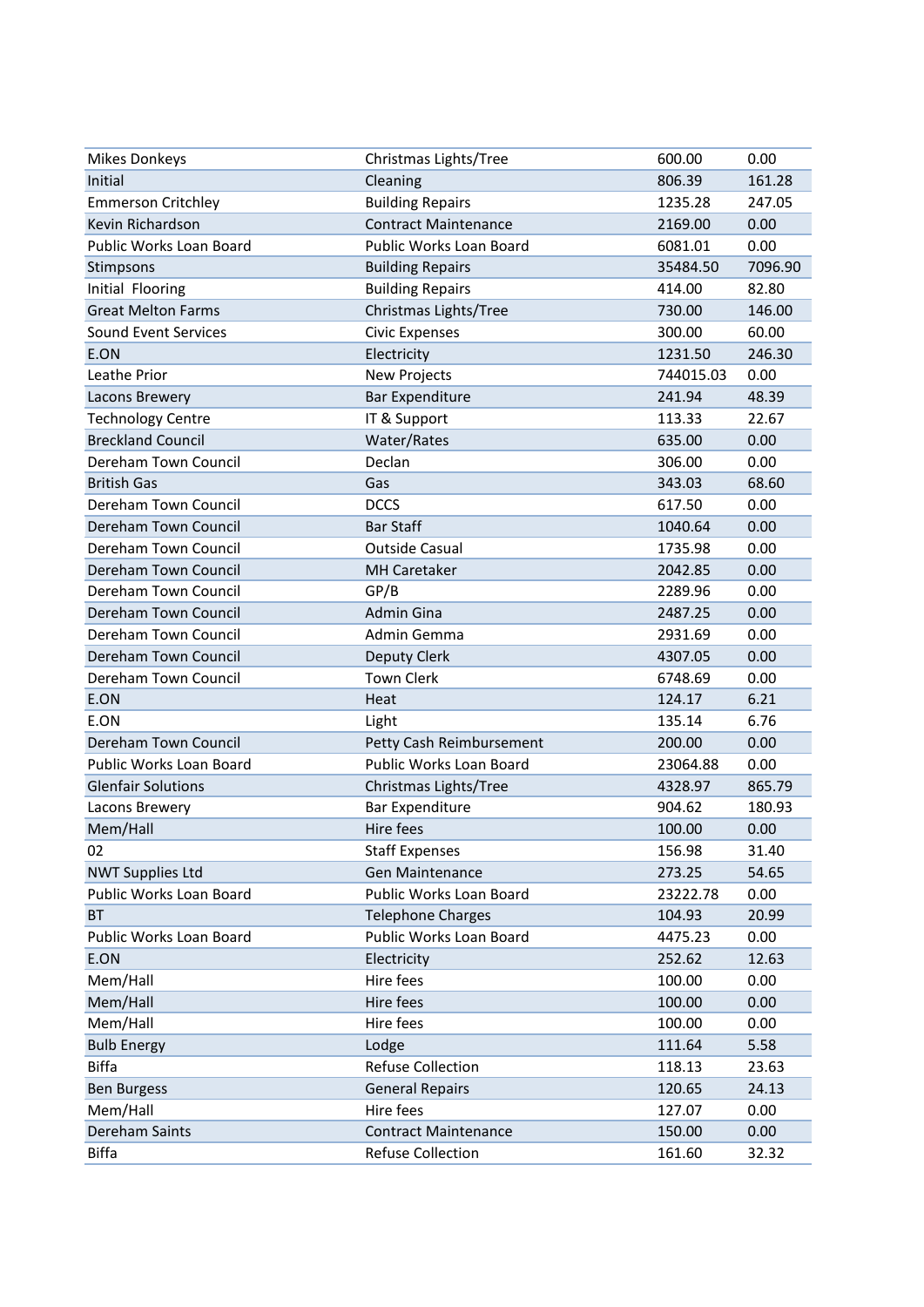| Jewsons                     | <b>General Repairs</b>      | 238.78  | 47.76  |
|-----------------------------|-----------------------------|---------|--------|
| Ann Bowyer Garden Services  | <b>General Repairs</b>      | 250.00  | 0.00   |
| Norfolk FWAG                | Publications/subscriptions  | 300.00  | 60.00  |
| <b>DCCS</b>                 | <b>Milage Costs</b>         | 325.55  | 0.00   |
| <b>DCCS</b>                 | <b>Milage Costs</b>         | 372.70  | 0.00   |
| Sophie Addinall             | <b>Staff Expenses</b>       | 432.00  | 0.00   |
| Brett & Sons                | <b>General Repairs</b>      | 440.00  | 88.00  |
| <b>Nationwide Platforms</b> | Christmas Lights/Tree       | 440.40  | 88.08  |
| St Johns Ambulance          | Christmas Lights/Tree       | 519.00  | 103.80 |
| Sound Event Services        | Christmas Lights/Tree       | 550.00  | 110.00 |
| ETS Sales & Hire            | <b>Civic Expenses</b>       | 575.00  | 115.00 |
| <b>Alarming UK</b>          | <b>Fire Protection</b>      | 595.00  | 119.00 |
| <b>Blachere</b>             | Christmas Lights/Tree       | 644.00  | 128.80 |
| Out of the Gutter           | <b>General Repairs</b>      | 652.05  | 130.41 |
| PRS for Music               | <b>PRS</b>                  | 1093.52 | 218.70 |
| <b>Emmerson Critchley</b>   | <b>Building Repairs</b>     | 1235.28 | 247.05 |
| Stimpsons                   | <b>Building Repairs</b>     | 1425.60 | 285.12 |
| Kevin Richardson            | <b>Contract Maintenance</b> | 1445.00 | 0.00   |
| Adrian Forder               | <b>Building Repairs</b>     | 2969.00 | 593.80 |
| <b>Glenfair Solutions</b>   | <b>General Repairs</b>      | 300.00  | 60.00  |
| Camtrak (UK) Ltd            | <b>General Repairs</b>      | 400.00  | 80.00  |
| Lacons Brewery              | <b>Bar Expenditure</b>      | 525.17  | 105.04 |
| PRS for Music               | Christmas Lights/Tree       | 546.79  | 109.36 |
| E.ON                        | Electricity                 | 1294.39 | 258.88 |
| <b>Technology Centre</b>    | IT & Support                | 136.00  | 0.00   |
| E.ON                        | Light                       | 149.92  | 7.50   |
| E.ON                        | Light                       | 259.31  | 12.97  |
| Dereham Town Council        | Declan                      | 171.36  | 0.00   |
| <b>British Gas</b>          | Gas                         | 562.01  | 112.40 |
| Dereham Town Council        | <b>DCCS</b>                 | 617.50  | 0.00   |
| Dereham Town Council        | <b>Outside Casual</b>       | 1702.51 | 0.00   |
| Dereham Town Council        | <b>MH Caretaker</b>         | 2055.36 | 0.00   |
| Dereham Town Council        | GP/B                        | 2241.40 | 0.00   |
| Dereham Town Council        | <b>Bar Staff</b>            | 2280.16 | 0.00   |
| Dereham Town Council        | Admin Gina                  | 2777.94 | 0.00   |
| Dereham Town Council        | Admin Gemma                 | 2931.69 | 0.00   |
| Dereham Town Council        | Deputy Clerk                | 4122.95 | 0.00   |
| Dereham Town Council        | <b>Town Clerk</b>           | 6748.69 | 0.00   |
| Lloyds TSB                  | Current                     | 138.05  | 0.00   |
| <b>British Gas</b>          | Heat                        | 574.70  | 114.94 |
| Anglian Water               | Water - Cem Road            | 131.34  | 0.00   |
| Polycote                    | <b>General Repairs</b>      | 107.85  | 21.57  |
| 02                          | <b>Staff Expenses</b>       | 128.15  | 25.63  |
| Amazon                      | Stationery                  | 142.33  | 28.47  |
| Royal Mail Online           | Postage                     | 157.00  | 0.00   |
| <b>BT</b>                   | <b>Telephone Charges</b>    | 104.93  | 20.99  |
| <b>Bulb Energy</b>          | Electricity                 | 109.43  | 5.47   |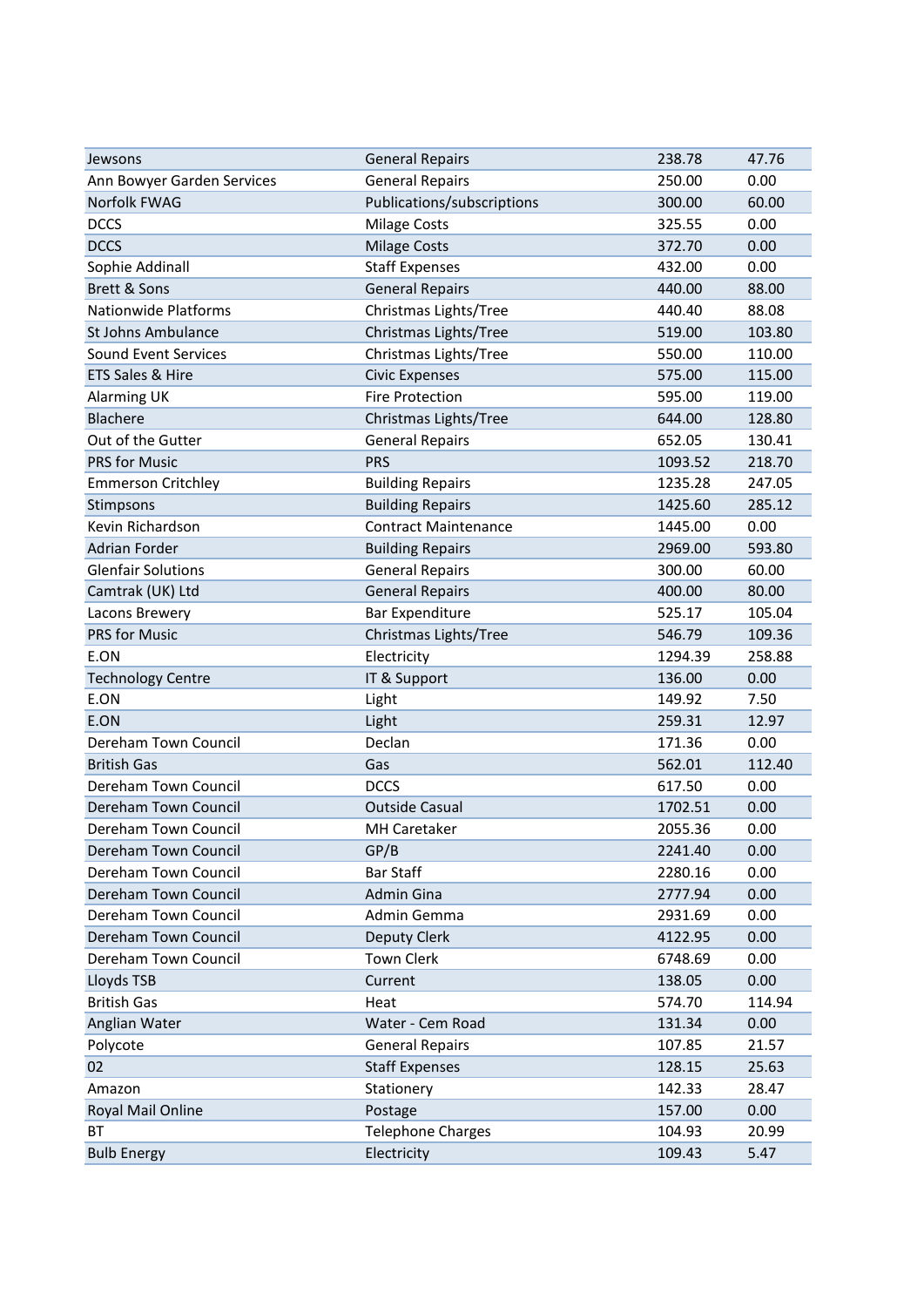| Unit Mate Ltd                    | Repairs                               | 120.00  | 24.00  |
|----------------------------------|---------------------------------------|---------|--------|
| Jewsons                          | <b>General Repairs</b>                | 137.39  | 27.48  |
| <b>ESPO</b>                      | Cleaning                              | 149.50  | 29.90  |
| Federation of Burial & Cremation | Publications/subscriptions            | 160.00  | 25.20  |
| <b>DCCS</b>                      | <b>Milage Costs</b>                   | 230.85  | 0.00   |
| <b>Glenfair Solutions</b>        | <b>General Repairs</b>                | 238.50  | 47.70  |
| <b>DCCS</b>                      | <b>Milage Costs</b>                   | 250.50  | 0.00   |
| <b>Glenfair Solutions</b>        | Repairs                               | 306.00  | 61.20  |
| <b>Glenfair Solutions</b>        | Christmas Lights/Tree                 | 350.00  | 70.00  |
| The Alarm Co                     | Fire Protection/Maintenance Contracts | 409.00  | 81.80  |
| Dereham Town Council             | General                               | 500.00  | 0.00   |
| Jewsons                          | <b>New Trees</b>                      | 602.00  | 120.40 |
| <b>Burwell Maintenance Ltd</b>   | <b>General Repairs</b>                | 686.00  | 137.20 |
| Kevin Richardson                 | <b>Contract Maintenance</b>           | 763.00  | 0.00   |
| <b>Glenfair Solutions</b>        | <b>Building Repairs</b>               | 808.98  | 161.80 |
| <b>Glenfair Solutions</b>        | <b>General Repairs</b>                | 1110.50 | 222.10 |
| <b>Glenfair Solutions</b>        | <b>Building Repairs</b>               | 1148.66 | 229.73 |
| <b>Glenfair Solutions</b>        | <b>Building Repairs</b>               | 1531.05 | 306.21 |
| <b>Glenfair Solutions</b>        | <b>Building Repairs</b>               | 1736.70 | 347.34 |
| <b>Glenfair Solutions</b>        | <b>Building Repairs</b>               | 2137.21 | 427.44 |
| Mainstream Digital               | Telephone                             | 266.16  | 53.24  |
| <b>Biffa</b>                     | <b>Refuse Collection</b>              | 109.34  | 21.87  |
| <b>Biffa</b>                     | <b>Refuse Collection</b>              | 191.32  | 38.26  |
| Anglian Water                    | Water - CL 1                          | 219.02  | 0.00   |
| <b>Technology Centre</b>         | IT & Support                          | 136.00  | 0.00   |
| Anglian Water                    | Water                                 | 544.85  | 0.00   |
| <b>British Gas</b>               | Gas                                   | 917.06  | 183.41 |
| Dereham Town Council             | Declan                                | 122.40  | 0.00   |
| Dereham Town Council             | <b>Bar Staff</b>                      | 281.01  | 0.00   |
| Dereham Town Council             | <b>DCCS</b>                           | 617.50  | 0.00   |
| Dereham Town Council             | <b>Outside Casual</b>                 | 645.53  | 0.00   |
| Dereham Town Council             | <b>Admin Tracey</b>                   | 1731.03 | 0.00   |
| Dereham Town Council             | <b>MH Caretaker</b>                   | 1977.57 | 0.00   |
| Dereham Town Council             | GP/B                                  | 2289.96 | 0.00   |
| Dereham Town Council             | Admin Gina                            | 2513.25 | 0.00   |
| Dereham Town Council             | Admin Gemma                           | 2957.69 | 0.00   |
| Dereham Town Council             | Deputy Clerk                          | 4148.95 | 0.00   |
| Dereham Town Council             | <b>Town Clerk</b>                     | 6811.95 | 0.00   |
| E.ON                             | Light                                 | 149.92  | 7.50   |
| E.ON                             | Light                                 | 258.37  | 12.92  |
| <b>British Gas</b>               | Heat                                  | 601.39  | 120.27 |
| Shoe Doctor                      | Cleaning                              | 143.27  | 0.00   |
| npower                           | Electricity                           | 199.79  | 9.99   |
| 02                               | <b>Staff Expenses</b>                 | 144.26  | 28.85  |
| npower                           | Electricity                           | 1322.43 | 264.49 |
| Wallgate                         | Cleaning                              | 111.70  | 0.00   |
| <b>Racking Solutions</b>         | Furniture/equipment                   | 349.96  | 69.99  |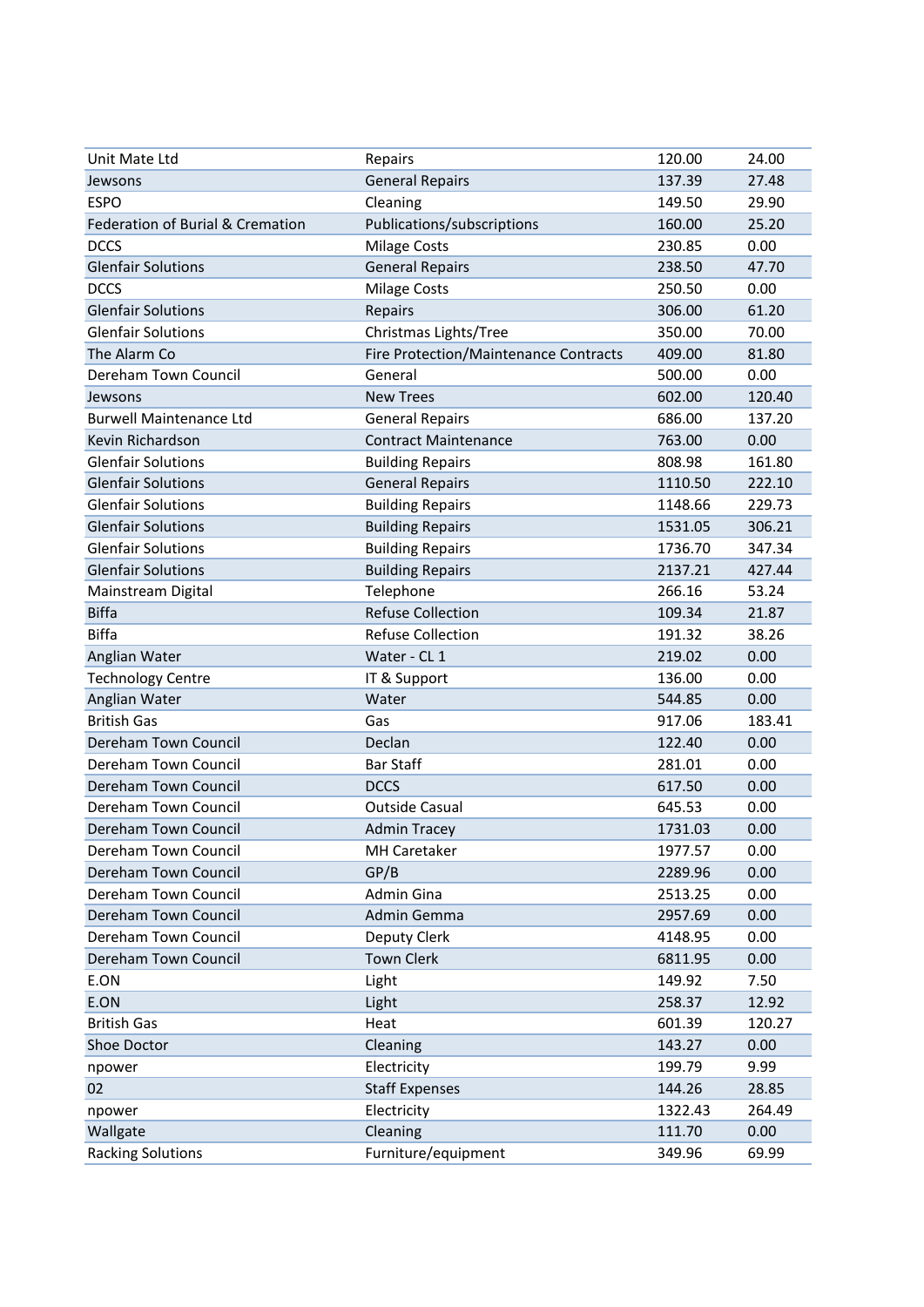| <b>BT</b>                             | <b>Telephone Charges</b>    | 104.93  | 20.99  |
|---------------------------------------|-----------------------------|---------|--------|
| Glenfair                              | <b>General Repairs</b>      | 116.42  | 23.28  |
| <b>Bulb Energy</b>                    | Lodge                       | 150.51  | 7.53   |
| <b>Biffa</b>                          | <b>Refuse Collection</b>    | 154.42  | 30.88  |
| John Plummer                          | <b>Building Repairs</b>     | 155.00  | 31.00  |
| <b>ESPO</b>                           | <b>General Maintenance</b>  | 158.00  | 31.60  |
| JP Skips                              | Repairs & Main              | 166.67  | 33.33  |
| Norfolk Parishes Training Partnership | Training                    | 200.00  | 30.00  |
| PHS                                   | Cleaning                    | 218.95  | 43.79  |
| Glenfair                              | Furniture/equipment         | 245.00  | 49.00  |
| <b>Tormax</b>                         | <b>General Repairs</b>      | 252.00  | 50.40  |
| Glenfair                              | <b>General Repairs</b>      | 258.75  | 51.75  |
| PHS                                   | Cleaning                    | 259.96  | 51.99  |
| <b>Signs Express</b>                  | Other New SF                | 265.42  | 53.08  |
| <b>DCCS</b>                           | <b>Milage Costs</b>         | 267.05  | 0.00   |
| Glenfair                              | <b>General Repairs</b>      | 280.00  | 56.00  |
| <b>B &amp; G Mallett</b>              | Repairs & Main              | 300.00  | 60.00  |
| Glenfair                              | <b>General Repairs</b>      | 325.00  | 65.00  |
| Glenfair                              | <b>General Repairs</b>      | 327.68  | 65.54  |
| <b>Burwell Maintenance Ltd</b>        | <b>General Repairs</b>      | 328.00  | 65.60  |
| <b>Tecservuk</b>                      | <b>General Repairs</b>      | 349.32  | 69.86  |
| <b>DCCS</b>                           | <b>Milage Costs</b>         | 357.50  | 0.00   |
| Lacons                                | <b>Bar Expenditure</b>      | 404.57  | 80.91  |
| <b>Nationwide Platforms</b>           | Christmas Lights/Tree       | 475.40  | 89.83  |
| <b>Melton Builders</b>                | <b>Other New SF</b>         | 480.00  | 96.00  |
| <b>Ben Burgess</b>                    | <b>General Repairs</b>      | 578.32  | 115.65 |
| Kevin Richardson                      | <b>Contract Maintenance</b> | 638.00  | 0.00   |
| Glenfair                              | <b>General Repairs</b>      | 650.00  | 130.00 |
| <b>WW Autos</b>                       | Repairs                     | 672.20  | 134.44 |
| Out of the Gutter                     | <b>General Repairs</b>      | 691.00  | 138.20 |
| Rentokil                              | Cleaning                    | 806.39  | 161.28 |
| technology center                     | IT & Support                | 2003.00 | 400.60 |
| Teletrac                              | Publications/subscriptions  | 150.00  | 30.00  |
| <b>Crooks Power Washing</b>           | <b>General Repairs</b>      | 900.00  | 0.00   |
| npower                                | Electricity                 | 2723.65 | 544.73 |
| <b>Technology Centre</b>              | IT & Support                | 136.00  | 0.00   |
| <b>Burwell Maintenance Ltd</b>        | <b>General Repairs</b>      | 328.00  | 65.60  |
| E.ON                                  | Light                       | 157.98  | 7.90   |
| E.ON                                  | Light                       | 273.86  | 13.69  |
| Dereham Town Council                  | Declan                      | 391.68  | 0.00   |
| Dereham Town Council                  | <b>DCCS</b>                 | 617.50  | 0.00   |
| <b>Britsh Gas</b>                     | Gas                         | 849.48  | 169.89 |
| Dereham Town Council                  | <b>Bar Staff</b>            | 1015.21 | 0.00   |
| Dereham Town Council                  | Outside Casual              | 1273.34 | 0.00   |
| Dereham Town Council                  | Admin T                     | 1731.03 | 0.00   |
| Dereham Town Council                  | <b>MH Caretaker</b>         | 1977.57 | 0.00   |
| Dereham Town Council                  | GP/B                        | 2040.46 | 0.00   |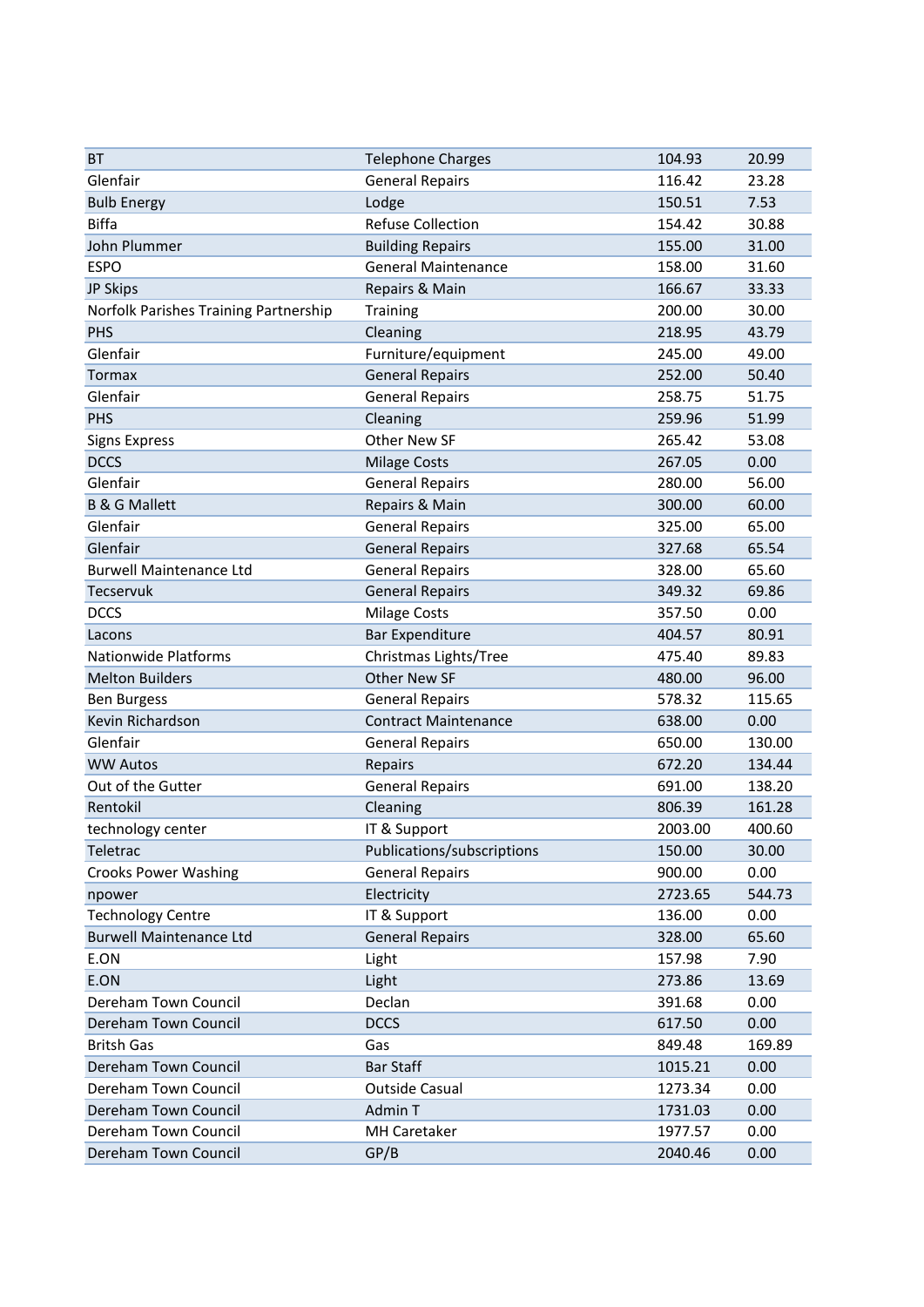| Dereham Town Council          | Admin Gina                   | 2487.25 | 0.00    |
|-------------------------------|------------------------------|---------|---------|
| Dereham Town Council          | Admin Gemma                  | 2931.69 | 0.00    |
| Dereham Town Council          | Deputy Clerk                 | 4122.95 | 0.00    |
| Dereham Town Council          | <b>Town Clerk</b>            | 6785.95 | 0.00    |
| <b>Britsh Gas</b>             | Heat                         | 588.02  | 117.60  |
| <b>Card Machine</b>           | <b>Card Payment Machines</b> | 117.60  | 0.00    |
| Petty cash                    | Petty Cash Reimbursement     | 200.00  | 0.00    |
| <b>S A Events</b>             | <b>Bar Expenditure</b>       | 261.00  | 0.00    |
| Amberol                       | <b>Flower Baskets</b>        | 105.50  | 21.10   |
| 02                            | <b>Staff Expenses</b>        | 135.28  | 27.06   |
| <b>Biffa</b>                  | <b>Refuse Collection</b>     | 153.76  | 30.75   |
| Royal Mail Online             | Postage                      | 231.50  | 0.00    |
| Anglia Telephones             | Telephone                    | 300.00  | 60.00   |
| <b>DCCS</b>                   | <b>Milage Costs</b>          | 304.50  | 0.00    |
| <b>DCCS</b>                   | <b>Milage Costs</b>          | 307.65  | 0.00    |
| <b>PSEM</b>                   | <b>Building Repairs</b>      | 456.00  | 0.00    |
| <b>GTE</b>                    | Machinery & Equipment        | 458.33  | 91.67   |
| Fattorini                     | <b>Civic Expenses</b>        | 613.74  | 122.75  |
| Leathes Prior                 | Legal Fees                   | 745.00  | 141.00  |
| Jonathan Cheetham Contracting | Christmas Lights/Tree        | 1010.00 | 202.00  |
| Jonathan Cheetham Contracting | <b>Tree Work</b>             | 2950.00 | 590.00  |
| Lacons                        | <b>Bar Expenditure</b>       | 885.06  | 177.01  |
| ВT                            | <b>Refuse Collection</b>     | 104.93  | 20.99   |
| <b>Fuel Genie</b>             | Fuel                         | 151.90  | 30.39   |
| technology center             | IT & Support                 | 136.00  | 0.00    |
| E.ON                          | Light                        | 138.61  | 6.93    |
| E.ON                          | Light                        | 239.51  | 11.98   |
| <b>MRL</b>                    | <b>General Repairs</b>       | 595.00  | 119.00  |
| <b>British Gas</b>            | Gas                          | 631.37  | 126.27  |
| Glenfair                      | Christmas Lights/Tree        | 8832.10 | 1766.42 |
| Dereham Town Council          | Declan                       | 190.04  | 0.00    |
| Dereham Town Council          | <b>DCCS</b>                  | 617.50  | 0.00    |
| Dereham Town Council          | <b>Bar Staff</b>             | 1238.64 | 0.00    |
| Dereham Town Council          | <b>Outside Casual</b>        | 1273.16 | 0.00    |
| Dereham Town Council          | <b>Admin Tracey</b>          | 1821.97 | 0.00    |
| Dereham Town Council          | <b>MH Caretaker</b>          | 2014.00 | 0.00    |
| Dereham Town Council          | Admin Gemma                  | 2421.65 | 0.00    |
| Dereham Town Council          | GP/B                         | 2792.20 | 0.00    |
| Dereham Town Council          | Admin Gina                   | 3018.44 | 0.00    |
| Dereham Town Council          | Deputy Clerk                 | 5009.64 | 0.00    |
| Dereham Town Council          | <b>Town Clerk</b>            | 8232.55 | 0.00    |
| Lacons                        | <b>Bar Expenditure</b>       | 516.16  | 103.23  |
| <b>Britsh Gas</b>             | Heat                         | 465.82  | 93.16   |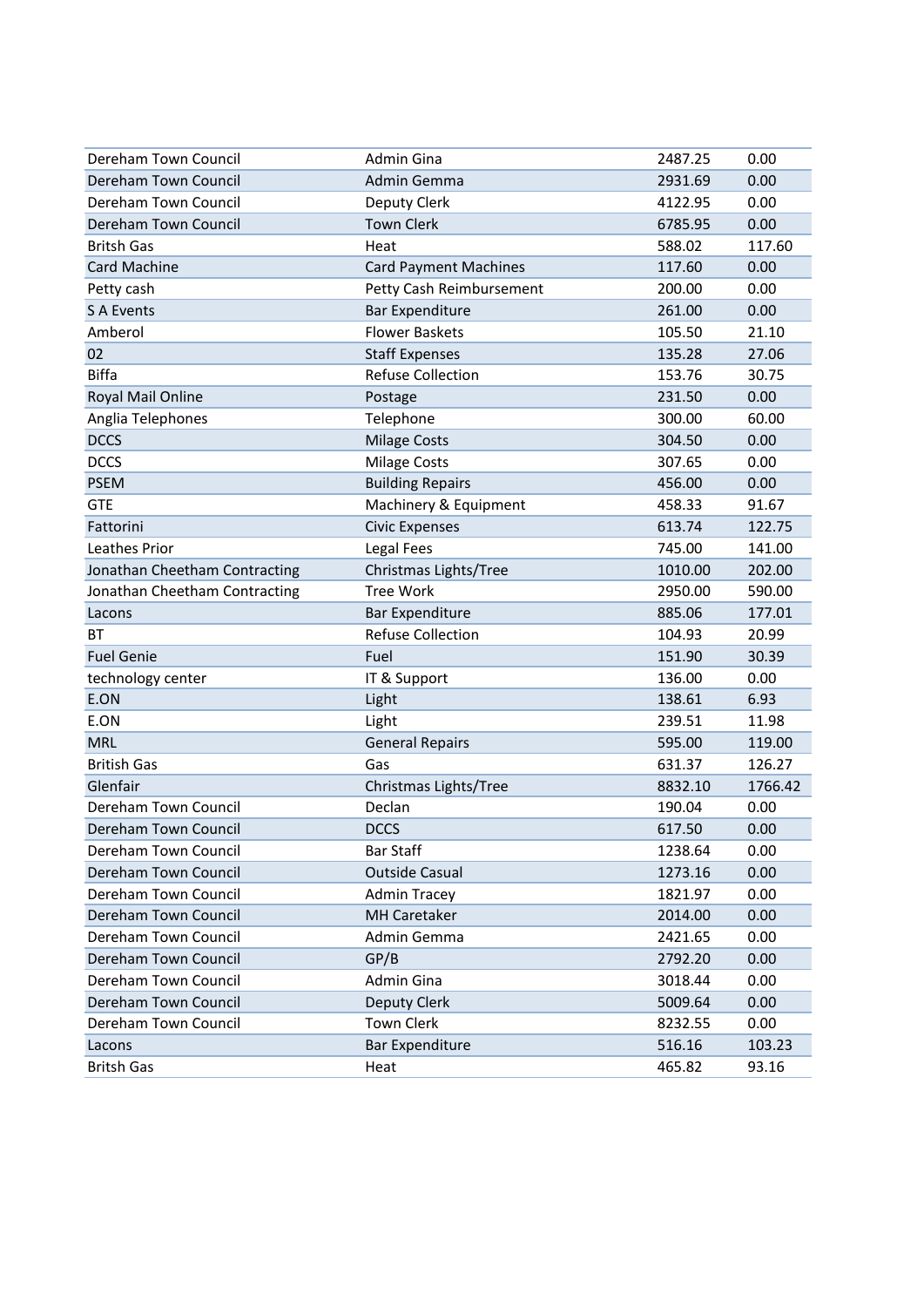| 124.01   |
|----------|
| 373.08   |
| 514.00   |
| 440.73   |
| 613.00   |
| 1171.44  |
| 1648.40  |
| 1797.80  |
| 2071.70  |
| 2445.20  |
| 2744.00  |
| 5114.50  |
| 24286.80 |
| 180.61   |
| 381.00   |
| 174.72   |
| 340.50   |
| 100.00   |
| 121.03   |
| 134.40   |
| 134.40   |
| 158.16   |
| 137.53   |
| 173.74   |
| 234.90   |
| 249.60   |
| 264.24   |
|          |
| 265.00   |
| 314.86   |
| 340.44   |
| 397.63   |
| 344.00   |
| 420.00   |
| 742.40   |
| 941.00   |
| 1236.27  |
| 1389.00  |
| 1415.48  |
| 3000.00  |
| 4624.80  |
| 8541.60  |
| 9730.21  |
| 841.76   |
| 499.48   |
| 130.92   |
| 136.00   |
|          |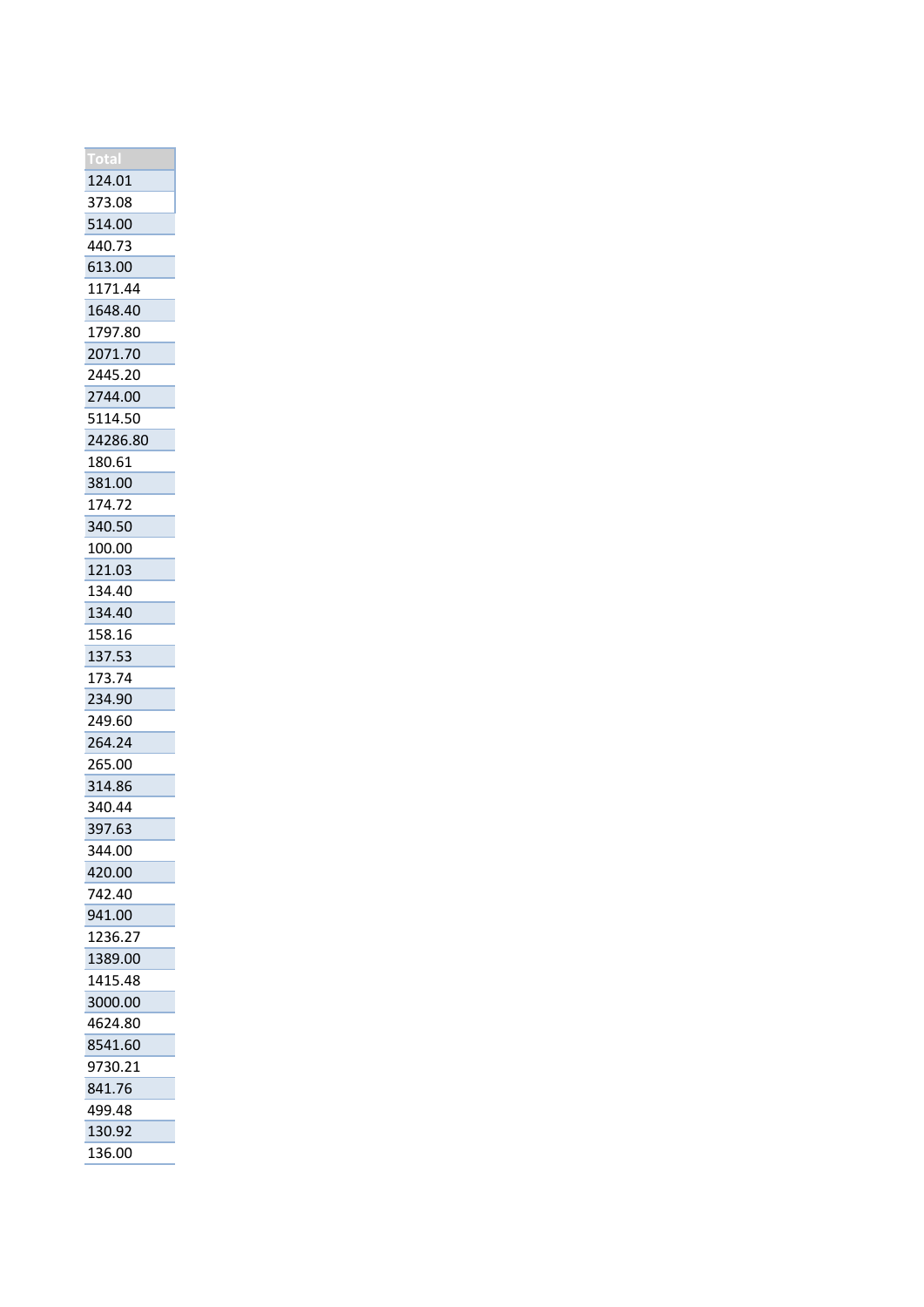| 122.40   |
|----------|
| 130.00   |
| 322.69   |
| 617.50   |
| 754.13   |
| 1977.57  |
| 2264.74  |
| 2289.96  |
| 2570.57  |
| 2645.81  |
| 3382.45  |
| 4122.95  |
| 6651.74  |
| 500.00   |
| 13982.39 |
| 164.13   |
| 1200.00  |
| 144.00   |
| 144.00   |
| 216.60   |
| 196.50   |
| 320.86   |
| 354.22   |
| 122.72   |
| 6081.01  |
| 132.00   |
| 134.40   |
| 134.40   |
| 149.53   |
| 229.22   |
| 270.00   |
| 287.50   |
| 500.00   |
| 742.40   |
| 634.72   |
| 906.91   |
| 915.77   |
| 1014.00  |
| 1071.19  |
| 900.00   |
| 1000.00  |
| 1260.00  |
| 105.13   |
| 136.00   |
| 110.16   |
| 134.55   |
| 617.50   |
|          |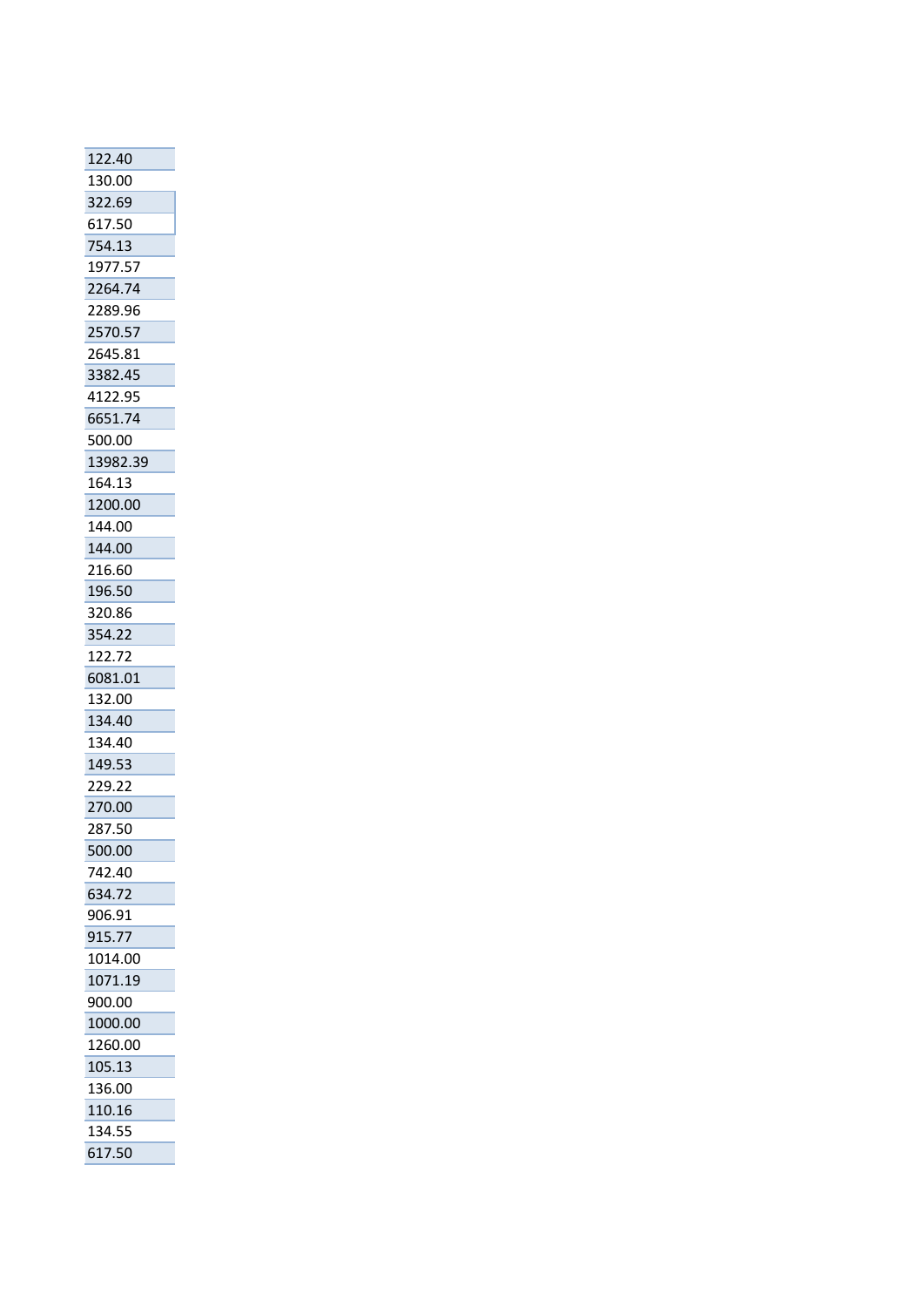| 1527.98  |
|----------|
| 1977.57  |
| 2238.16  |
| 2242.79  |
| 2289.96  |
| 2645.81  |
| 3382.45  |
| 4122.95  |
| 6748.69  |
| 371.48   |
| 584.40   |
| 23064.88 |
| 160.30   |
| 120.78   |
| 241.59   |
| 268.00   |
| 941.28   |
| 122.72   |
| 23222.78 |
| 127.72   |
| 109.35   |
| 147.40   |
| 125.00   |
| 168.75   |
| 249.61   |
| 300.00   |
| 365.00   |
| 426.00   |
| 552.18   |
| 500.00   |
| 643.00   |
| 806.40   |
| 1541.00  |
| 2371.50  |
| 2917.06  |
| 3564.00  |
| 4135.36  |
| 4475.23  |
| 140.96   |
| 1096.14  |
| 136.00   |
| 150.00   |
| 130.00   |
| 146.88   |
| 282.51   |
| 348.34   |
| 617.50   |
|          |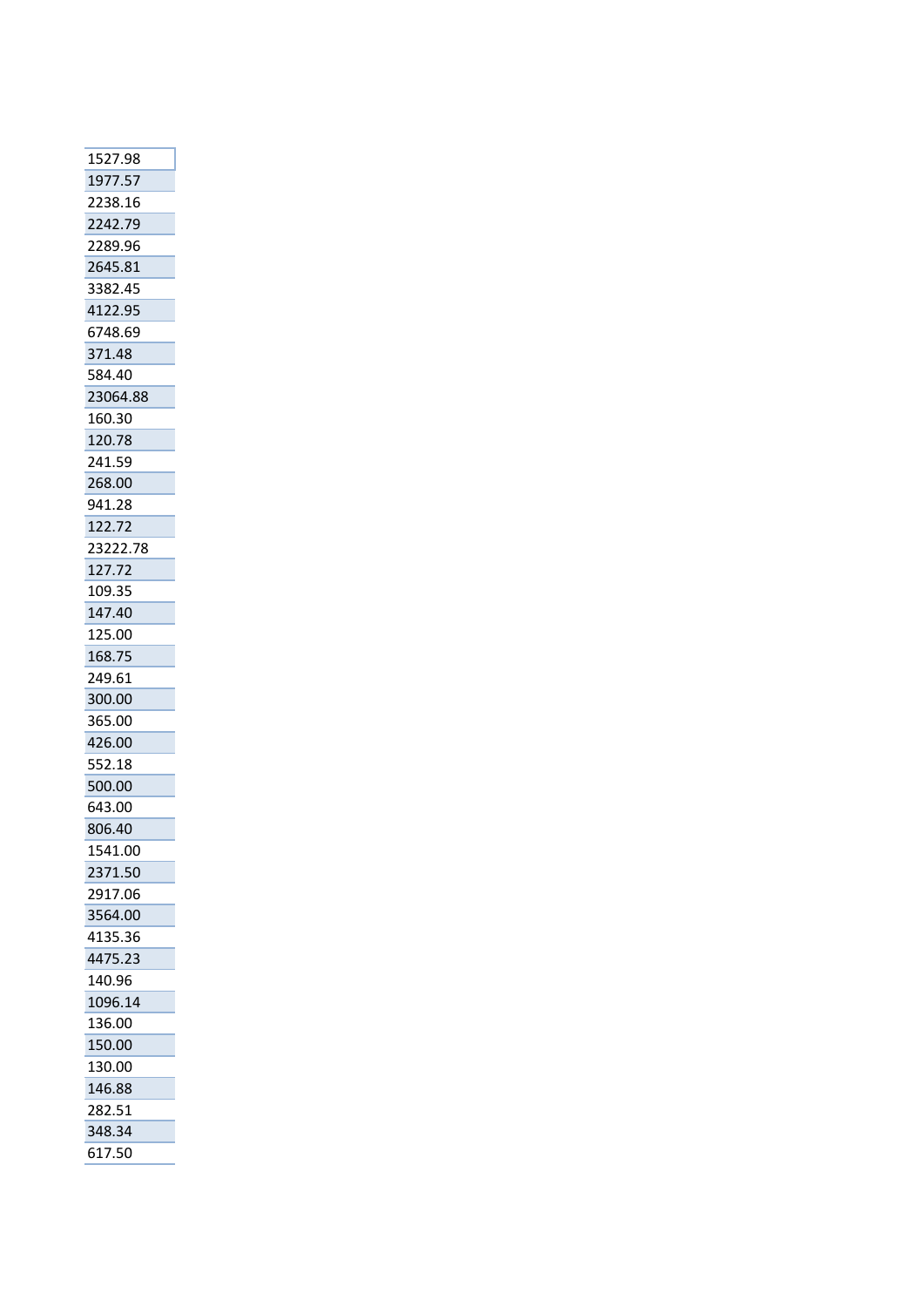| 1967.29 |
|---------|
| 1977.57 |
| 2242.79 |
| 2289.96 |
| 2645.81 |
| 3382.45 |
| 3915.80 |
| 4122.95 |
| 6748.69 |
| 468.13  |
| 1526.40 |
| 2350.00 |
| 132.72  |
| 137.64  |
| 159.00  |
| 143.88  |
| 190.17  |
| 170.98  |
| 270.00  |
| 277.50  |
| 122.72  |
| 291.00  |
| 344.30  |
| 173.19  |
| 207.48  |
| 322.68  |
| 126.19  |
| 133.75  |
| 134.75  |
| 174.00  |
| 195.00  |
| 180.00  |
| 206.35  |
| 253.33  |
|         |
| 416.09  |
| 500.00  |
| 853.77  |
| 1135.20 |
| 1751.74 |
| 2397.00 |
| 5138.30 |
| 105.66  |
| 921.76  |
| 136.00  |
| 244.04  |
| 134.64  |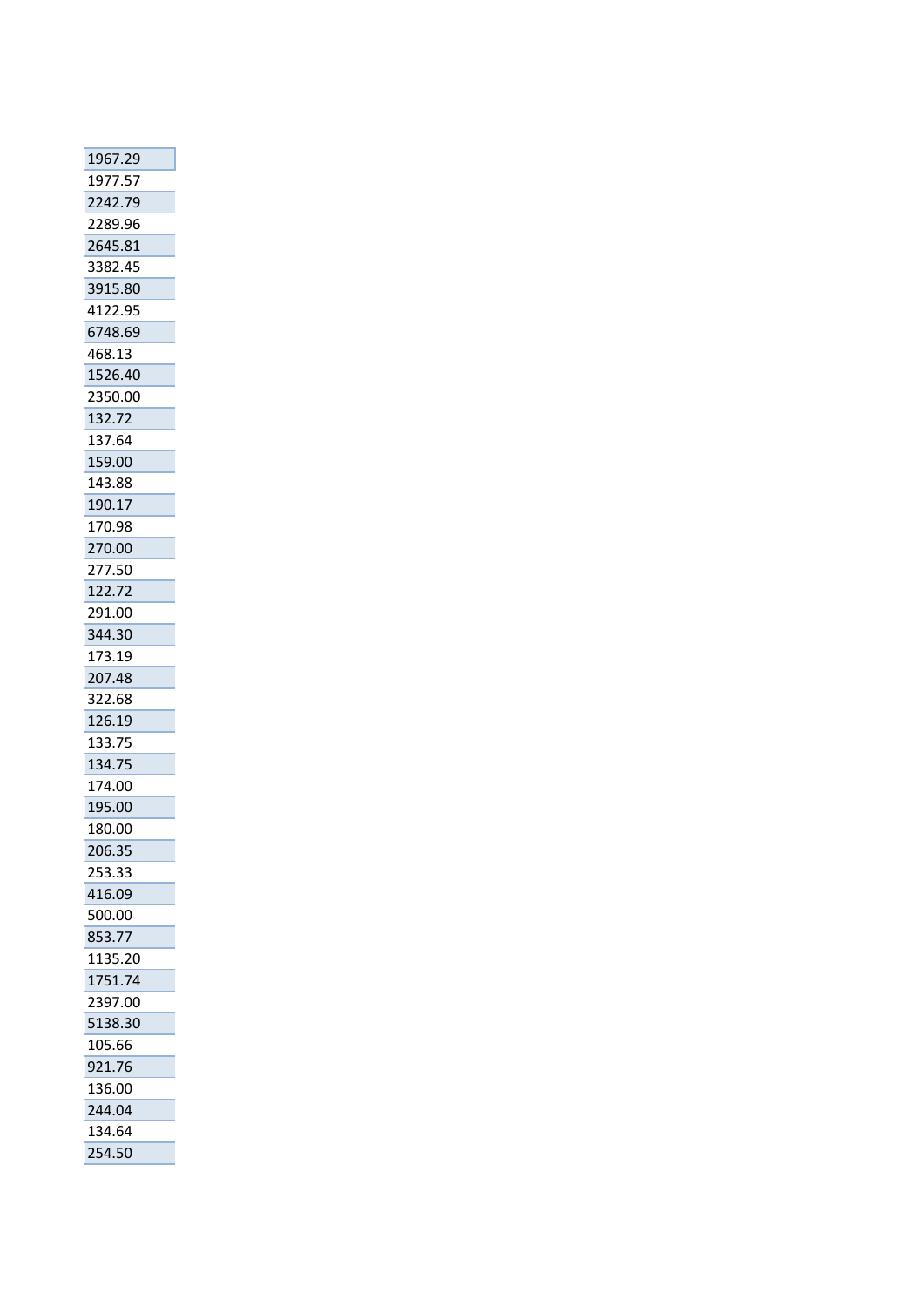| 617.50   |
|----------|
| 1977.57  |
| 2289.96  |
| 2480.71  |
| 2487.25  |
| 2931.69  |
| 3382.45  |
| 4122.95  |
| 6748.69  |
| 464.88   |
| 605.68   |
| 204.68   |
| 231.05   |
| 145.00   |
| 199.99   |
| 262.84   |
| 320.00   |
| 125.92   |
| 132.03   |
| 195.71   |
| 122.80   |
| 148.88   |
| 159.27   |
| 150.00   |
| 189.60   |
| 210.00   |
| 255.24   |
| 225.30   |
| 252.60   |
| 360.00   |
| 378.00   |
| 324.00   |
| 426.00   |
| 728.09   |
| 753.31   |
| 935.35   |
| 1103.99  |
| 2562.00  |
| 14785.40 |
| 17516.44 |
| 136.00   |
| 183.60   |
| 617.50   |
| 759.38   |
| 1977.57  |
| 2289.96  |
| 2352.83  |
|          |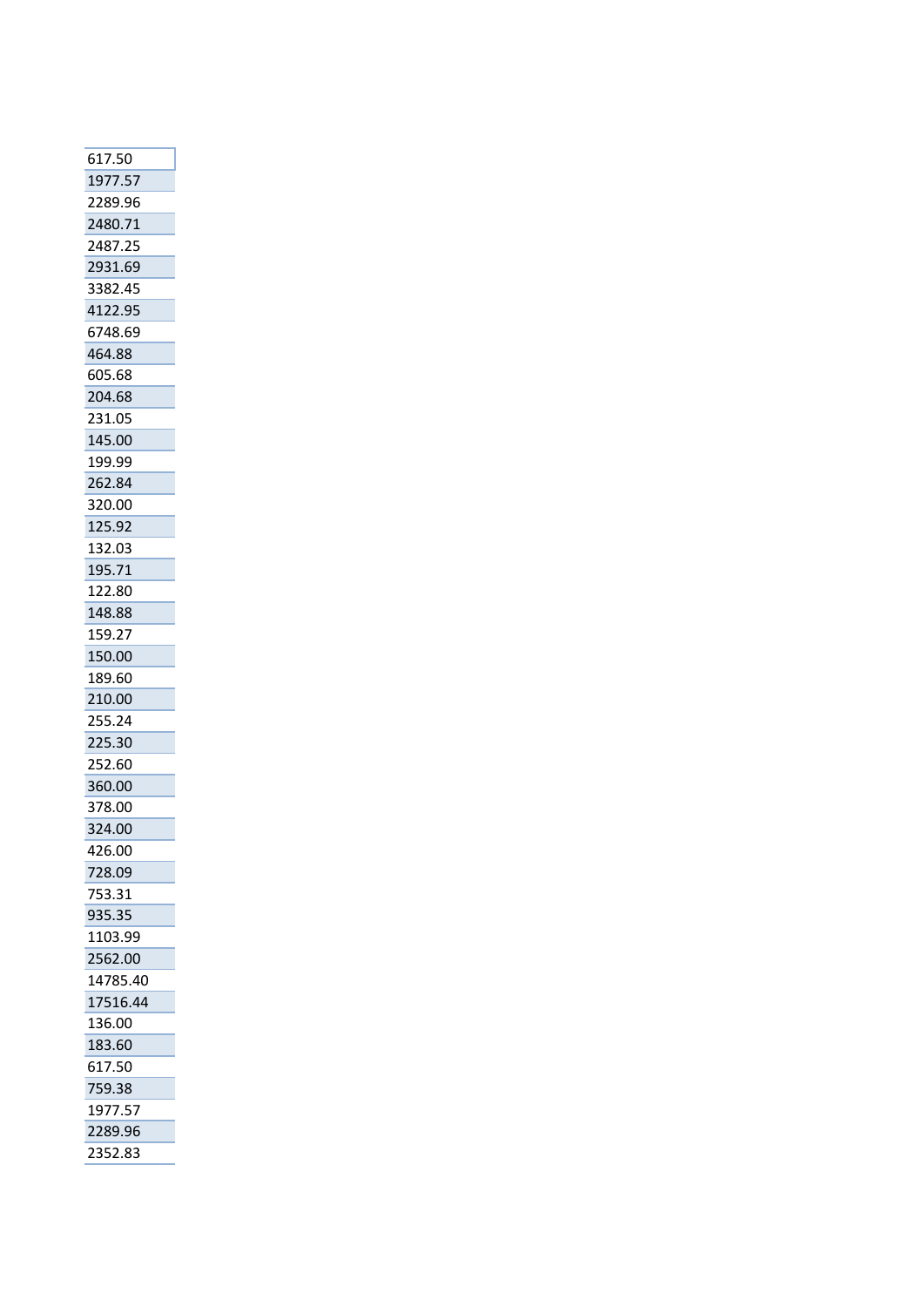| 2487.25            |
|--------------------|
| 2931.69            |
| 4122.95            |
| 4990.89            |
| 6748.69            |
| 308.24             |
| 2802.00            |
| 6600.00            |
| 137.58             |
| 117.90             |
| 177.91             |
| 373.08             |
| 419.99             |
| 358.73             |
| 412.16             |
| 125.92             |
| 141.40             |
| 151.20             |
| 223.10             |
| 236.00             |
| 322.80             |
| 401.50             |
| 415.74             |
| 414.00             |
| 445.00             |
| 500.00             |
| 650.00             |
| 906.91             |
| 1197.62            |
|                    |
| 1322.48<br>1795.00 |
|                    |
| 2070.00            |
| 2445.00            |
| 2745.00            |
| 5115.00            |
| 126.83             |
| 150.00             |
| 185.37             |
| 171.05             |
| 289.10             |
| 449.18             |
| 1000.00            |
| 2100.00            |
| 2357.00            |
|                    |
| 4717.76            |
| 1219.14<br>136.00  |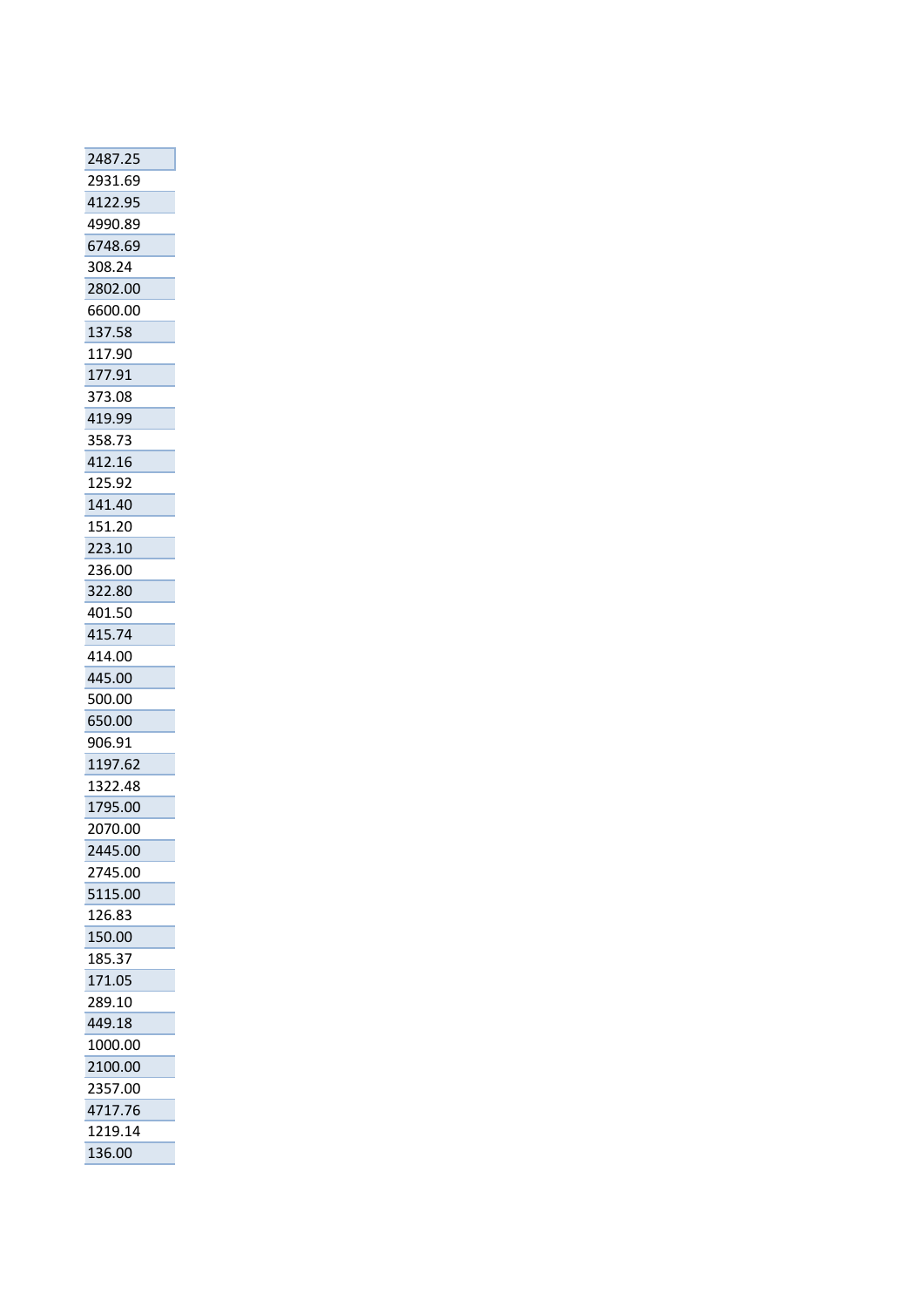| 119.27   |
|----------|
| 159.12   |
| 294.93   |
| 329.51   |
| 410.00   |
| 488.01   |
| 617.50   |
| 2003.68  |
| 2289.96  |
| 2487.25  |
| 2768.82  |
| 2931.69  |
| 4122.95  |
| 6748.69  |
| 104.94   |
| 163.72   |
| 130.00   |
| 125.97   |
| 242.39   |
| 280.76   |
| 277.50   |
| 382.00   |
| 434.40   |
| 1463.47  |
| 548.05   |
| 125.91   |
| 365.02   |
| 127.27   |
| 150.00   |
| 198.02   |
| 206.43   |
| 207.65   |
| 180.00   |
| 216.00   |
| 234.00   |
| 300.00   |
| 268.80   |
| 307.25   |
| 346.05   |
| 417.74   |
| 500.00   |
| 899.00   |
| 1267.20  |
| 2400.00  |
| 5152.80  |
| 25519.20 |
| 321.44   |
|          |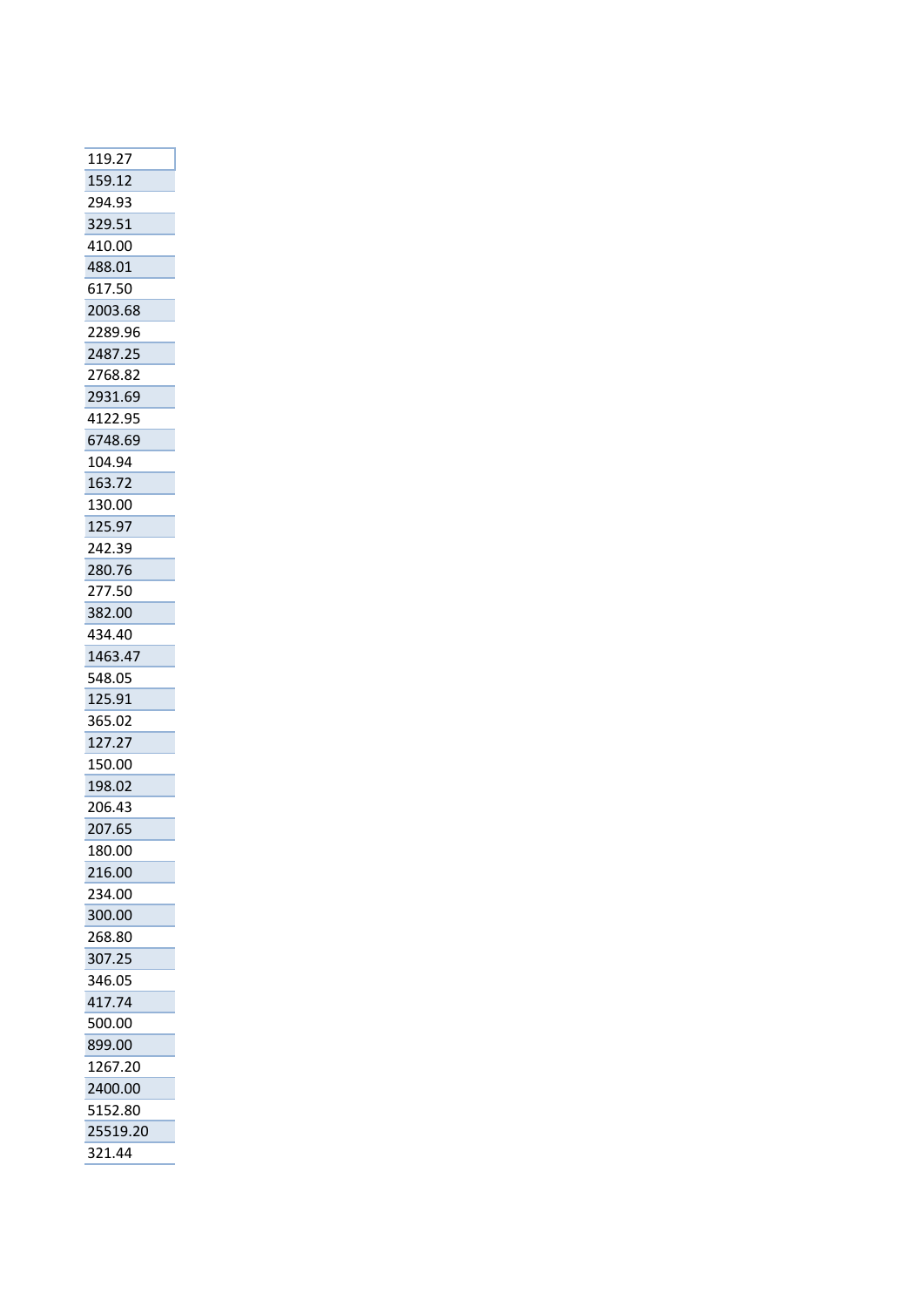| 400.00   |
|----------|
| 9730.21  |
| 1444.74  |
| 263.90   |
| 136.00   |
| 1223.53  |
| 1795.00  |
| 126.56   |
| 398.83   |
| 146.88   |
| 617.50   |
| 1487.65  |
| 1870.43  |
| 2055.36  |
| 2289.96  |
| 2487.25  |
| 2931.69  |
| 4122.95  |
| 6748.69  |
| 1667.20  |
| 206.02   |
| 164.52   |
| 190.48   |
| 13982.39 |
| 137.00   |
| 298.80   |
| 123.18   |
| 125.93   |
| 105.85   |
| 147.83   |
| 180.00   |
| 221.40   |
| 317.50   |
| 385.20   |
| 379.30   |
| 545.04   |
| 545.00   |
| 1181.08  |
| 1346.70  |
| 1386.27  |
| 1440.00  |
| 100.00   |
| 100.00   |
| 100.00   |
| 222.00   |
| 381.40   |
| 586.80   |
|          |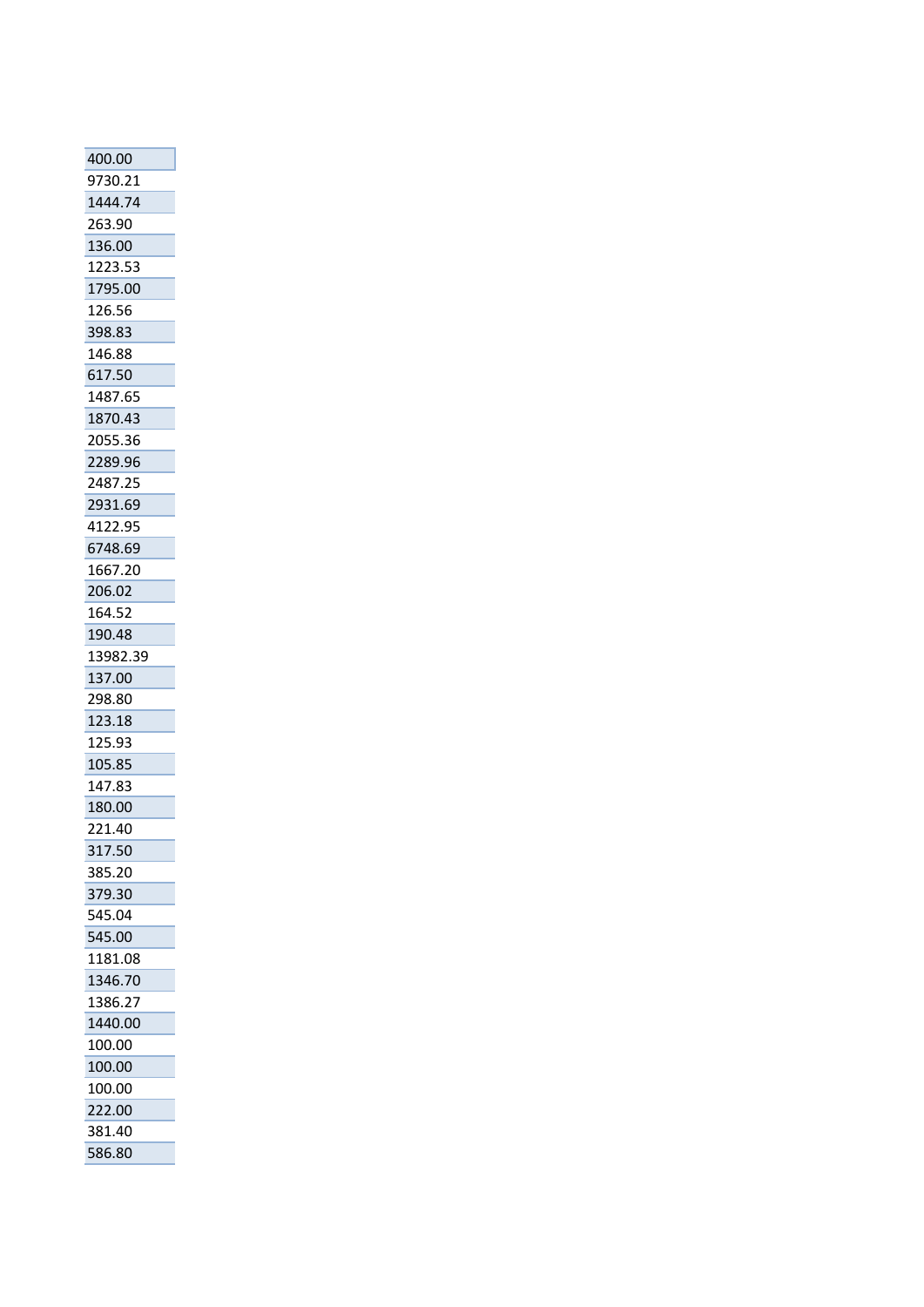| 600.00    |
|-----------|
| 967.67    |
| 1482.33   |
| 2169.00   |
| 6081.01   |
| 42581.40  |
| 496.80    |
| 876.00    |
| 360.00    |
| 1477.80   |
| 744015.03 |
| 290.33    |
|           |
| 136.00    |
| 635.00    |
| 306.00    |
| 411.63    |
| 617.50    |
| 1040.64   |
| 1735.98   |
| 2042.85   |
| 2289.96   |
| 2487.25   |
| 2931.69   |
| 4307.05   |
| 6748.69   |
| 130.38    |
| 141.90    |
| 200.00    |
| 23064.88  |
| 5194.76   |
| 1085.55   |
| 100.00    |
| 188.38    |
| 327.90    |
| 23222.78  |
| 125.92    |
| 4475.23   |
|           |
| 265.25    |
| 100.00    |
| 100.00    |
| 100.00    |
| 117.22    |
| 141.76    |
| 144.78    |
| 127.07    |
| 150.00    |
| 193.92    |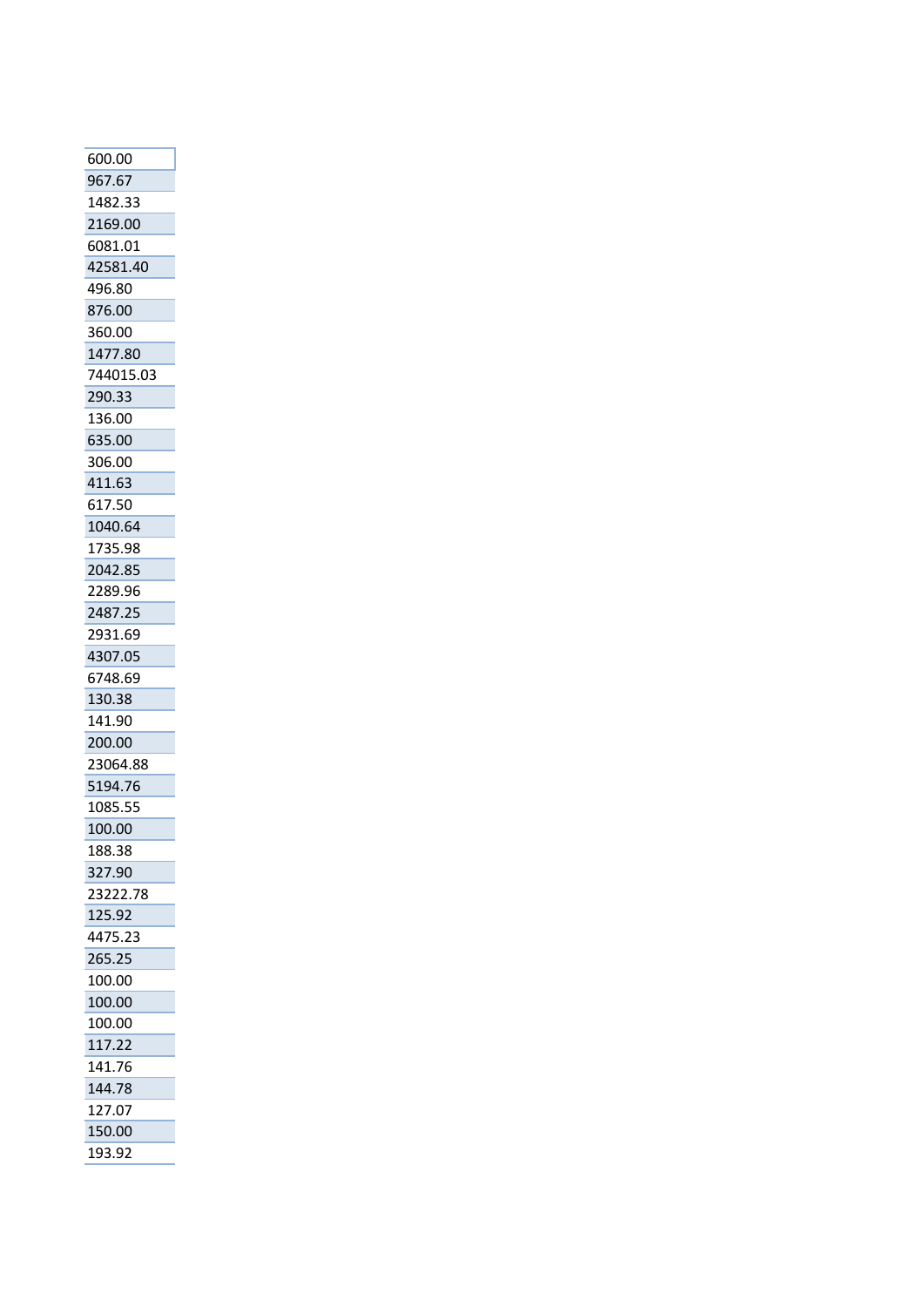| 286.54           |
|------------------|
| 250.00           |
| 360.00           |
| 325.55           |
| 372.70           |
| 432.00           |
| 528.00           |
| 528.48           |
| 622.80           |
| 660.00           |
| 690.00           |
| 714.00           |
| 772.80           |
| 782.46           |
| 1312.22          |
| 1482.33          |
| 1710.72          |
| 1445.00          |
| 3562.80          |
| 360.00           |
| 480.00           |
| 630.21           |
| 656.15           |
| 1553.27          |
| 136.00           |
| 157.42           |
| 272.28           |
| 171.36           |
| 674.41           |
| 617.50           |
| 1702.51          |
| 2055.36          |
| 2241.40          |
| 2280.16          |
| 2777.94          |
| 2931.69          |
| 4122.95          |
| 6748.69          |
| 138.05<br>689.64 |
| 131.34           |
| 129.42           |
| 153.78           |
| 170.80           |
| 157.00           |
| 125.92           |
| 114.90           |
|                  |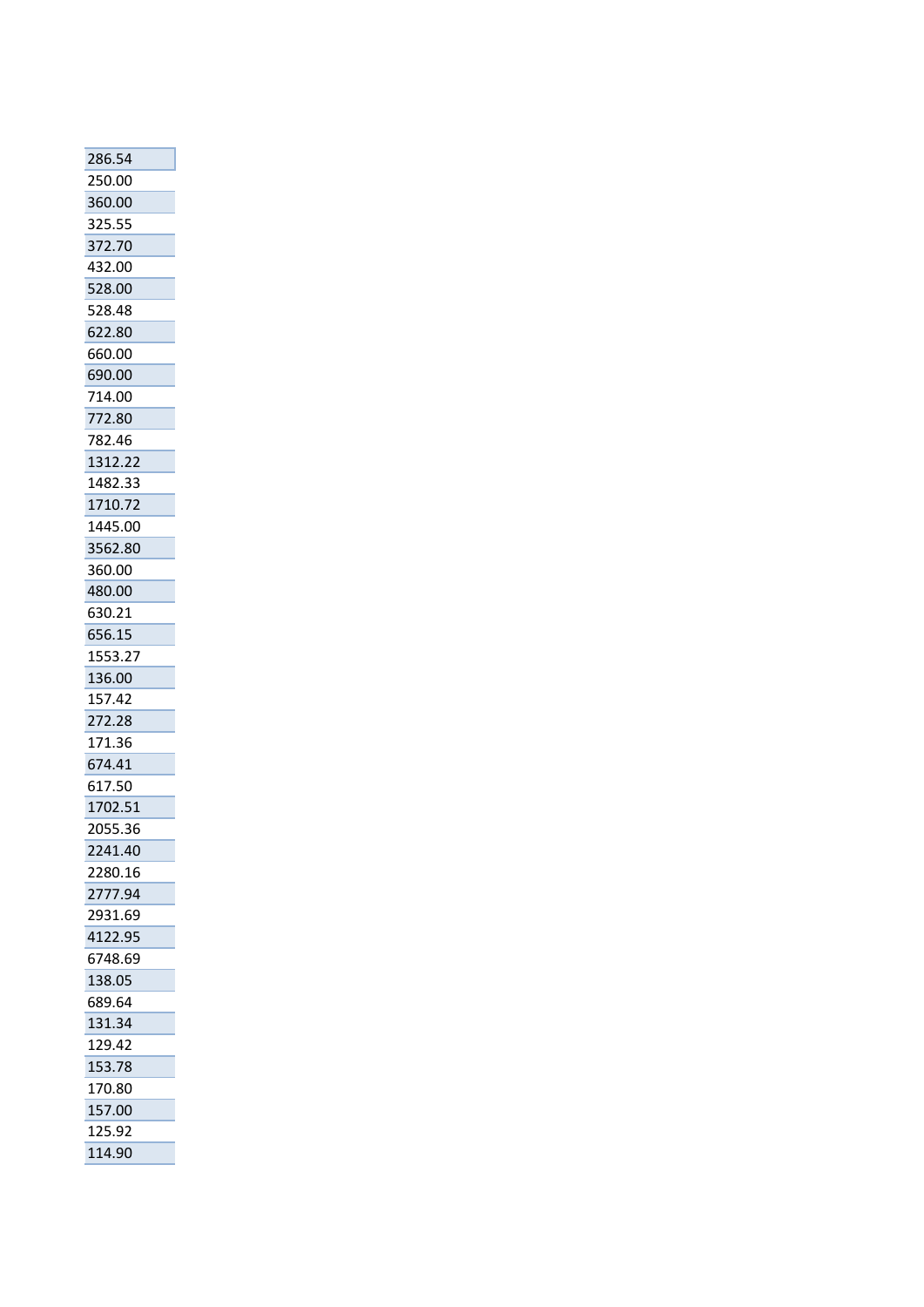| 144.00  |
|---------|
| 164.87  |
| 179.40  |
| 185.20  |
| 230.85  |
| 286.20  |
| 250.50  |
| 367.20  |
| 420.00  |
| 490.80  |
| 500.00  |
| 722.40  |
| 823.20  |
| 763.00  |
| 970.78  |
| 1332.60 |
| 1378.39 |
| 1837.26 |
| 2084.04 |
| 2564.65 |
| 319.40  |
| 131.21  |
| 229.58  |
| 219.02  |
| 136.00  |
| 544.85  |
| 1100.47 |
| 122.40  |
| 281.01  |
| 617.50  |
| 645.53  |
| 1731.03 |
| 1977.57 |
| 2289.96 |
| 2513.25 |
| 2957.69 |
| 4148.95 |
| 6811.95 |
| 157.42  |
| 271.29  |
| 721.66  |
| 143.27  |
| 209.78  |
| 173.11  |
| 1586.92 |
| 111.70  |
| 419.95  |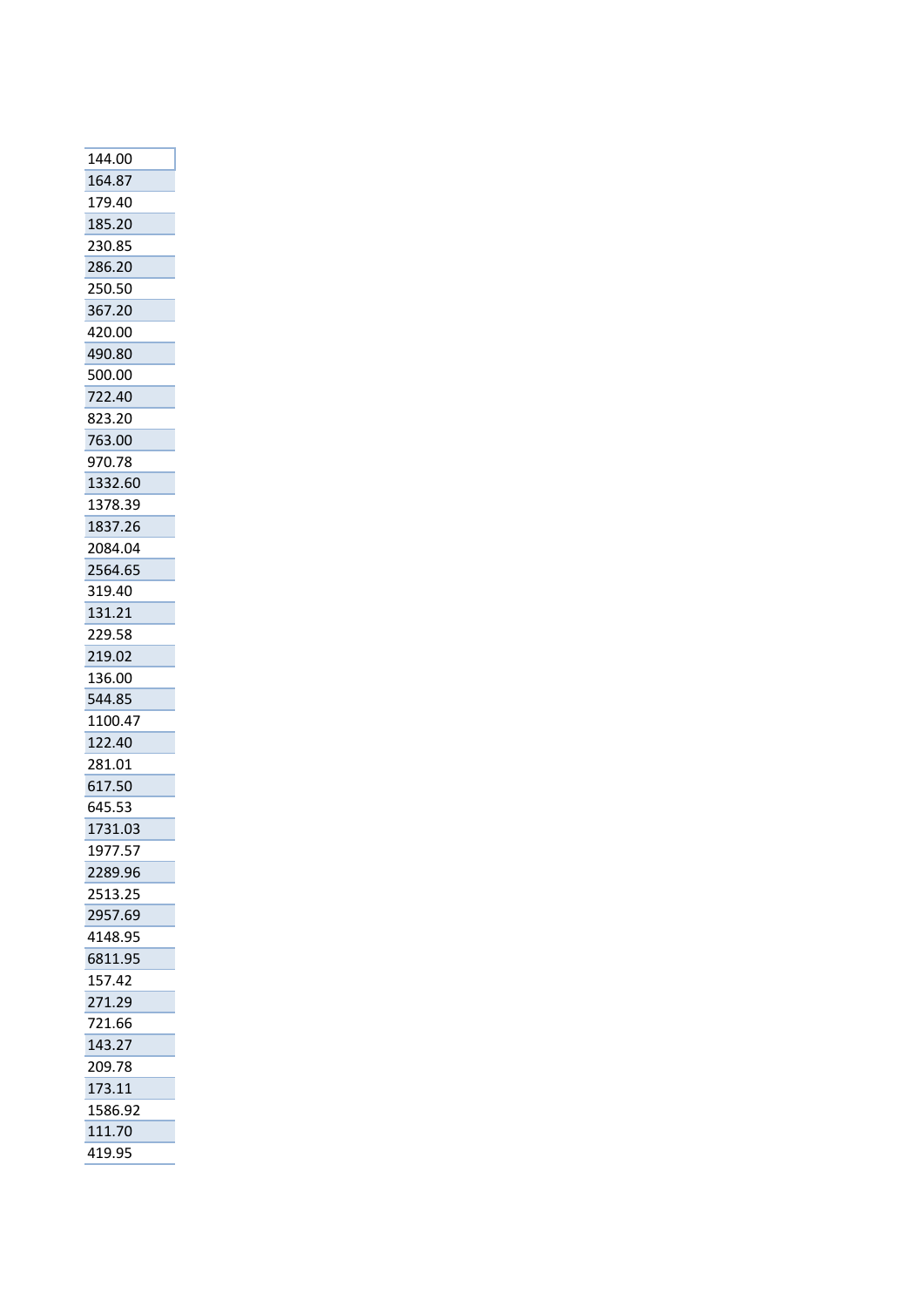| 125.92  |
|---------|
| 139.70  |
| 158.04  |
| 185.30  |
| 186.00  |
| 189.60  |
| 200.00  |
| 230.00  |
| 262.74  |
| 294.00  |
| 302.40  |
| 310.50  |
| 311.95  |
| 318.50  |
| 267.05  |
| 336.00  |
| 360.00  |
| 390.00  |
| 393.22  |
| 393.60  |
| 419.18  |
| 357.50  |
| 485.48  |
| 565.23  |
| 576.00  |
| 693.97  |
| 638.00  |
| 780.00  |
| 806.64  |
| 829.20  |
| 967.67  |
| 2403.60 |
| 180.00  |
| 900.00  |
| 3268.38 |
| 136.00  |
| 393.60  |
| 165.88  |
| 287.55  |
| 391.68  |
| 617.50  |
| 1019.37 |
| 1015.21 |
| 1273.34 |
| 1731.03 |
| 1977.57 |
| 2040.46 |